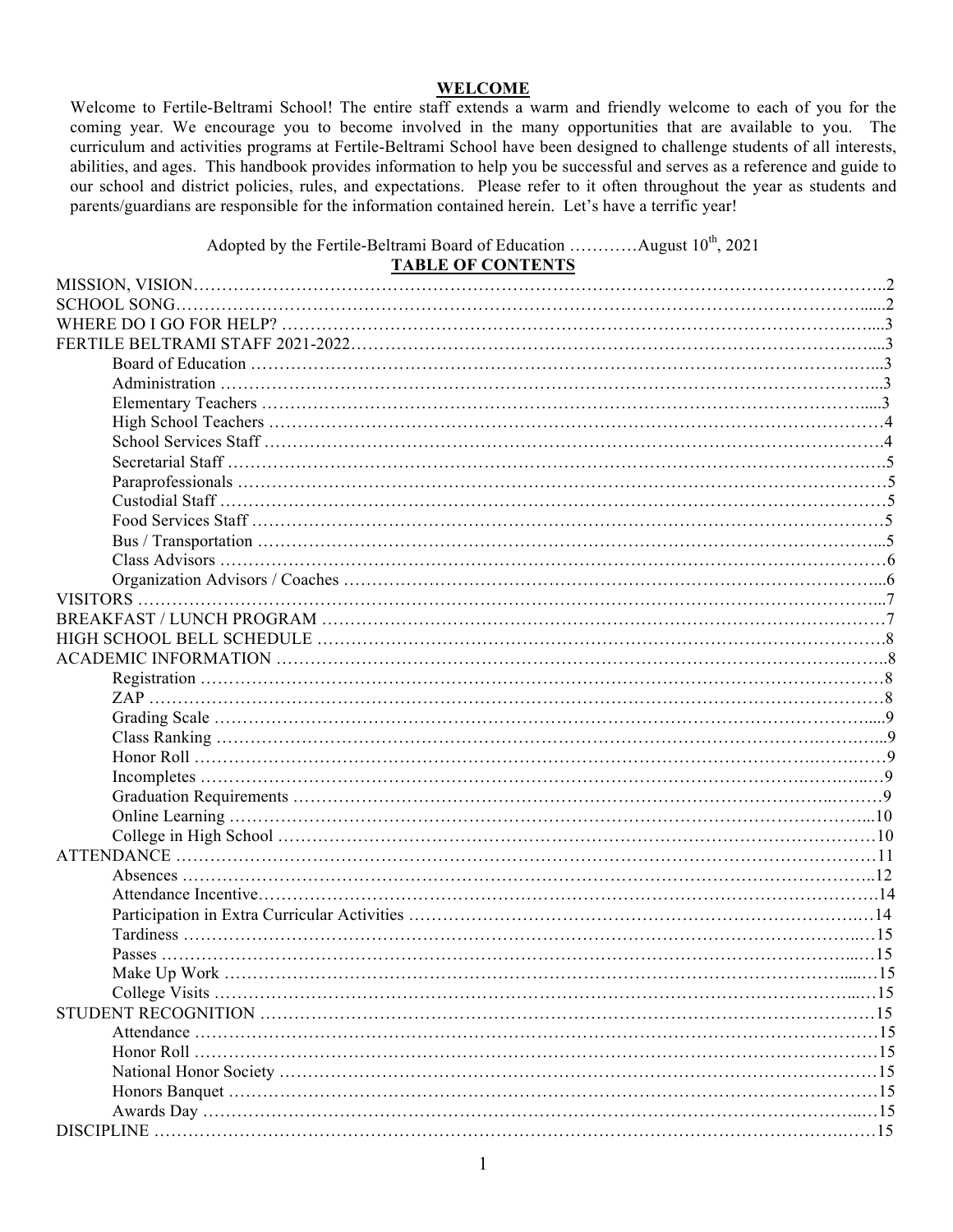## **MISSION**

The mission of the Fertile Beltrami School District is to ensure student learning through staff collaboration and a focus on results.

#### **VISION**

Educating for success in an environment of learning, respect, and responsibility

#### **FERTILE BELTRAMI SCHOOL SONG**

O when the FBS team falls in line, We're going to win this game, all right, in time. And for the high school that we love so well, And for the team we love, we'll yell and yell and yell. We're going to fight, fight, fight for every score. We're going to keep on adding more and more. We're going to roll poor [*opponent's name here*] on the floor, on the floor! Rah! Rah! Rah! F-A-L-C-O-N-S Fight, Falcons, Fight!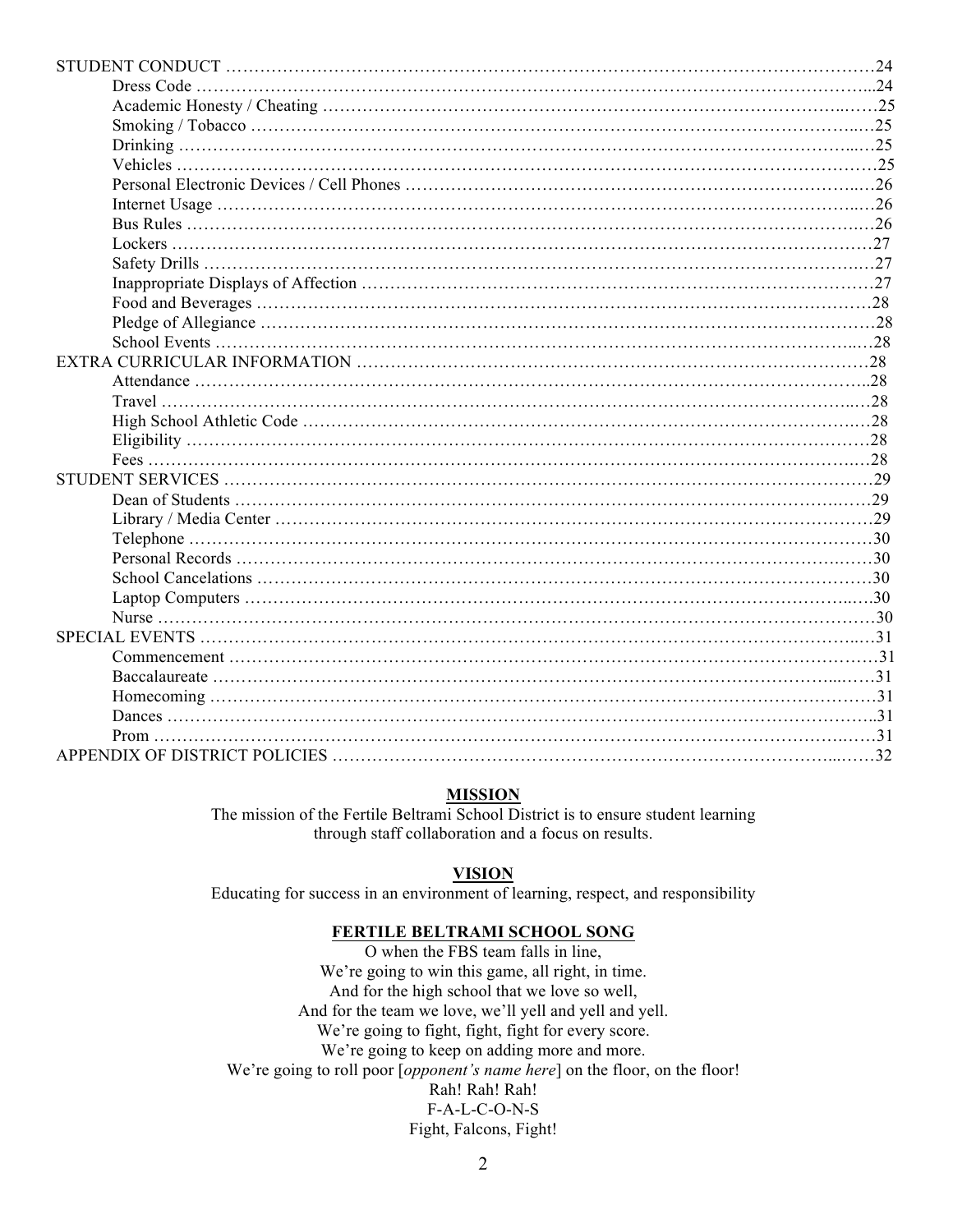#### **WHERE DO I GO FOR HELP?**

You can find most of the information you need on our school website http://fertilebeltrami.k12.mn.us/ For additional assistance, please contact the appropriate person below.

| <b>Adult Basic Education</b> | Kirsten Fuglseth                  |                                          | kfuglseth@nw-service.k12.mn.us | 218-681-0990  |
|------------------------------|-----------------------------------|------------------------------------------|--------------------------------|---------------|
| Athletics                    | Chad Hitchen, Activities Director |                                          | chitchen@isd599.org            | 945-6953      |
| Attendance                   | Alley Engelstad                   |                                          | $a$ engelstad $(a)$ isd599.org | 945-6953      |
| <b>Business Office</b>       | Donna Genereux                    |                                          | dgenereux@isd599.org           | 945-6983      |
| Bus Information              | Josh Gudvangen                    |                                          | jgudvangen@isd599.org          | 945-6079      |
|                              | Alley Engelstad                   |                                          | aengelstad@isd599.org          | 945-6953      |
| Class Registration           | Allie Sannes,                     | Counselor                                | asannes@isd599.org             | 945-6953 x160 |
| College Information          | Allie Sannes,                     | Counselor                                | asannes@isd599.org             | 945-6953 x160 |
| Community Education          | Brian Clarke                      |                                          | bcharke@isd599.org             | 945-6933      |
| Counselor                    | Allie Sannes,                     | Counselor                                | asannes@isd599.org             | 945-6953 x160 |
|                              |                                   | Tricia Hellerud, Mental Health Counselor | thellerud@nwmhc.org            | 945-6953 x212 |
|                              |                                   | Tammy Hemmah, School Psychologist        | themmah@isd599.org             | 945-6953 x214 |
| Course Work                  | Teacher                           |                                          |                                |               |
| Discipline                   | Chad Hitchen, Dean of Students    |                                          | chitchen@isd599.org            | 945-6953 x165 |
| Early Childhood              | Bonnie Meine, ECFE                |                                          | bmeine@isd599.org              | 945-6953 x226 |
| Enrollment                   | Jennifer Stene                    |                                          | jstene@isd599.org              | 945-6953 x151 |
| Financial Aid                | Allie Sannes,                     | Counselor                                | asannes@isd599.org             | 945-6953 x160 |
| <b>Grade Questions</b>       | Teacher                           |                                          |                                |               |
| Graduation                   | Allie Sannes,                     | Counselor                                | asannes@isd599.org             | 945-6953 x160 |
| <b>Homework Questions</b>    | Teacher                           |                                          |                                |               |
| Lunch Program                | Alley Engelstad                   |                                          | $a$ engelstad@isd599.org       | 945-6953      |
| Make-up Assignments & Tests  | Teacher                           |                                          |                                |               |
| Medical Issues               | Kari Bolstad                      |                                          | kbolstad@isd599.org            | 945-6953 x102 |
| Transcripts                  | Jennifer Stene                    |                                          | jstene@isd599.org              | 945-6953 x151 |
|                              |                                   |                                          |                                |               |

# **FERTILE-BELTRAMI STAFF 2020-2021**

#### **BOARD OF EDUCATION**

Matt Erickson Chairperson Nathan Rasch Vice Chairperson Kylie Strem Clerk Paul Stromstad Treasurer Ryan Opdahl Director Nathan Stuhaug Director April Swenby Director

#### **ADMINISTRATION**

| Brian Clarke      | Superintendent, Community Ed. Title 9 | belarke@isd599.org  |
|-------------------|---------------------------------------|---------------------|
| Nathaniel Messick | K-12 Principal, 504 Coordinator       | nmessick@isd599.org |
| Chad Hitchen      | Dean of Students / AD                 | chitchen@isd599.org |

#### **ELEMENTARY FACULTY**

Kari Morvig Kindergarten Room 111 kmorvig@isd599.org Leah Swenby Kindergarten Room 113 lswenby@isd599.org Elissa Raaen First Grade Room 107 eraaen@isd599.org Karina Skaug First Grade Room 109 kskaug@isd599.org Heidi Benson Second Grade Room 103 hbenson@isd599.org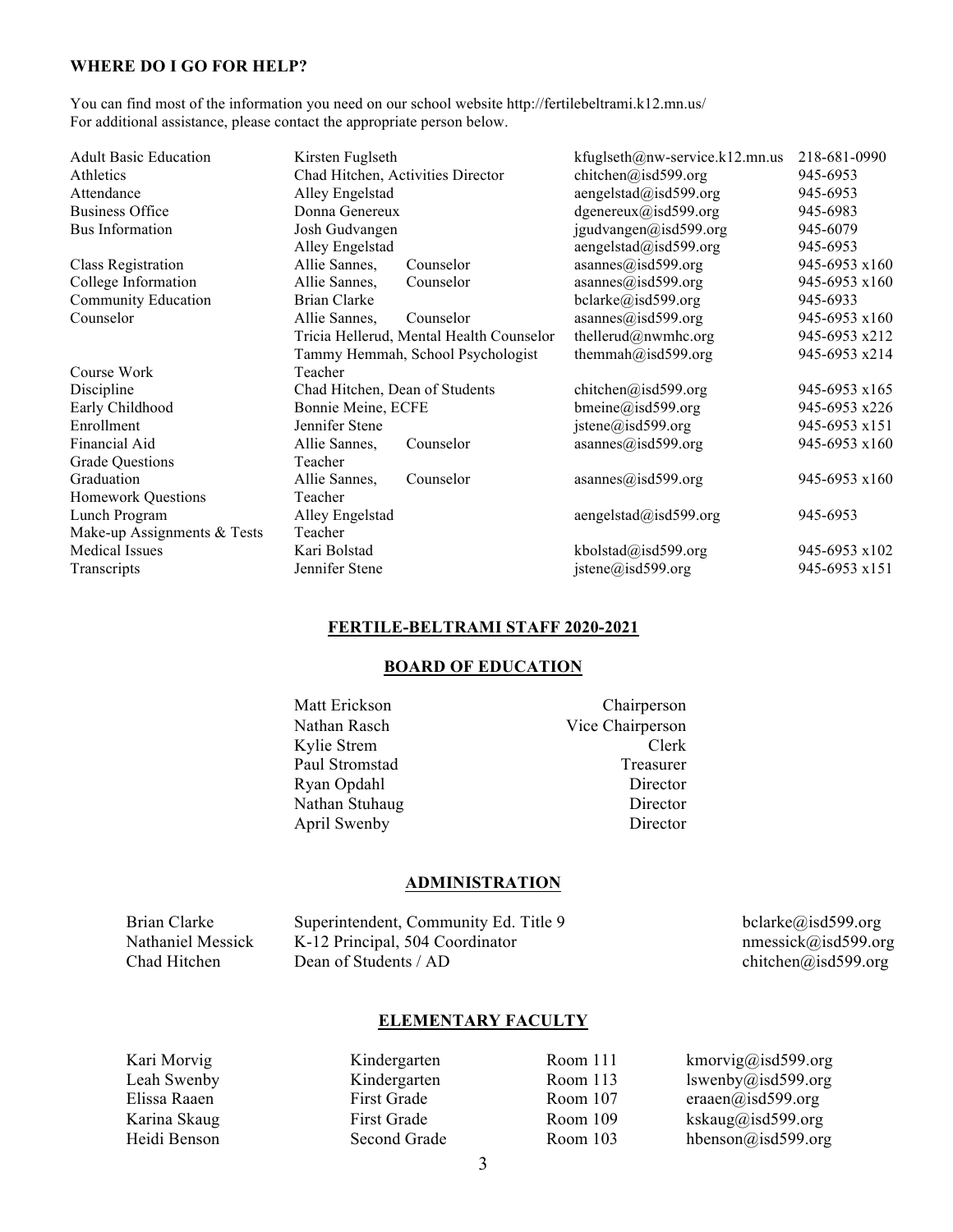Mary Olson Third Grade Room 213 molson@isd599.org Emily Sunram Fourth Grade Room 209 esunram@isd599.org Rachael Sannes Fifth Grade Room 201 rsannes@isd599.org Jason Allrich Sixth Grade Room 205 jallrich@isd599.org Kinlee Burke Sixth Grade Room 216 kburke@isd599.org Laura Jossund Elementary Band Room 126 ljossund@isd599.org Richard Schrom Elementary Choir Room 124 rschrom@isd599.org Jessica Moland Title I/Reading Room 103 jmoland@isd599.org Craig Larson Elementary Phy. Ed. Room 129 clarson@isd599.org Alyssa Halley Speech Therapist Room 118 ahalley@isd599.org Bonnie Meine **ECFE** Room 225 bmeine@isd599.org

Kerri Solie **Second Grade** Room 105 ksolie@isd599.org Karin Sorenson Third Grade Room 211 ksorenson@isd599.org Angie Whitcomb Fourth Grade Room 207 awhitcomb@isd599.org Amy Roragen Fifth Grade Room 203 aroragen@isd599.org Stacy Christianson Elementary Music Room 163 schristainson@isd599.org Lisa Christianson Elementary Sp.Ed. Room 200 lchristianson@isd599.org Jenna Hutchins Elementary Sp.Ed Room 154 jhutchins@isd599.org

# **HIGH SCHOOL FACULTY**

| тан типе              | Linguish                  | AUVIII 190 | IUUINU/U/ISUJ77.UIg                |
|-----------------------|---------------------------|------------|------------------------------------|
| Samantha Stock        | English                   | Room 222   | $sstock(a)$ isd599.org             |
| Heidi Mitzel          | <b>Business Education</b> | Room 219   | hmitzel@isd599.org                 |
| Wendy Clark           | <b>Business Education</b> | Room 217   | wclark@isd599.org                  |
| Merrilee Forgit       | High School Sp. Ed.       | Room 153   | mforgit@isd599.org                 |
| Jenna Hutchins        | <b>Special Education</b>  | Room 154   | jhutchins@isd599.org               |
| Tim Sykes             | Math                      | Room 220   | tsykes@isd599.org                  |
| Maggie Coauette       | Math                      | Room 215   | $m \text{coaustte}(a)$ is d599.org |
| Richard Schrom        | Vocal Music               | Room 124   | rschrom@isd599.org                 |
| Laura Jossund         | Instrumental Music        | Room $126$ | $l$ jossund@isd599.org             |
| Lori Messick          | Art/Social Studies        | Room 161   | $l$ messick@isd599.org             |
| Tony Grieve           | Social Studies            | Room 224   | tgrieve@isd599.org                 |
| Neil Steffes          | Social Studies            | Room 162   | nsteffes@isd599.org                |
| <b>Brian Nelson</b>   | Biology/Science           | Room 168   | bnelson@isd599.org                 |
| Krista Fisher         | Physics/Chemistry         | Room 169   | kfisher@isd599.org                 |
| <b>Bailey Gronner</b> | Phy. Ed./Health           | Room 127   | bgronner@isd599.org                |
| Tanya Raaen           | Drafting/Woods/Metals     | Room 155   | $\text{traaen}(a)$ isd599.org      |
| Carter Burke          | Ag. $/$ FFA               | Room 115   | cburke@isd599.org                  |
|                       |                           |            |                                    |

#### **SCHOOL SERVICES**

| Kari Bolstad      | School Nurse                      | Room 102   | kbolstad@isd599.org    |
|-------------------|-----------------------------------|------------|------------------------|
| Dana Donahue      | <b>ECSE</b>                       | Room 114   | ddonahue@asec.net      |
| Brian Clarke      | Community Ed. Director            | Office     | belarke@isd599.org     |
| Kristi Gullickson | <b>School Readiness</b>           | Room 101   | kgullickson@isd599.org |
| Tammy Hemmah      | School Psychologist               | Room 214   | themmah@isd599.org     |
| Allie Sannes      | Counselor                         | Room $160$ | asannes@isd599.org     |
| Luan Larsen       | Computer Technician               | Room 227   | llarsen@isd599.org     |
| Tricia Hellerud   | <b>Family Services Specialist</b> | Room 212   | thellerud@nwmhc.org    |
| Robbie Gregoire   | OТ                                | Room 114   | rgregoire@asec.net     |
| Allie Sannes      | Homeless Liaison                  | Room 160   | asannes@isd599.org     |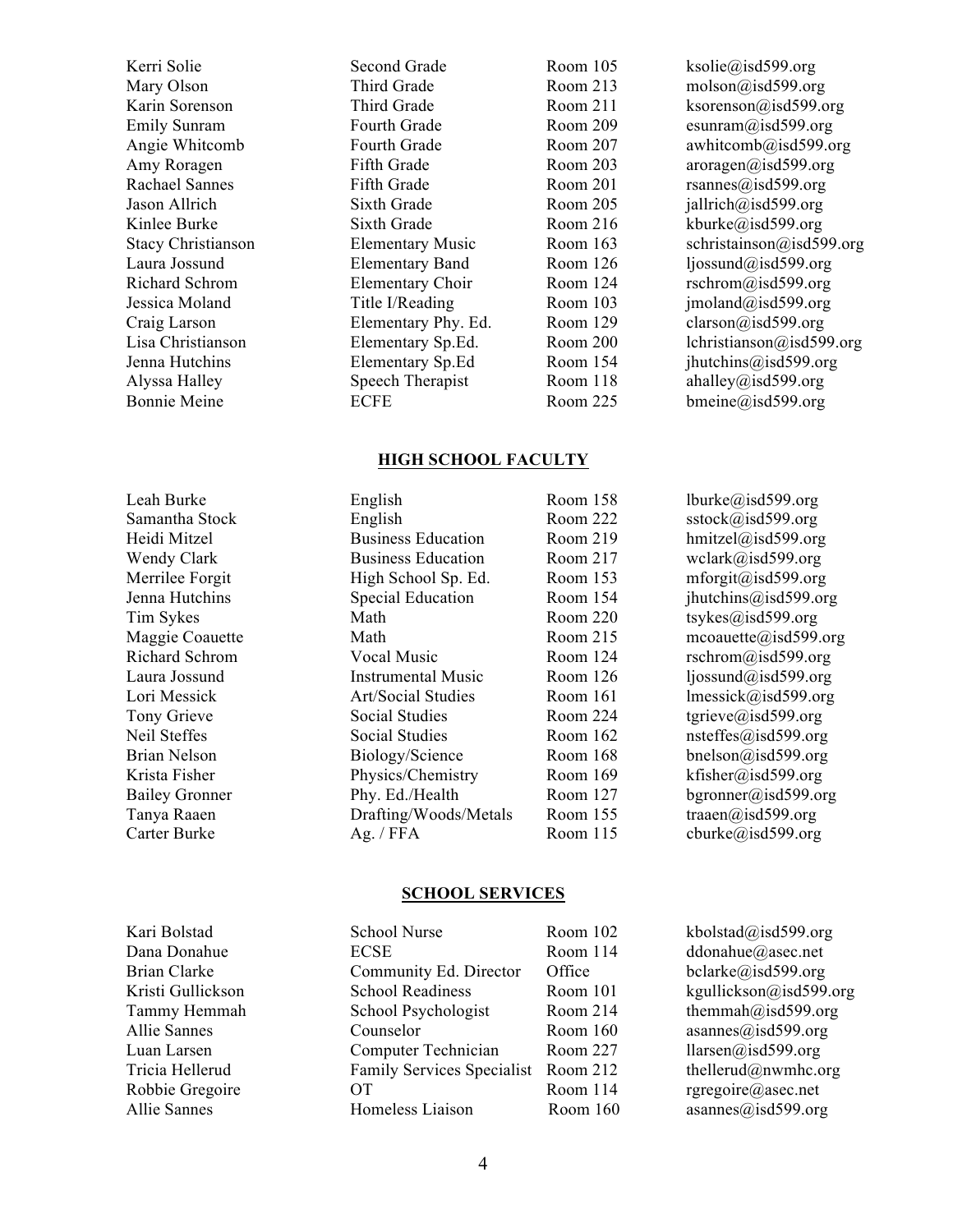#### **SECRETARIAL STAFF**

Donna Genereux District Office Coordinator Office dgenereux@isd599.org Jennifer Stene HS/ELEM/MARSS Office jstene@isd599.org Alley Engelstad Bus/Attendance-HS/ELEM Office aengelstad@isd599.org

#### **PARAPROFESSIONALS**

| Mandy Abeld       | Sp. Ed. | mabeld@isd599.org                      |
|-------------------|---------|----------------------------------------|
| Colleen Berhow    | Sp. Ed. | cberhow@isd599.org                     |
| Hannah Chisholm   | Sp. Ed. | hchisholm@isd599.org                   |
| Dorene Dufault    | Sp. Ed. | ddufault@isd599.org                    |
| Landon Franke     | Sp. Ed. | lfranke@isd599.org                     |
| Lucy Fuglseth     | Sp. Ed. | lfuglseth@isd599.org                   |
| Jean Kollin       | Sp. Ed. | ikollin@isd599.org                     |
| Tammy Lenz        | Sp. Ed. | tlenz@isd599.org                       |
| Bonnie Meine      | Sp. Ed. | $bmeinie(a)$ isd599.org                |
| Patty Mosher      | Sp. Ed. | pmosher@isd599.org                     |
| Lisa Orre         | Sp. Ed. | lorre@isd599.org                       |
| Jill Peltier      | Sp. Ed. | ipeltier@isd599.org                    |
| Dione Rasmussen   | Sp. Ed. | $drasmussen(\hat{\omega})$ is d599.org |
| Deb Schindler     | Sp. Ed. | $dschindler(a)$ isd599.org             |
| Elizabeth Ystenes | Sp. Ed. | lystenes@isd599.org                    |
| Joni Page         | Library | ipage@isd599.org                       |

#### **CUSTODIAL STAFF**

Dean Olson dolson@isd599.org

Rochelle Choate Tina Holtman Robin Kargel

#### **CAFETERIA STAFF**

Jodi Petry jpetry@isd599.org

Missy Mosher Sherry Jensrud Donna Mosher

#### **BUS DRIVERS & BUS NUMBERS**

Josh Gudvangen – Bus Manager – 945-6079

| Lisa Enget                   | Bus $#2$   |
|------------------------------|------------|
| Steve Benbo                  | Bus $#5$   |
| Shane Fuglseth               | Bus $#17$  |
| Dawn Resendiz                | Bus $\#18$ |
| Philip Swenson               | Bus $\#19$ |
| Todd Ranz                    | Bus $#21$  |
| Danny Larson                 | Bus #26    |
| Carsten Hovland/Lisa Anenson | Bus #27    |

Please do not park on the west side (playground side,  $2<sup>nd</sup>$  St. SW) of the building between 8:00-4:00. Students are unloading and loading buses at this time, and we do not want students running between buses to reach their parents' or friends' cars.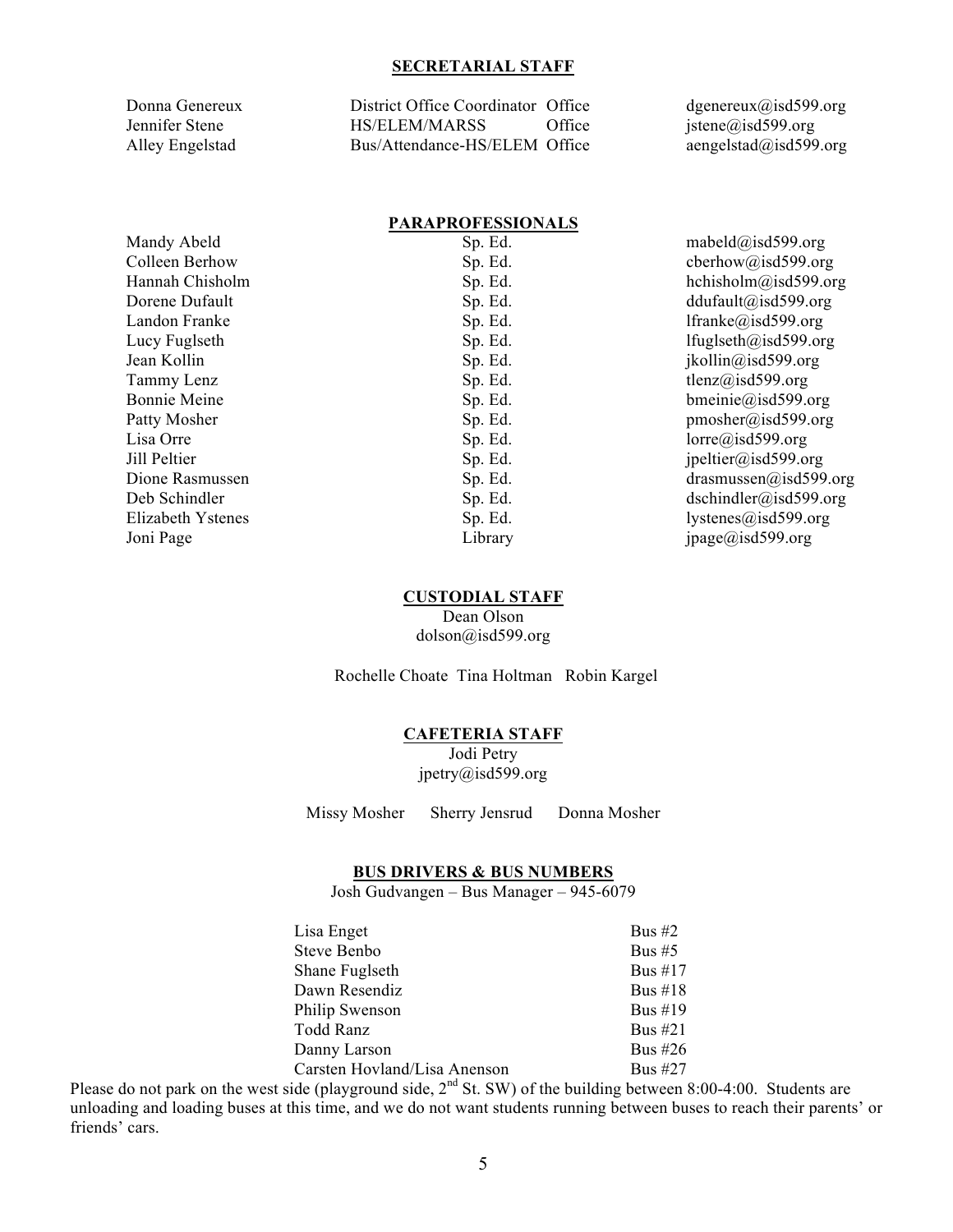# **CLASS ADVISORS**

| $12^{th}$ grade<br>$11^{th}$ grade<br>$10^{th}$ grade<br>$9^{th}$ grade | Heidi Mitzel, Krista Fisher, Tanya Raaen     |
|-------------------------------------------------------------------------|----------------------------------------------|
|                                                                         | Carter Burke, Richard Schrom, Neil Steffes   |
|                                                                         | Tim Sykes, Maggie Coauette, Tony Grieve      |
|                                                                         | Laura Jossund, Brian Nelson, Jenna Hutchins  |
| $8th$ grade                                                             | Lori Messick, Samantha Stock, Bailey Gronner |
| $7th$ grade                                                             | Wendy Clark, Leah Burke, Merrilee Forgit     |

# **ATHLETIC COACHES / ORGANIZATION ADVISORS**

| Football               | Brian Nelson, Head Coach                               |
|------------------------|--------------------------------------------------------|
|                        | Neil Steffes, Asst.                                    |
|                        | Craig Larson, Asst.                                    |
|                        | Chris Zimmel, Asst.                                    |
|                        | Kelly Stene & Tony Grieve, Junior High                 |
|                        | Mary Olson, Cheerleading                               |
| Volleyball             | Kerri Solie, Head Coach                                |
|                        | Maggie Couaette, Asst.                                 |
|                        | Bailey Gronner, Asst.                                  |
|                        | Lisa Orre & Karin Sorenson, Junior High                |
| Wrestling              | Willie Meine, Head Coach                               |
|                        | Kevin Nephew, Asst.                                    |
|                        | Jeremy Yost, Asst.                                     |
|                        | Samantha Olson, Cheerleading                           |
| Basketball-Boys        | Neil Steffes, Head Coach                               |
|                        | Jeff Gullickson, Asst.                                 |
|                        | Tim Sykes, Asst.                                       |
|                        | Todd Peterson, Junior High                             |
|                        | Carter Burke, Junior High                              |
| Basketball-Girls       | Haley Massman, Cheerleading<br>Kelly Stene, Head Coach |
|                        | Bailey Gronner, Asst.                                  |
|                        | Craig Larson & Kerri Solie, Junior High                |
| <b>Baseball</b>        | Tony Grieve, Head Coach                                |
|                        | Ryan Strem, Junior High                                |
| Softball               | Kerri Solie, Head Coach                                |
|                        | Lisa Orre, Asst.                                       |
| Track                  | Brian Nelson, Head Coach-boys                          |
|                        | Chad Braun, Head Coach-girls                           |
|                        | Neil Steffes, Asst.                                    |
| Golf                   | Keith Pedersen, Head Coach-boys                        |
|                        | Craig Larson, Head Coach-girls                         |
|                        | Karin Sorenson, Asst.                                  |
| Yearbook               | Jennifer Stene                                         |
| <b>FFA</b>             | Carter Burke                                           |
| Knowledge Bowl         | Leah Burke                                             |
|                        | Lori Messick, Junior High                              |
| Drama                  | Tammy Hemmah                                           |
| <b>Student Council</b> | Leah Burke                                             |
| <b>NHS</b>             | <b>Allie Sannes</b>                                    |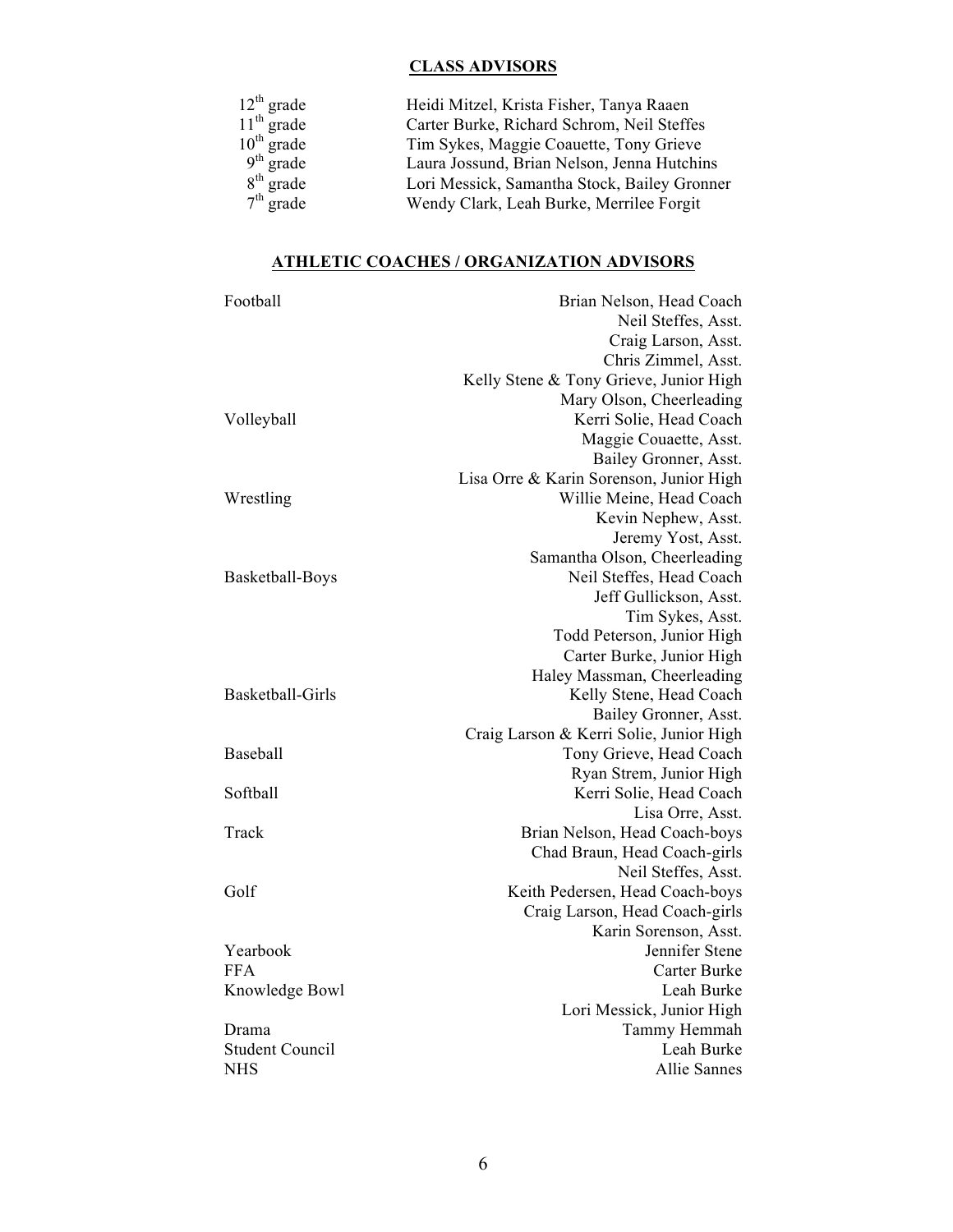#### **NON-DISCRIMINATION NOTICE**

The Fertile-Beltrami School System does not discriminate on the basis of race, color, national origin, sex, religion, age, or disability in employment or the provision of services. Complaints regarding alleged discrimination can be processed according to guidelines, which are available in the office of the Superintendent.

#### **Complaints and Grievances**

The Fertile-Beltrami School System does not discriminate in admission or access to, or treatment, or employment in its programs and activities, on the basis of sex, race, color, age, disability, religion or national origin. The Fertile-Beltrami Board of Education assures student grievance rights through a formal student complaint process. If a problem arises concerning the school, the Board of Education requests that you take the following actions:

- 1st. Personally contact the person directly involved.
- 2nd. If you are unable to resolve the problem by contacting the person involved, please contact the Principal or appropriate supervisor (i.e. Dean of Students, Athletic Director, Club Advisor, etc.).
- 3rd. If you feel the problem is not resolved, you should meet with the superintendent.
- 4th. In the event that you feel there is still a basis for concern you are invited to address the school Board of Education for final resolution.

#### **VISITORS**

Parents are always welcome at Fertile-Beltrami. To ensure the safety of our students we ask that **all** visitors check in at the main office when entering the school to receive a visitor's I.D. *Student visitors during regular school session days is not allowed without pre-approval from the principal.*

#### **BREAKFAST/LUNCH PROGRAM**

Students are encouraged to use the school breakfast and hot lunch programs or to bring a well-balanced meal from home. Each day the school provides a well-balanced meal at a reasonable cost. Meals need to be paid for in advance. Students who do not use the school lunch program may bring their own lunches. Costs of meals and information on free and reduced meals have been mailed to all residents who have children of school age. Please call the school office for more information on the school lunch program.

Payment may be mailed in, sent to school with students, made in the main office, or online. When lunch accounts reach \$0, the automated School Messenger program will call the phone number on file to notify parents/guardians. When lunch accounts reach a negative balance, no further charging will be allowed unless special arrangements are made with the office 218-945-6953 in accordance with District Policy 701a. Adult meals can be purchased if visiting the building. There is no charging for lunch or breakfast. Students may purchase additional milk. Elementary students are required to eat the hot lunch provided by the school or a lunch may be brought from home. Home lunches may not contain pop. Students who do not wish to participate in the school hot lunch program may bring a box lunch. Students are to remain in the school during lunch hour. After eating lunch, students will remain in the new gym lobby or old gym until the bell rings. Students may not use another student's meal ticket. No passes will be issued for students to eat somewhere else.

#### **The meal ticket prices are as follows:**

| <b>Elementary Lunch</b>     | \$2.70 |
|-----------------------------|--------|
| <b>Elementary Breakfast</b> | \$1.55 |
| High School Lunch           | \$2.95 |
| High School Breakfast       | \$1.55 |
| <b>Breakfast Seconds</b>    | \$1.15 |
| Lunch Seconds               | \$1.50 |
| Adult Lunch                 | \$4.30 |
| <b>Adult Breakfast</b>      | \$2.60 |
| Extra Milk                  | \$0.60 |
|                             |        |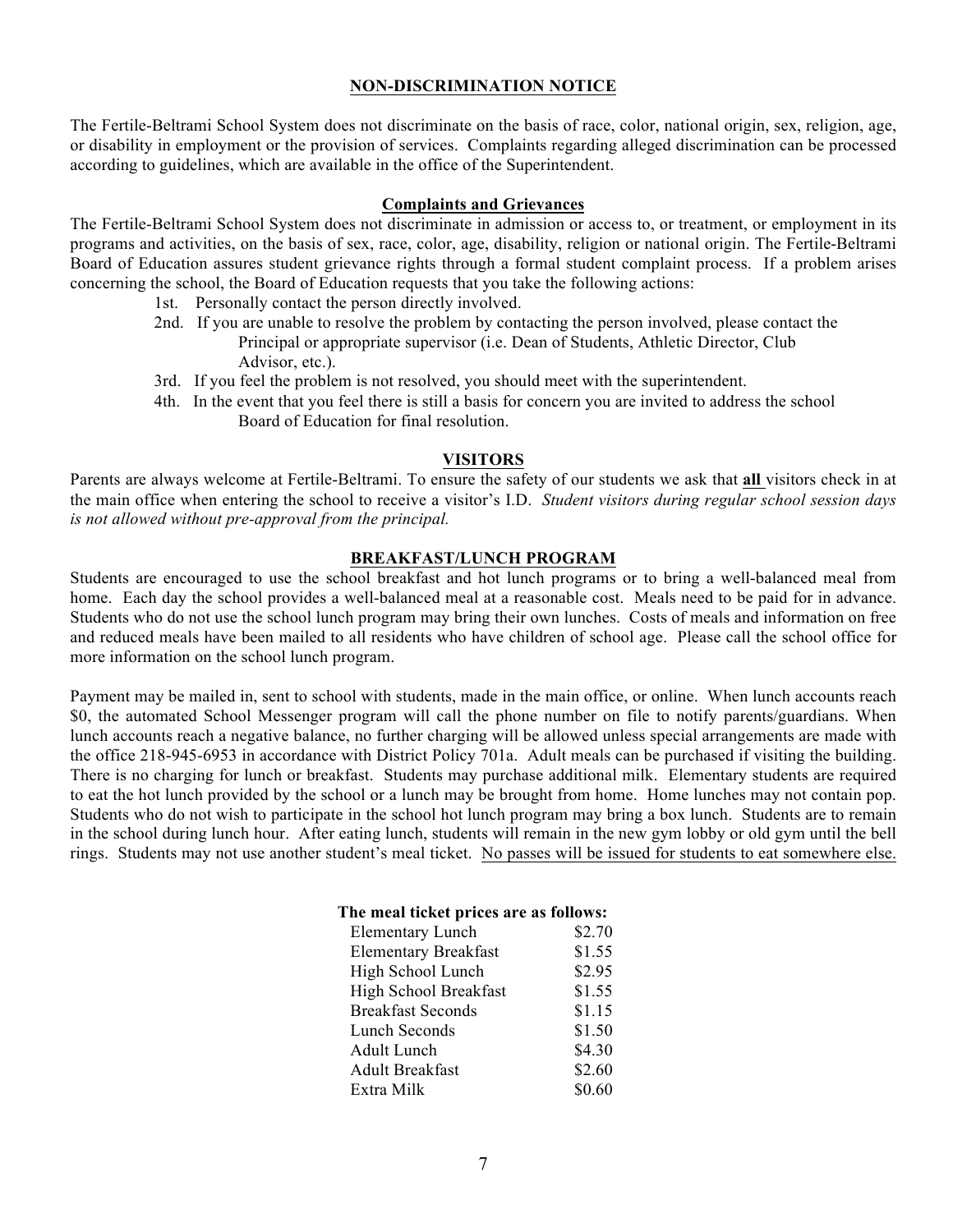## **DAILY HIGH SCHOOL BELL SCHEDULE**

 $2<sup>nd</sup> Period - 9:18-10:03$ <br>  $3<sup>rd</sup> Period - 10:06-10:51$ <br>  $6<sup>th</sup> Period - 12:57-1:42$  $4^{th}$  Period - 10:54-11:39 Jr. High Lunch – 11:39-12:09  $8^{th}$  Period - 2:33-3:18 5<sup>th</sup> Period (Sr. High) 11:42-12:27

 $1^{\text{st}}$  Period - 8:25-9:15  $5^{\text{TH}}$  Period (Jr High) 12:09-12:54<br>  $2^{\text{nd}}$  Period - 9:18-10:03  $5^{\text{TH}}$  Sr. High Lunch – 12:27-12:57  $6^{th}$  Period - 12:57-1:42<br>7<sup>th</sup> Period - 1:45-2:30

# **ACADEMIC INFORMATION**

- A. Registration: Registration is held in the spring before the closing of the school year. Faculty members are available for consultation with students. Students should tentatively plan a four-year program when they are in the 9th grade*.* If a student finds it necessary to change his/her schedule, they need to discuss the changes with the Counselor to receive a drop/add slip. *Any changes need to be made by the end of the first week of each new semester.* All students in grades 9-11 will be required to register for eight periods, one of which may be a study hall. Seniors will be required to register for eight periods, two of which may be study halls.
- B. Test-Out Process: The student will notify the principal no later than four (4) weeks prior to the start of the semester if they wish to 'test out' of a course. The test must be completed two (2) weeks prior to the start of the course. The test will reflect curriculum that is taught in the class. It may be written, oral, a demonstration of skills, or a combination as determined by the course instructor. The student will receive credit for the class if they score 80% or higher on the exam. If the student's score is 80-89%, a "B" will show on their transcript. If the student's score is 90-100%, an "A" will show on their transcript. The student will be allowed to take the test only once. Students shall be notified of their test score no later than seven (7) days after the completion of the test. If the student does not agree with the test score, he/she must submit, in writing, the reasons for disagreement to the following people no more than five (5) days after receiving the score: teacher, principal, and dean of students. A meeting will then be set up to discuss the grievance.
- C. Classification: A student must have earned at least 11 credits in the 9th and 10th grades to be classified as a junior. He/she must earn at least 18 credits in grades 9, 10, and 11 to be classified as a senior.
- D. Junior High Promotion Policy: Fertile-Beltrami School believes that students should have the opportunity to succeed. When a student is not succeeding in a course, a number of interventions will be attempted. In such a case, a child will be referred to the Student Assistance Team (SAT) for review. Interventions may include, but are not limited to; parental involvement, study hall changes, peer tutoring, teacher tutoring, etc. Students in grades 7 and 8 must complete all core courses. Core courses include mathematics, English, science, and social studies. If a student fails two (2) or more core courses for the year, he or she may be required to repeat the entire grade. A final decision about promotion will be made by the principal.
- E. ZAP Homework Policy: (for grades 7-9) **Z**eroes **A**ggressively **P**rohibited

Guidelines

1. Students are not allowed to not turn in assignments.

Homework is an essential aspect of learning. Grade reports will show academic achievement rather than organizational habits when all work is turned in.

- 2. Student will spend lunch hour in the designated study hall area if homework is not completed prior to class. Homework is to be completed during study halls or at home if not finished during class. If student does not take responsibility to finish work, the student then gives up privilege time to complete responsibility for learning.
- 3. Student is responsible.

No excuses will be used; *no blame on teacher or parents*. Students are responsible for their work.

4. Discipline is the key.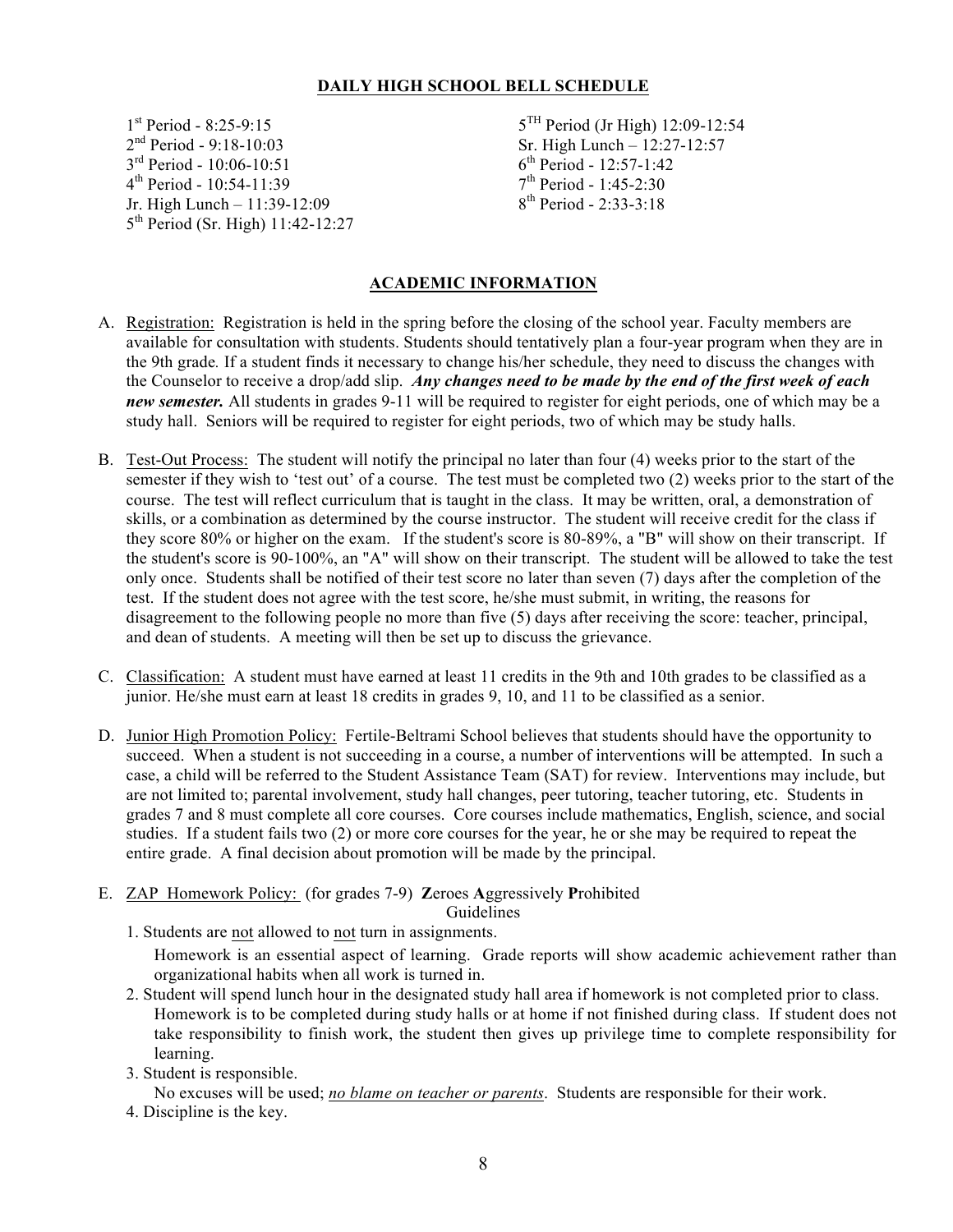Either the student practices discipline themselves by getting assignments completed and recorded, or the student will be disciplined for their actions.

#### Procedures

- 1. Teacher has a gathering location for assignments to be turned in by students. Any student without an assignment to turn in will complete a ZAP form provided by the teacher.
- 2. At the end of the hour, or an established time, teachers have ZAP forms delivered to the detention room for organization. A list will be compiled of all students "Zapped". As the Junior High lunch begins, all zapped students eat lunch first. Students will be given a set amount of time to eat, then be expected to report to the library to work on ZAP assignments.
- 3. The ZAP supervisor in the library will have ZAP forms to ensure students are working on their required assignments, and be recording their arrival time, behavior, and if assignment was completed.
- 4. If at any time student does not follow the procedures, a discipline violation will be issued. By not completing a ZAP form when an assignment hasn't been turned in, not reporting to the library, or misbehaving during ZAP time would be examples of discipline violations.
- F. Grading Scale / Class Ranking: The following grading scale will be used in all 7-12 classes:

| $A = 100-93$      | $A = 92-90$ |               |
|-------------------|-------------|---------------|
| $B_{+} = 89 - 87$ | $B = 86-83$ | $B = 82-80$   |
| $C_{\pm} = 79-77$ | $C = 76-73$ | $C = 72 - 70$ |
| $D_{+} = 69-67$   | $D = 66-63$ | $D = 62-60$   |
| $F = 59$          |             |               |

Semester grades are determined as follows:

Semester 1 grade= Q1 (50%) + Q2 (50%) Semester 2 grade= Q3 (50%) + Q4 (50%)

Class Ranking: Students are competitively ranked beginning with 9th grade. Non-ranked courses are not awarded honor points for ranking purposes. Drivers Training is not included in class ranking.

G. Scholastic Honor Roll: An Honor Roll is published at the end of each school quarter. Students having an average GPA of 3.0 or higher are placed on the Honor Roll. Seniors who have maintained a 3.0 average for four years are recognized as honor students. Students who graduate with a 3.7 GPA or higher will graduate with high honors. Students who graduate with a 3.0 to 3.69 GPA will graduate with honors. Non-ranked classes are not included in the Honor Roll averages. The following scale is used to compute GPA for grades 9-12:

| $A=4.0$   | $C=2.0$   |
|-----------|-----------|
| $A = 3.7$ | $C = 1.7$ |
| $B+=3.3$  | $D+=1$ 3  |
| $B=3.0$   | $D=1.0$   |
| $B = 27$  | $D = 7$   |
| $C+=23$   |           |

- H. Incompletes: Students can receive an incomplete *for medical related absences*. Medical documentation is required. Students will have 1 week to make up the incomplete work for grade credit, unless prior clearance (for special circumstances) is authorized by the principal. Any make-up work not handed in within one week of the end of the grading period will be recorded as zero and a final grade will be calculated.
- I. Graduation Requirements: Each student needs to have earned a minimum of 26 credits in grades 9-12 as required by the local Board of Education. These credits include:

1.Graduation Credit Requirements

- $\bullet$  4 credits in English including  $11^{th}$  grade English (.5 credit of Communications)
- 4 credits in Social Studies including 9th grade Civics/Geography, 10th grade U.S. History, World History/World Geography, and  $12^{th}$  grade Economics/Government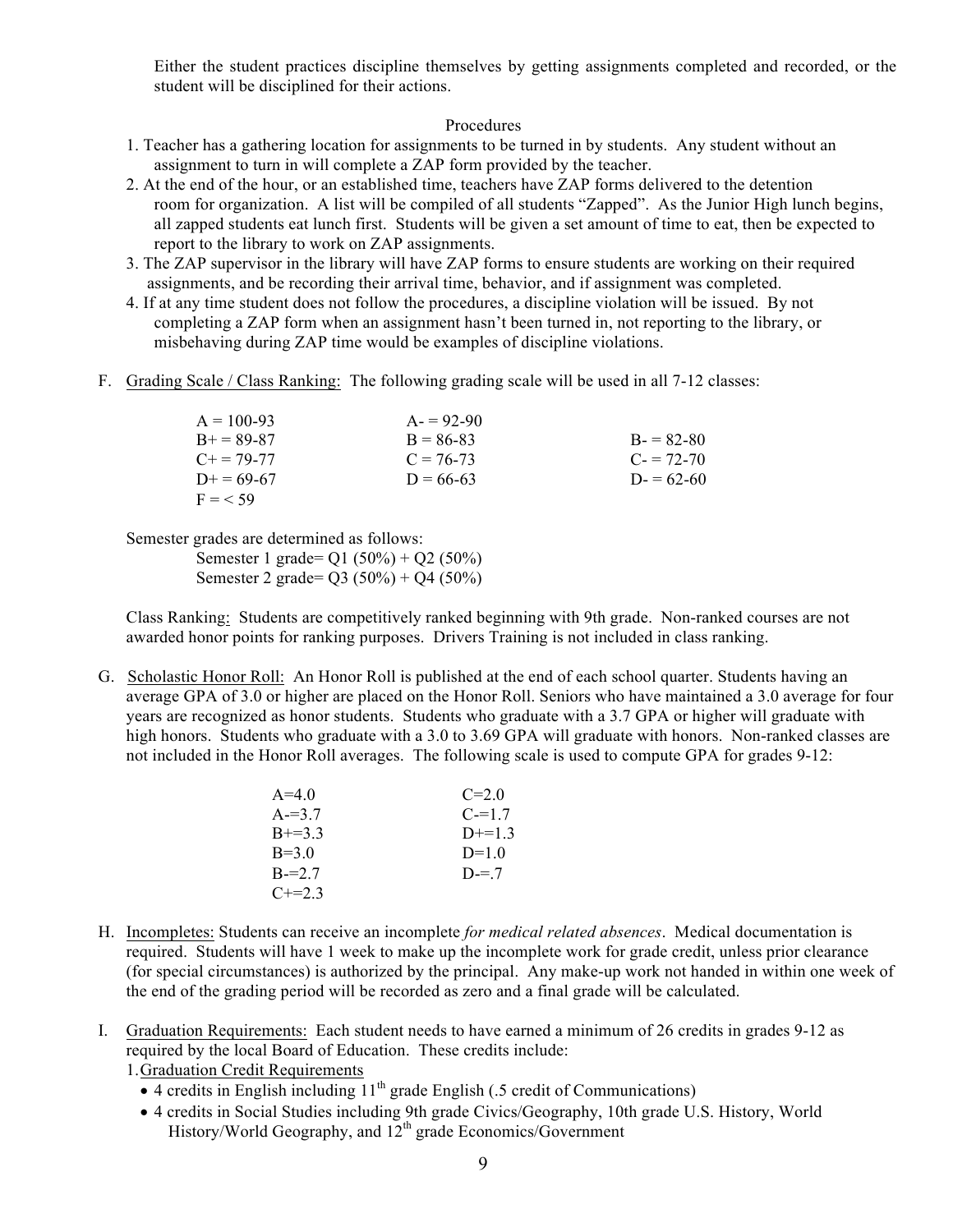- 3 credits in Science including 9th grade Physical Science, 10th grade Biology, and Chemistry or Physics or a Career and Technical Ed. Credit that meets the chemistry or physics standards
- 3 credits in Mathematics (Algebra I by the end of  $8<sup>th</sup>$  grade, Algebra II, Geometry, Algebra III)
- .5 credit in Physical Education
- .5 credit in Health
- $\bullet$  1 credit in 9<sup>th</sup> grade Computer Concepts/Career Education
- 1 credit in the Arts (Art I, Band or Choir)
- 9 elective credits from courses across the curriculum
- 2. State-Mandated Testing Requirements
	- Take the ASVAB, ACT or other State approved exams
	- Students who do not meet or exceed Minnesota academic standards, as measured by the MCAs, are informed that admission to a public school is free and available to any resident under 21 years of age and their personal learning plan should continue while the student is enrolled. Please refer to Minnesota Statutes, section 120A.20, subdivision 1, paragraph (c) for age limitations for students who turn 21 after enrollment.
- 3. Community Participation Requirements
	- 16 hours are required to be submitted to the school through the Community Participation form
	- Participation beyond 4 hours in one activity will not count towards requirements
	- Activities are expected to be varied, allowing the impact on the community to be spread out
	- See a Community Participation form (available on school website) for additional details or contact the school counselor

\*\*\*Students who fail to make up required class failures from grades 9-12 will receive a Certificate of Attendance in place of a diploma and will not be allowed to participate in graduation ceremonies.

- J. Online Learning: Students wishing to enroll in online learning must notify the school district at least 30 days before taking an online course or program. Coursework must meet or exceed FBHS graduation requirements to be counted for credit. Students can obtain a list of online providers from the Counselor.
- K. College in the High School Credits: Fertile-Beltrami schools offer a number of credits that translate into college credits. In order to qualify for College in the High School a student must have an overall GPA of 3.0 or higher prior to registration. The following "College in the High School" courses taken at Fertile-Beltrami also serve as college credits through University of Minnesota Crookston, Fergus Falls MSCTC, or Northland CC:

| Credits | Second Semester          | Credits |
|---------|--------------------------|---------|
| 3)      | College Composition II   | (3)     |
| 3)      | Sociology                | (3)     |
| 3)      | Intro to Public Speaking | (3)     |
| 3)      | Video Editing            | (3)     |
|         |                          |         |

Computer Applications I/II – Full Year (8) Anatomy  $& Physiology - Full Year (8)$ 

L. Advanced Standing Credits: Fertile-Beltrami offers many courses in which students can earn high school credit as well as credits at Minnesota Technical Colleges. Below is a list of such articulated courses. In order to receive Advanced Standing Credit the students must complete the  $1<sup>st</sup>$  semester at the affiliated technical colleges successfully (2.0), with a minimum of 12 credits. Upon completion of that semester the Advanced Standing Credits will then be added to the student's transcript. The minimum grade in the course a student may have to attain Advanced Standing Credits is a 3.0, however if the high school teacher feels the student has not adequately achieved the level of college competency necessary, that teacher does not have to award Advanced Standing Credit.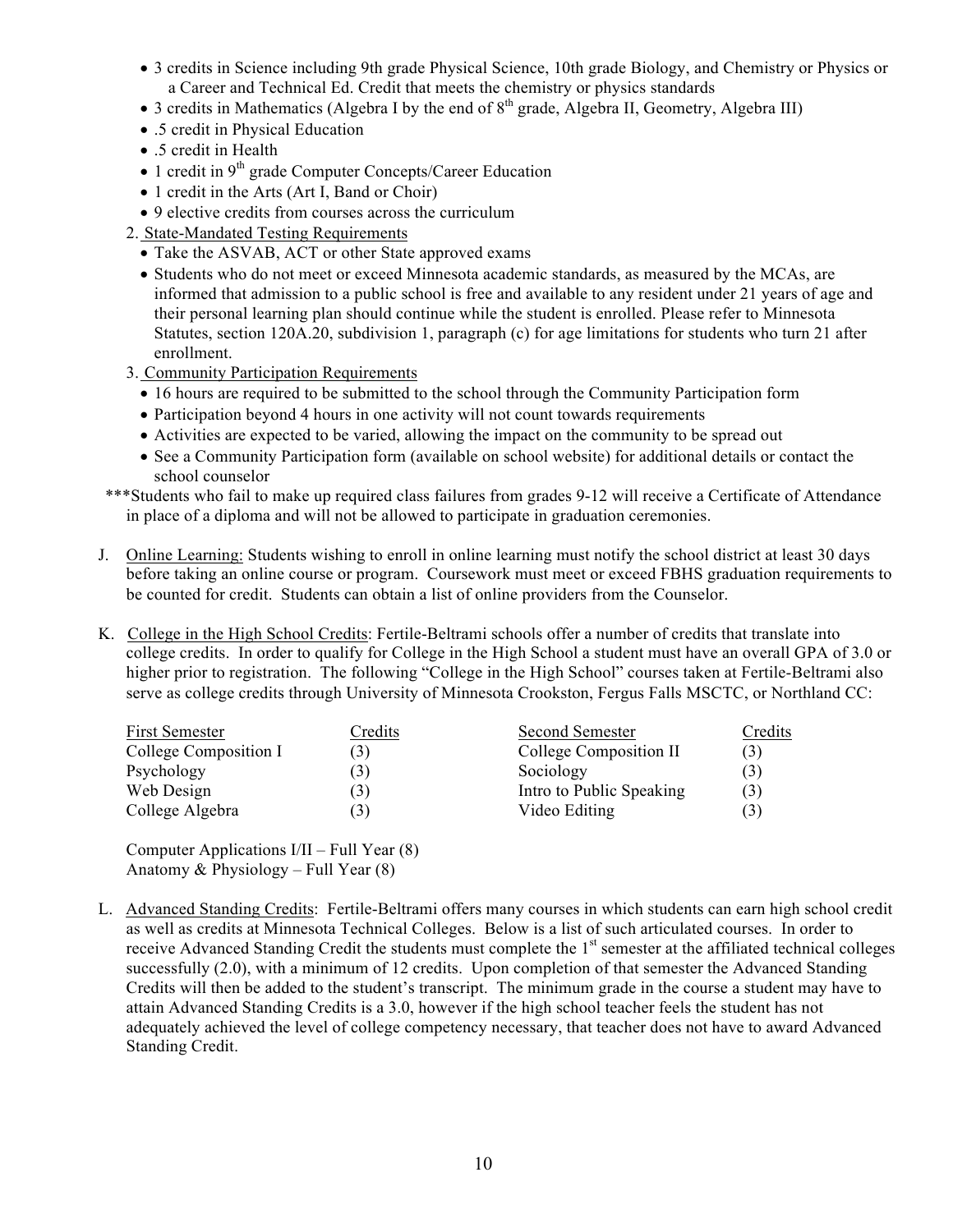| 3 CR MN State Com & Tech & Northwest Tech |
|-------------------------------------------|
| 3 CR Northland Community & Technical      |
| 3 CR Northwest Technical College-Bemidi   |
|                                           |

Computer Applications I & II ADMS 1152 Intro to Word Proc. 1 CR MN State Community & Technical ADMS 1158 Intro to Present. Soft. 1 CR MN State Community & Technical CPTR 1100 Fund. Computer Con. 1 CR MN State Community & Technical CPTR 1104 Intro to Computer Tech 3 CR MN State Community & Technical ADMS 0090 Basic Keyboarding 1 CR Northwest Technical College CPTR 1000 Fund Computer Concept 1 CR Northwest Technical College CPTR 1104 Intro to Computer Tech 3 CR Northwest Technical College

- ADMS 0090 Basic Keyboarding 1 CR MN State Community & Technical
	-
	-
	-
	-
	-
	-
	-
- ADMS 1110 Word Processing 1 CR Northland Community & Tech. College
- CPTR 1104 Intro to Computer Tech. 3 CR Northland Community & Tech. College
- CPTR 1500 Intro Web Concepts 3 CR Northland Community & Tech. College
- M. Home-School Transfer Students: Students transferring into high school from a home-school education program must provide documentation and/or student records verifying the student's current grade level and assessment of performance in basic communications, mathematics, science, social studies, health and physical education. Failure to provide documentation of grade level assessments will result in the student's enrollment in the 9<sup>th</sup> grade. All efforts will be made to ensure students begin classes as soon as possible.
- N. Foreign Exchange Students: Foreign Exchange Students are welcomed at Fertile-Beltrami High School. Students are expected to follow the rules and guidelines set forth in this handbook.
	- 1. All school meals, participation fees, and any other expenses that are endured while attending Fertile-Beltrami High School are the responsibility of the host parents and/or student's parents.
	- 2. Students may receive a certificate of attendance for their time spent at FBHS. If a student wishes to receive a diploma, he/she must meet the district and state requirements to receive a diploma.

# **ATTENDANCE INFORMATION**

- **Purpose:** The school board believes that regular school attendance is directly related to success in academic work, benefits students socially, provides opportunities for important communication between teachers and students and establishes regular habits of dependability important to the future of the student. The purpose of this policy is to encourage regular school attendance. It is intended to be positive, not punitive. This policy also recognizes that class attendance is a joint responsibility to be shared by the student, parent or guardian, teacher, and administrators. This policy will assist students in attending class.
- **Student's Responsibility:** It is the student's right to be in school. It is also the student's responsibility to attend all assigned classes and study halls every day that school is in session and to be aware of and follow the correct procedures when absent from an assigned class or study hall. Finally, it is the student's responsibility to request any missed assignments due to an absence. 18year olds: Minnesota Law 120.06 states that school districts may impose the same rules and regulations on students 18 years of age or older as those imposed on students under 18. All Fertile-Beltrami students are expected to adhere to the same sets of rules and policies.
- **Parent/Guardian Responsibility:** It is the responsibility of the student's parent or guardian to ensure the student is attending school, to inform the school in the event of a student absence, and to work cooperatively with the school and the student to solve any attendance problems that may arise. Parents are asked to cooperate by calling the school office by 10:00 a.m. on the day a student is absent. If this is not done, the parent will be called when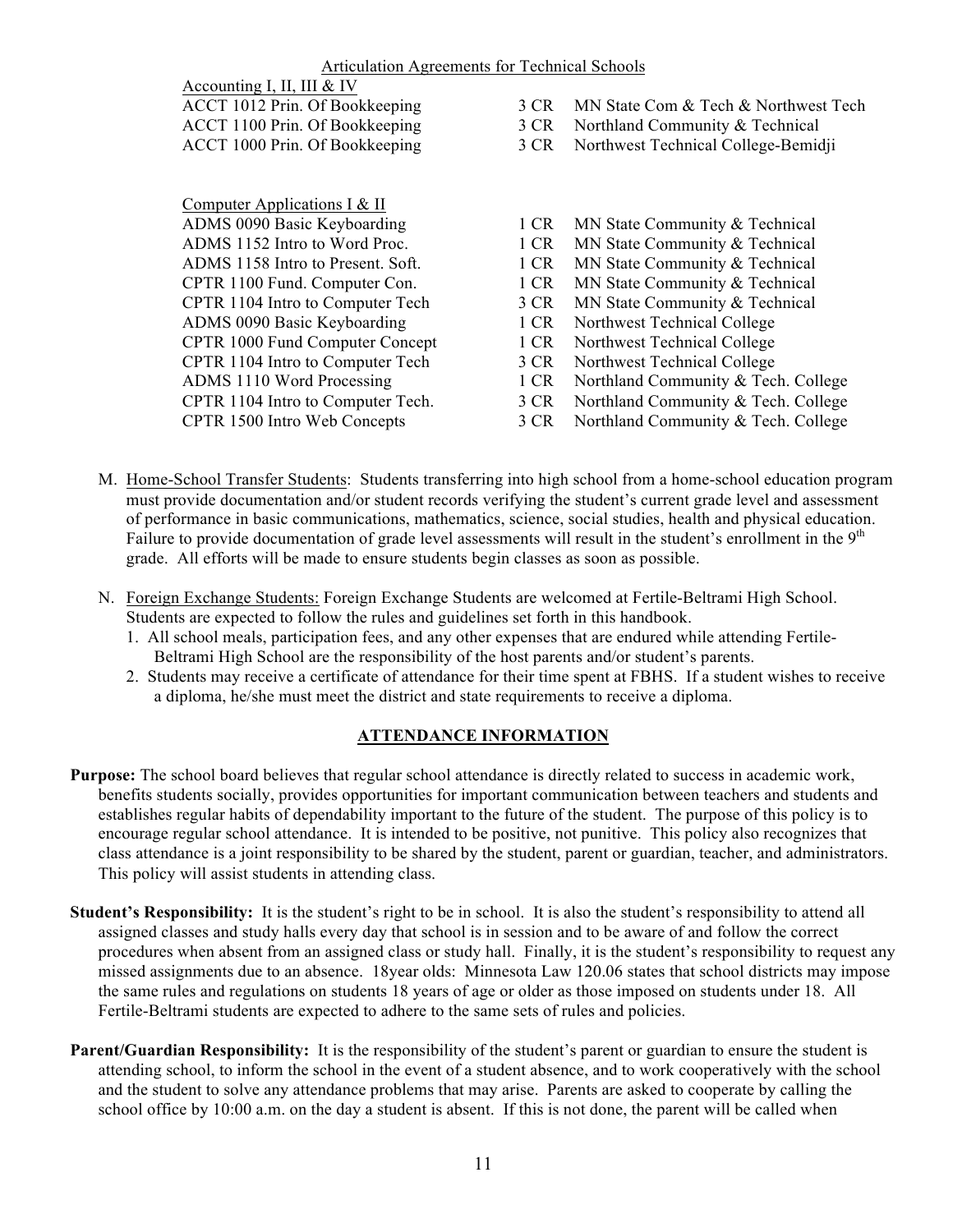possible. NO excused absence will be given until parental contact is made. **All absences that have not been recorded as excused shall automatically become unexcused absences.** In accordance with the regulations of the Minnesota Department of Education and the Minnesota Compulsory Instruction Law, Minn. Statutes 120A.22, the students of the school district are **REQUIRED** to attend all assigned classes and/or study halls every day school is in session, unless the student is 17 years old and has elected not to enroll and has met all the requirements for withdrawal from school in subdivision 8 of the statute.

- **Teacher's Responsibility:** It is the teacher's responsibility to take daily attendance and maintain accurate attendance records in each assigned class and study hall. It is also the teacher's responsibility to be familiar with all procedures governing attendance and to apply these procedures uniformly. It is also the teacher's responsibility to provide any student who has been absent with any missed assignments upon request. Finally, it is the teacher's responsibility to work cooperatively with the student's parent or guardian and the student to solve any attendance problems that may arise.
- **Administrator's Responsibility:** It is the administrator's responsibility to require students to attend all assigned classes and study halls. It is also the administrator's responsibility to be familiar with all procedures governing attendance and to apply these procedures uniformly to all students, to maintain accurate records on student attendance and to prepare a list of the previous day's absences stating the status of each. Finally, it is the administrator's responsibility to inform the student's parent or guardian of the student's attendance and work cooperatively with them and the student to solve attendance problems.
- A. Absences: After an absence, a student is to bring a note from home explaining the reason for the absence unless his/her parent has called the school beforehand. **Prior to leaving the building**, **he/she must have a blue pass** in order to not face disciplinary consequences*.* Students who are 18 years of age will still need parental permission for absences. *The authority to decide whether an absence is excused or unexcused rests with the building administration…not the parent/guardian.*

Our aim is to assure school attendance of children from kindergarten through seniors in high school, through early intervention services to children and families that creates a positive experience between home, school and community.

Excused Absences**:** Excused absences do not result in disciplinary action. The following examples are legitimate excuses for absence according to the policy set forth by our school board:

- a. Illness
- b. Serious illness in the student's immediate family
- c. A death in the student's immediate family or of a close friend or relative
- d. Medical or dental treatment-(note required)
- e. Dismissal by school nurse due to illness or injury
- f. Court appearances occasioned by family or personal action
- g. Religious instruction
- h. Physical emergency conditions such as fire, flood, storm, etc.
- i. Official school field trip or other school-sponsored outing
- j. Removal of a student pursuant to a suspension (OSS). Suspensions are to be handled as excused absences and students must complete make-up work
- k. Family vacations and community sponsored activities
- l. Senior portraits (1 day only)
- m. Non-School testing example Driver's Test (1 day only) proof required
- n. Pre-approved job shadow (1 day per year for grades 10-12)
- o. Visiting immediate family members connected to military leave or deployment.

Up to three days of excused absences may be granted for military-connected students whose immediate family members are experiencing deployment if students meet the following criteria: (1) the absence is preapproved; (2) the student is in good standing; (3) the student has a prior record of good attendance; (4) missed work is completed and turned in within the school's allotted time period, including tests; and (5) the absence is not during standardized testing dates.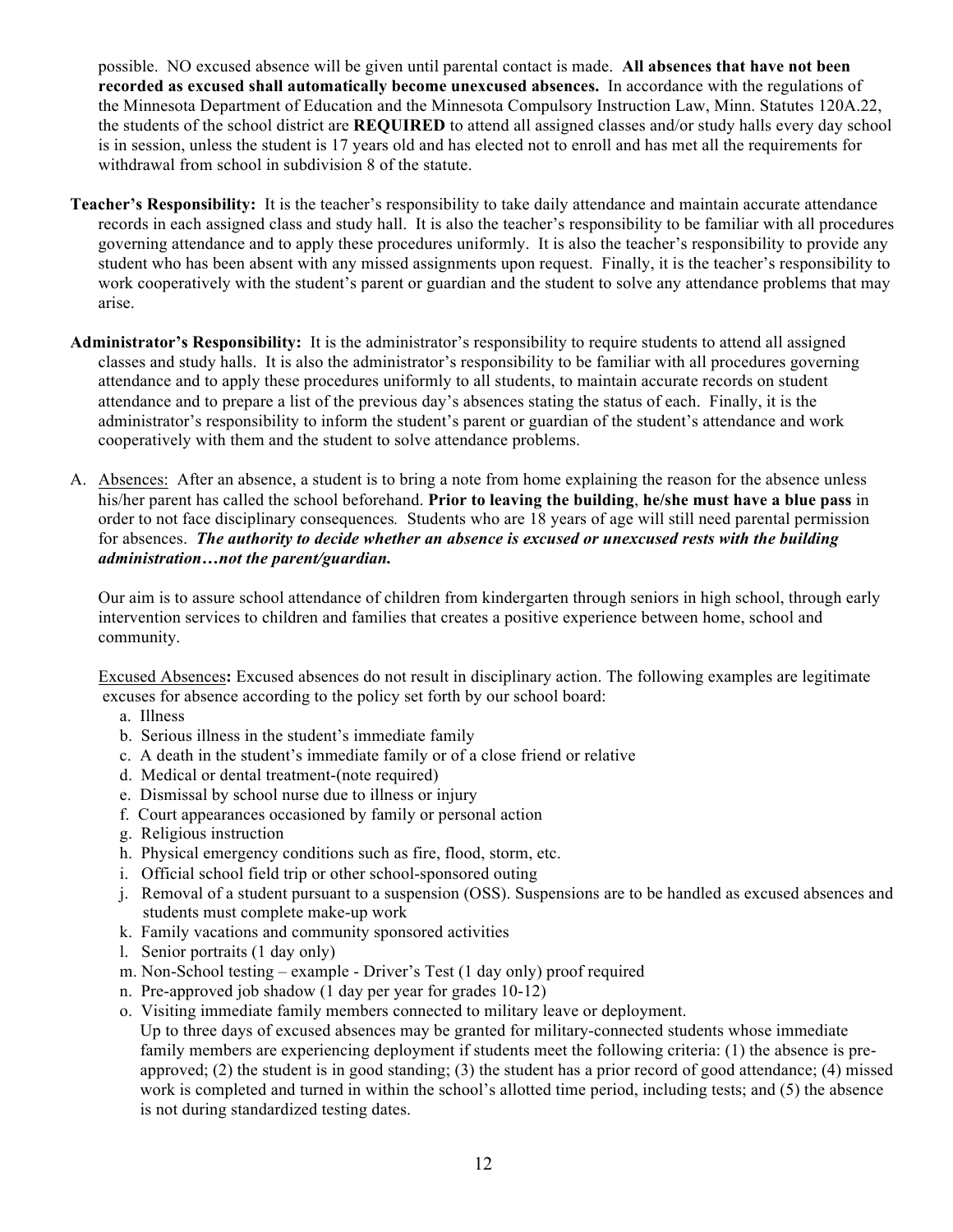Consequences of Excused Absences: Students whose absences are excused are required to make up all assignments missed or to complete alternative assignments as deemed appropriate by the classroom teacher. Work missed because of absence must be made up within **2 days** from the date of the student's return to school. Any work not completed within this period shall result in "no credit" for the missed assignment. However, the principal or classroom teacher may extend the time allowed for completion of makeup work in the case of an extended illness or other extenuating circumstances.

## **A doctor's note may be required after 3 consecutive days of illness. Medical documentation is required for ALL medical excuses/appointments for all K-12 students.**

Students absent due to *participation* in an official school activity will be excused. Students who attend school activities as a spectator (non-participant), will not be considered excused unless they participated in that sport during the school year, have administrative approval by the previous school day, and are observing Fertile-Beltrami's competitive section championship.

Unexcused Absences: Unexcused absences will result in disciplinary action. The following examples are not legitimate excuses for absence according to the policy set forth by the school board:

- a. Shopping trips
- b. Hair appointments, tanning appointments
- c. Personal errands
- d. Skipping school (truancy) for any reason
- e. Work at a business, except under school-sponsored program
- f. Personal transportation problems i.e. car won't start, flat tire, etc.
- g. Babysitting
- h. Conflict with other students at school
- i. Not liking a teacher
- j. "Family" A call saying a student will be absent because of "Family" will be documented as unexcused unless expounded reason falls within the excused absence criteria listed above.

Consequences of Unexcused Absences: An unexcused absence will result in one **after school detention** for each period missed, including lunch time and study halls. At the *3rd* cumulative unexcused absence in a semester, a student's parent or guardian will be notified of potential legal consequences and recommended action. After such notification, a student, or his/her parent or guardian needs to, within a reasonable time, request a conference with school officials regarding the student's absences and the prescribed discipline. If the student has *seven (7)* unexcused absences, he or she is considered "habitually truant." The school is required to report that student is in violation of compulsory attendance laws. Significant consequences can occur at this level and appropriate service referrals and petitions of truancy are made to the Polk County Social Services Office.

\*\*See below for the complete flowchart of the Polk County Social Services Truancy Referral Process\*\*

| <b>Student</b>              | <b>School</b>                                | County                         |
|-----------------------------|----------------------------------------------|--------------------------------|
| 3 Unexcused Absences        | -Send Continuing Truant letter home          |                                |
| (Continuing Truant $3+$ )   | -Provide interventions                       |                                |
|                             | -Detention, ISS, student conference, contact |                                |
|                             | parents                                      |                                |
| <b>Additional Unexcused</b> | -Make referral to Student Assistance Team    | -Conduct collaborative meeting |
| Absences $(4-5)$            | (SAT)                                        | with SAT                       |
|                             | -Submit referral to Polk County Social       | -Explain CHIPS                 |
|                             | <b>Services</b>                              | -Offer preventative services   |
|                             | -Assess causes of absences                   |                                |
|                             | -Offer community services                    |                                |
| 7 Unexcused Absences        | -Send $2nd$ truancy letter home              | -Screen referral               |
| (Habitual Truant $7+)$      | -Submit truancy referral form/attachments to | -Determine interventions       |
|                             | <b>PCSS</b>                                  |                                |
|                             | -Continue monitoring attendance              |                                |
| Continued Attendance        | -Notify contact person at PCSS               | -File CHIPS petition           |
| Problems                    |                                              |                                |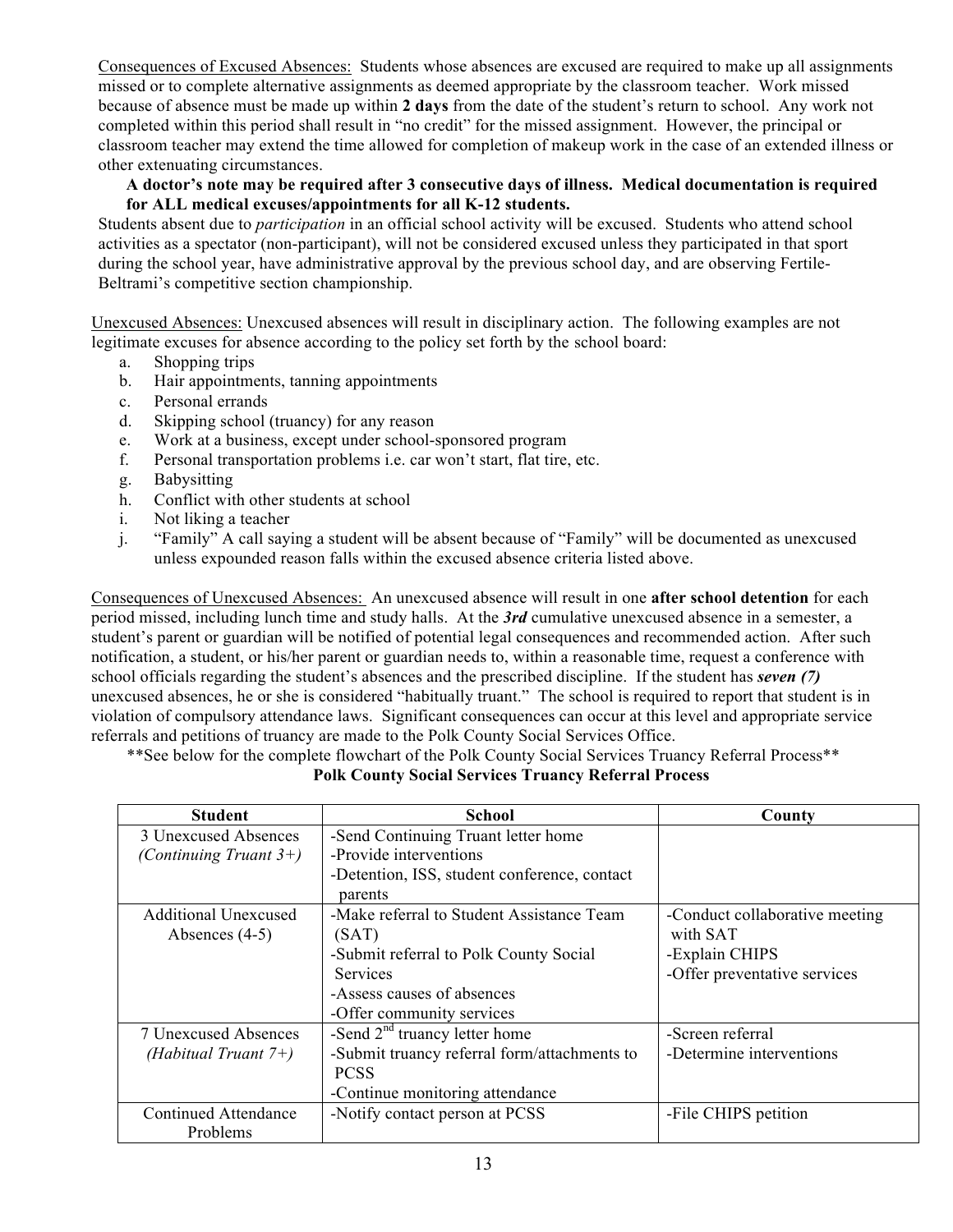Attendance Incentives – Open Campus

Excellent attendance is a valued trait in school and the workplace. Fertile-Beltrami School encourages attendance. Student learning excels when students regularly attend school. To reward attendance- Students in grades 10-12 will access "Open Campus" if they have been absent from class (including ISS, OSS, and classroom detentions) 3 times or fewer. Absence accumulations are for the semester.

The only absences approved for Open Campus Attendance Incentive are:

- 1. School related activities such as FFA, Knowledge Bowl, Music Contests, Sporting Events, Field Trips, College Visits (seniors 2, juniors 2), etc…
- 2. Immediate family funerals (parents, grandparent, sibling, cousin, aunt, or uncle).
- 3. Dismissal by school nurse due to illness or injury.
- 4. Medical or dental appointments in which a student MUST present a signed doctor's note. Students will only be excused for the scheduled appointment time plus travel time.

Attendance will be checked every quarter and throughout the semester.

A list of student names that qualify for open campus privileges will be sent to the counselor and dean of students at the same time the activities eligibility list is sent. It will be the student's responsibility to check the list. In order for students to qualify for open campus privileges, the following criteria must be met:

~No unexcused absences (exceptions include medical appointments accompanied with a doctor's note, school sponsored activities, or funeral)

~Student must be in good standing with the school (not on activities ineligibility list AND making adequate progress toward graduation as determined by administration)

~May only miss 3 class periods in any one class per semester (if a student is absent more than 3 times in any one class, they lose open campus privileges immediately and until the following semester

~Have a signed parent permission/liability waiver returned to the counselor

Qualifying students in grades 10-12 will receive Open Campus privileges during the last week of the semester. Scheduled open campus privileges will be posted in the school bulletin and take place during student lunch time. Students that qualify may still choose not to participate and eat lunch at the school. Students that do not qualify will eat lunch at the school, as usual.

All district policies still apply to students during open campus lunch. Any infractions will be subject to disciplinary procedures.

Students may not drive or ride in vehicles during Open Campus time.

Check out/check in procedures:

Qualifying students will leave the school building and return from the new gym lobby entrance ONLY. Students will document time out and time in on the approved form supplied by the staff supervisor in the lobby. Students must not leave the building before their scheduled lunch period and must return before the end of their scheduled lunch period.

Violation Consequences:

Students will be subject to disciplinary consequences and possible loss of privileges for the following:

 $\sim$ leaving the building early or returning late

 $\sim$ leaving or returning from any door other than the new gym lobby entrance

~inappropriate conduct during open campus privilege time

 $\sim$ failing to sign out AND sign in

~other infractions as determined by administration

Semester Tests:All 7-12 grade teachers will determine appropriate end of quarter or end of semester evaluations. All students will participate in these assessments regardless of their attendance.

Participation in Extracurricular Activities and School Sponsored Programs: This policy applies to all students involved in any extracurricular activity scheduled either during or outside the school day and any school-sponsored program. School-initiated absences will be accepted and participation permitted. A student may only be allowed to participate in an extracurricular activity if they were absent due to a medical/dental appointment, or were attending a funeral. The student must provide a physician's statement and a statement from the student's parent or guardian clearing the student for extracurricular participation that day. "**Family" absences and absences due to illness, even**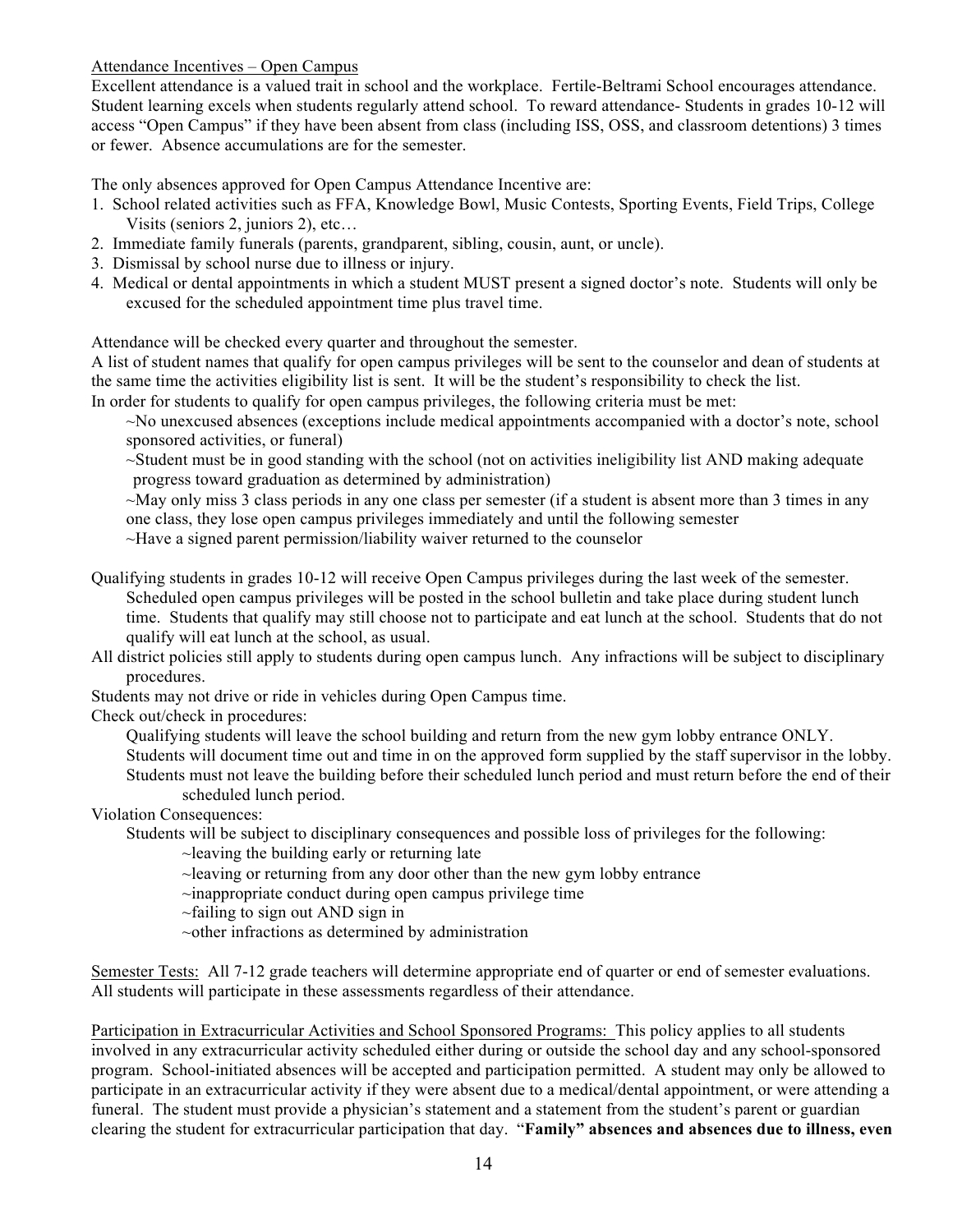**for part of the day, will not be accepted and the student will not be allowed to participate in that evening's event or practice.** If a student is suspended from any class, he or she may not participate in any activity, practice, or program for that day and until the day after all consequences are served. Detentions/in-school suspensions take priority over extracurricular activities, practices or events. A student may not participate in extracurricular activities or events until the day after all detentions/consequences are served.

- B. Tardiness: Students are expected to be in their rooms when the tardy bell rings. Any student who arrives late for class must have a pass or the tardy is unexcused. Should a student receive more than 3 unexcused tardies in any nine-week grading period, the student will serve one **after school** detention. Each additional unexcused tardy will result in additional **after school** detentions. Parents and students will be notified when the 3 tardy limit has been reached. **Any student arriving to class more than 15 minutes late will be counted absent (unexcused) for that class.**
- C. Passes: Students will be able to leave class only if they have a required pass signed by their teacher. Students must present pass to any staff member upon their request.
- D. Make-up Work: Refer to teacher/class requirements.
- E. College Visits: Students at F-B will be allowed to make college visits during their junior and senior years. Visits will not be arranged during May. The absence will be considered a school activity after meeting the following requirements: 1) inform the counselor prior to the visit, 2) provide a signature from your parent(s), 3) collect homework assignments ahead of time, 4) be passing all classes as verified by each teacher and turn that form into the counselor **prior to leaving**. Seniors will be allowed two visits and juniors will be allowed two visits. \*\*A student's attendance will be considered when granting permission for college visits. If a student does not complete all of the above requirements, **after school** detention will be assigned for failure to follow procedure.

# **STUDENT RECOGNITION**

- A. Attendance: All students in grades 7-12 that have perfect attendance for a school quarter will be recognized for their attendance.
- B. Honor Roll: All students in grades 7-12 that earn a 3.0-3.69 GPA or higher for a school quarter, will be recognized for their academic success. All students in grades 7-12 that earn a 3.7 GPA or higher will be recognized for their academic success.
- C. National Honor Society (NHS): The National Honor Society is an honorary organization comprised of sophomores, juniors, and seniors. Members are chosen each year by a faculty committee. Selection is based on scholarship (students must have a 3.0 cumulative GPA or higher to be considered), leadership, service and character.
- D. Honors Banquet: All students in grades 9-12 that earn a place on the honor roll for two or more quarters will be invited to the Honors Banquet. Invitations are sent out to students and their parents. This event is normally held in May of every school year.
- E. Awards Day: All students receiving awards, certificates of merit, and/or scholarships are recognized by the student body on Awards Day. Each organization that sponsors an award makes a presentation at this time. This is normally held on a school day in May.

# **DISCIPLINE POLICY / LEVEL SYSTEM**

We will be using a progressive system for discipline. The Fertile-Beltrami Violence Prevention and Intervention Program uses student interventions to maintain a safe school environment that promotes learning as well as to instruct students and encourage them to make good choices, not to punish.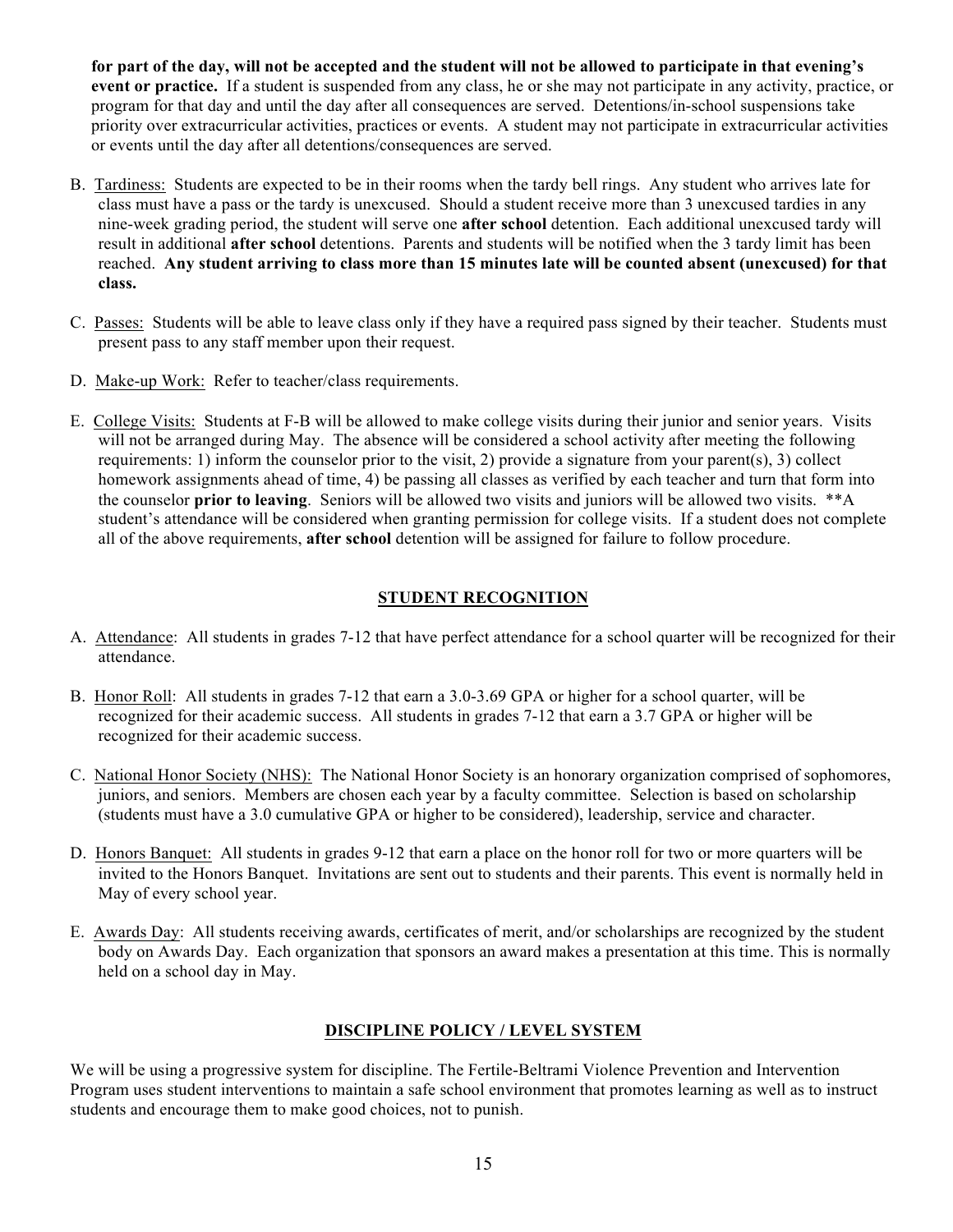Parents / Guardians: Supporting school personnel when they issue disciplinary consequences to your child is the first step to modifying your child's behavior. Even if you don't agree with the school's action, you should encourage your child to learn from the experience. Please help the school provide a physically and emotionally safe environment for learning by supporting issued disciplinary consequences. If you feel a consequence is unfair, you may contact the school administrator in charge of discipline (Dean of Students), however the final decision lies with the school administration.

Violations of the discipline program will be recorded along with interventions and options that are utilized based on a level system. Violations of any school discipline rule may result in the loss of privileges, suspension, expulsion, or other discipline. **Final disciplinary decisions rest with school administration.**

- A. Reasonable Force Standard: A teacher, in exercising the person's lawful authority, may use reasonable force when it is necessary under the circumstances to correct or restrain a student in order to prevent bodily harm or death to another. A school employee, school bus driver, or other agent of a district, in exercising the person's lawful authority, may use reasonable force when it is necessary under the circumstances to restrain a student in order to prevent bodily harm or death to themselves or another.
- B. Detention: The detention room will serve as a place to send disruptive or uncooperative students. Administration may assign the following detentions:
	- 1. Class period detention teacher removes the student for the remaining class period. The student reports to the detention room. The Dean of Students will determine if the student will have additional consequences. After the  $3<sup>rd</sup>$  cumulative class removal each semester, the student will receive one hour of after school detention. One additional hour of after school detention will be issued for each class removal after that.
	- 2. Lunch period detention for elementary students only
	- 3. **After school detention** for high school students only.
		- a. After school detention is held from 3:25-4:25 (2:35-3:35 on early out days). If students are tardy to detention, their time will be doubled.
		- b. Transportation after detention is the student's responsibility.
		- c. Students will serve after school detention on the same day the detention is issued.

d. Exception: If a student cannot arrange transportation for the same day, they must serve after school detention the following day. This allows ample time to arrange transportation.

e. Parents will be contacted if their student receives after school detention. They must provide the name of the person responsible for picking up their student after detention has been served. f. When dismissed from after school detention, students must sign out and document how they will be getting home and who will be picking them up.

g. Parents who fail to pick up their students promptly after detention dismissal may be referred to social services.

#### *Students who receive a detention will not be allowed to participate in any extracurricular activities, games or practices until the day after the detention/consequence has been served.*

Behavior resulting in detention may have occurred in the classroom, in the hallway, on the bus, on school property, or at a school sponsored event. Detention must be served at the specified time of the teacher, dean of students, or principal. If detention is not served on time, time will be doubled. If the double is not served, the student will serve a one (1) day in-school suspension. It is the responsibility of the student to get his/her assignments for any class missed while in detention. The student is expected to complete the assignment(s) on time with the rest of the class. Teachers may assign extra work to a student in detention. When a student receives 3 detentions, an appointment may be set up with the dean of students and/or special services staff. Parents will be notified of these appointments. If a student receives 2 detentions in a quarter for anything other than tardiness, he/she will not be allowed to attend the next school dance including Homecoming. Due to the nature and expense-surrounding prom, the principal may review discipline issues that arise during this time.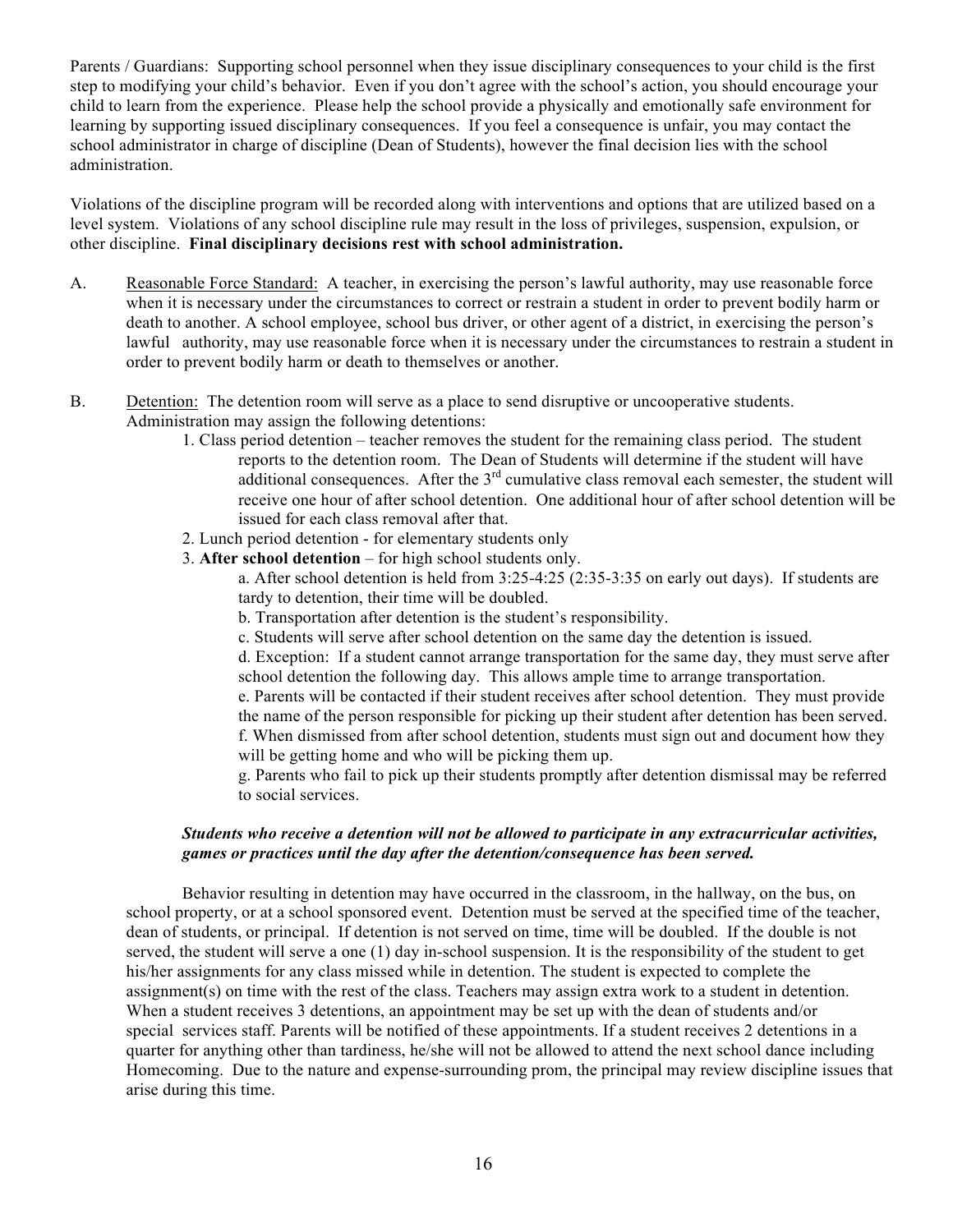While in the detention room, the following rules will apply:

- 1. There will be no talking, note passing, gesturing, or sleeping.
- 2. No snacks, food, or beverages will be allowed (except during elementary noon hour).
- 3. There will be scheduled bathroom breaks.
- 4. Rules will be posted clearly in the detention room.
- 5. Personal electronics will be confiscated.

## C. Definitions:

#### *Detention:*

Removing a student from class/activity to spend a specified amount of time in a designated area in school.

## *In-School Suspension:*

The act of prohibiting a pupil from attending classes for a period of no more than three school days. The pupil serves suspension time in the school building in the designated area. Days of in-school suspension will not count as absences from school but WILL count as absences towards semester tests. Students in ISS will not be allowed to participate in activities during or after school. If a student is issued one or more days of ISS in a quarter for anything other than tardiness, he/she will not be allowed to attend the next school dance including Homecoming.

## *Out of School Suspension:*

A suspension that must be served away from the school building or grounds. If a student receives one or more days of OSS in a quarter for any reason, he/she will not be allowed to attend the next school dance including Homecoming.

## *Expulsion:*

An action taken by the school board to prohibit an enrolled pupil from further attendance for a period that shall not extend beyond 12 months.

# *Designated Area:*

A satisfactory seating area assigned by the principal i.e. the Detention Room. The Detention Room is located in the school and is staffed by a Fertile-Beltrami staff member. The purpose of assigning a student to the designated area is to: 1) re-establish the learning atmosphere in which the student has disrupted, and 2) provide a setting for the student to examine the actions which prompted his or her removal and make a commitment to correct that behavior.

D. Tennessen Warning: An individual asked to supply private or confidential data concerning the individual shall be informed of: (a) the purpose and intended use of the requested data within the collecting government entity; (b) whether the individual may refuse or is legally required to supply the requested data; (c) any known consequence arising from supplying or refusing to supply private or confidential data; and (d) the identity of other persons or entities authorized by state or federal law to receive the data. This requirement shall not apply when an individual is asked to supply investigative data, pursuant to section 13.82, subdivision 7, to a law enforcement officer. (Minnesota State Statutes 13.04 Subd. 2)

# E. **THE LEVEL SYSTEM**

When corrective actions taken by the classroom teacher have failed or the rule infraction is of a serious nature, the incident shall be referred to a building principal and/or dean of students for investigation and action. The severity of the consequences applied depends on factors: 1) the seriousness of the offense, 2) the previous disciplinary record of the student. In an effort to take both into account, a progression of consequences (the level system) has been adopted. With each successive referral the student will be advanced up the level system at least one level up depending upon the seriousness of the infraction. *Final decisions regarding any disputes remain with the building administration.* The minimal disciplinary consequences for each level are as follows, and in accordance with the Pupil Fair Discipline Act: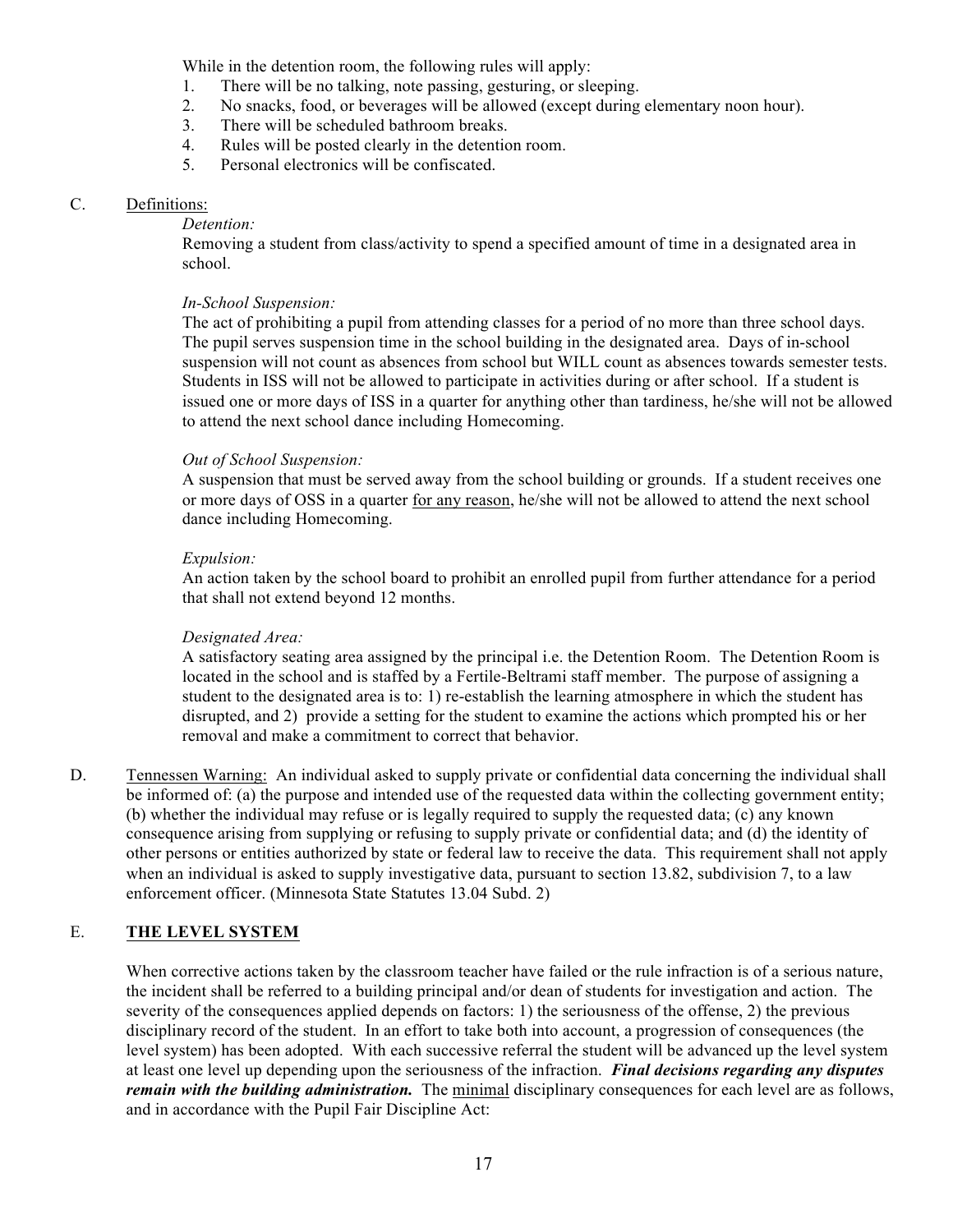- Level 1: Referral to principal/dean of students for conference. Incident recorded on the student record. Written notification to parent (at discretion of principal or dean of students). Incidents at each level will be recorded on the discipline record.
- Level 2: Administrator conference one (1) hour after school detention for high school students, one (1) lunch detention for elementary students. Parents notified in person, by phone, or written notice.
- **Level 3:** Administrator conference two (2) hours (2 days) of after school detention for high school students, two (2) lunch detentions for elementary students. Parents notified in person, by phone, or written notice.
- Level 4: One to two  $(1-2)$  days of in-school suspension. Parents notified in person, by phone, or written notice.
- Level 5: Three or more  $(3+)$  days of in-school suspension. Parents notified in person, by phone, or written notice. Conference may be requested.
- Level 6: Out of school suspension depending on the nature of the offense. Conference with parents.
- **Level 7:** Expulsion hearing before Board of Ed. or an Administrative Conference of Superintendent, Building Administrator, School Psychologist, and teachers.

## **PROVISIONS FOR USE OF THE LEVEL SYSTEM**

- 1. After a student has been placed on a level, the next infraction will result in the student being advanced at least one level for the same infraction. A level may be "jumped" if the infraction calls for a higher entry level. For example, a student who is on level 1 and commits a level 4 violation will be advanced to level 5. Normally, a student will be advanced up the level system with each successive violation; however, the administration may exercise discretion as to whether a student should be advanced for a minor violation.
- 2. The principal/dean of students shall be responsible for seeking assistance of counselors, teacher advisors, social workers, Student Assistance Team, and other professionals to help the student correct their behavior problems.
- 3. Students failing to fulfill the disciplinary requirements of a level in the time prescribed will automatically move up to the next level.

#### **SUSPENSION PROCEDURES**

- 1. While in school suspension, a student will be assigned to a designated area, except when the infraction is serious enough to warrant a level six (6) consequence, or when the student's presence in the building poses a threat to the health and safety of the other students, staff, or the operation of the school. Students assigned to inschool suspension will work on assignments from their teachers and complete all work assigned to them. All other rules pertaining to conduct in the designated area are applicable.
- 2. No suspension from school shall be imposed without an informal administrative conference with the pupil, except where it appears that the pupil will create an immediate and substantial danger to him/herself or to property around the student.
- 3. A written notice containing the grounds for suspension, a brief statement of the facts, a description of the testimony, or a request to meet with the parent(s) and/or guardian will be mailed within 48 hours of the conference. In the event a student is suspended without an informal administrative conference on the grounds the pupil will create an immediate and substantial danger to persons or property around him or her, the written notice shall be served either personally or by mail upon the pupil and his or her parent or guardian within 48 hours of the suspension.

## **DISCIPLINARY INFRACTIONS AND CONSEQUENCES**

## **A. School Attendance**

Right: All students living within the boundaries of the Fertile-Beltrami School District who are under the age of 21 are entitled to a free public education through the  $12<sup>th</sup>$  grade.

Responsibility: Students are expected to attend school on a regular basis. It is the law. See Section II regarding attendance.

Policy: Students will attend classes, assemblies, and required meetings unless properly excused by a parent or guardian. Students are required to report to school and classes on time and to remain on the school campus during regular school hours unless excused by a pass issued by the school office to leave the building. This requires a note from one of the parents or guardians.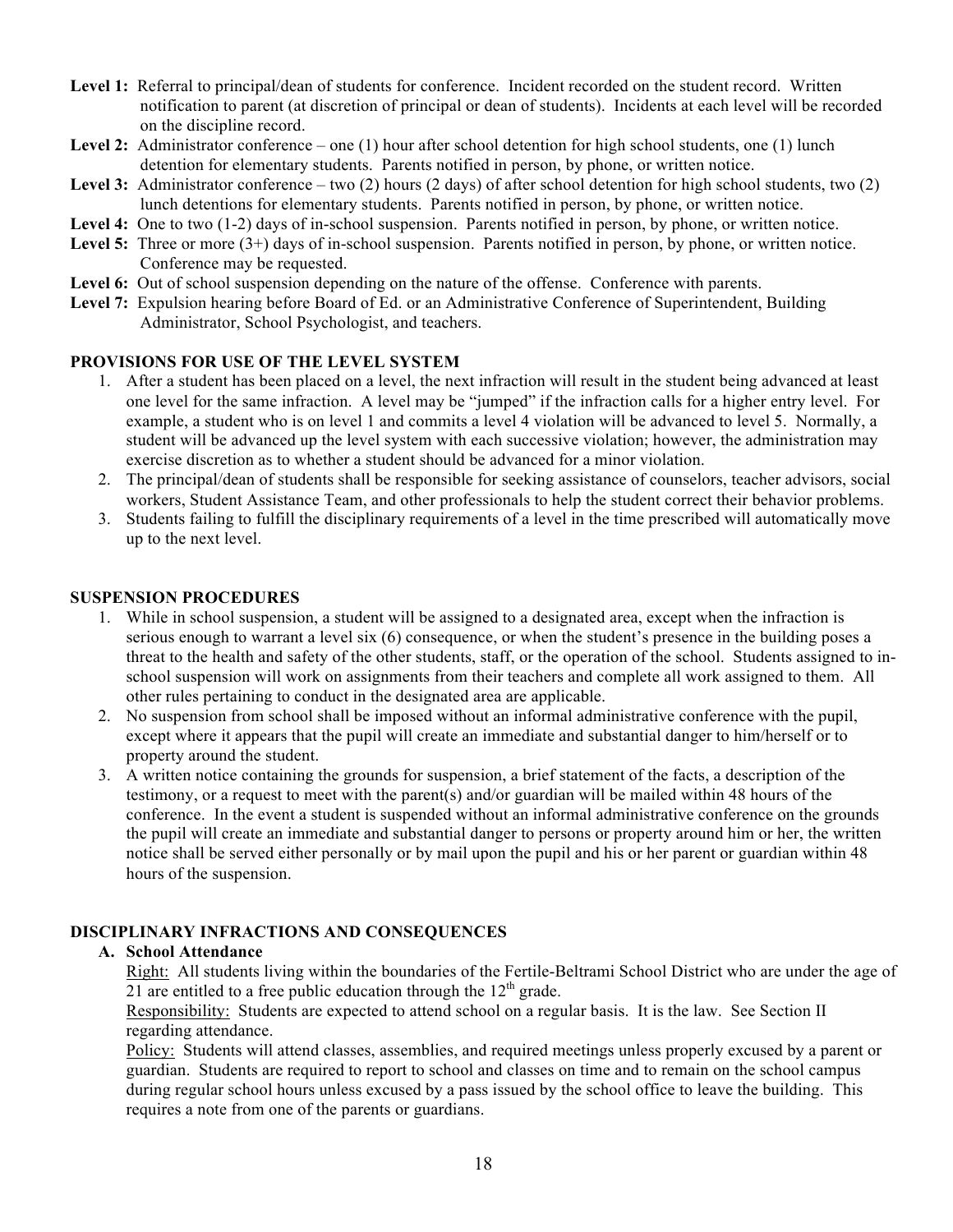| Infraction                                                                                                                                                      | Level          | <b>Special Provisions</b>                                                                                                                                                                                                                                                                                                                                                                                                                                                           |
|-----------------------------------------------------------------------------------------------------------------------------------------------------------------|----------------|-------------------------------------------------------------------------------------------------------------------------------------------------------------------------------------------------------------------------------------------------------------------------------------------------------------------------------------------------------------------------------------------------------------------------------------------------------------------------------------|
| A-1 TARDINESS: Reporting late for<br>class or other required activities<br>without an acceptable excuse                                                         | $\overline{2}$ | Should a student receive more than 3<br>unexcused tardies in any nine-week<br>grading period, the student will serve<br>one after school detention. Each<br>additional unexcused tardy will<br>result in additional after school<br>detentions. Parents and students<br>will be notified when the 3 tardy limit<br>has been reached.<br>$3$ tardies = 1 detention<br>4 tardies $= 1$ detention<br>$5$ tardies = 1 detention<br>6 tardies $(3 det) = 1$ ISS<br>Every 3 det = $1$ ISS |
| A-2 UNEXCUSED ABSENCE:<br>Failure to report to assigned class<br>or destination or left class/school<br>property without an acceptable<br>excuse or permission. | 3              | One after school detention for each<br>missed period<br>$2nd$ offense: + $\frac{1}{2}$ day ISS<br>$3rd$ offense: + 1 day ISS<br>$4th$ offense: $+ 2$ days ISS<br>5 <sup>th</sup> offense: 1 day OSS<br>$6th$ offense: 2 days OSS                                                                                                                                                                                                                                                    |
| A-3 TRUANCY: Being absent<br>from school part or all of a<br>school day for the third time<br>without permission of parents<br>or administration                | 4/5            | In addition to school<br>disciplinary action, habitual<br>offenders will be referred to<br>legal authorities.                                                                                                                                                                                                                                                                                                                                                                       |

## **B. Student/Student Relationships**

Right: Each student has the right to attend school and school activities and be free from threats against his or her feelings, physical well-being, and property.

Responsibility: Each student shall be responsible to respect the feelings, property, and physical well-being of other students.

Policy: Students will refrain from physical and verbal abuse directed at other students, as well as any damage or theft of the property of a fellow student.

| Infraction                                                                                                                                                                                        | Level | <b>Special Provisions</b>       |
|---------------------------------------------------------------------------------------------------------------------------------------------------------------------------------------------------|-------|---------------------------------|
| B-1 THREATENING/INTIMIDATING<br>ACTS: The act of verbally or by gesturing,<br>threatening the well-being, health or safety<br>of any student on school property or in route<br>to or from school. | 1/4   |                                 |
| B-1a Any act, physical or verbal, of a<br>sexual nature.                                                                                                                                          | 4/6   | Referral to proper authorities. |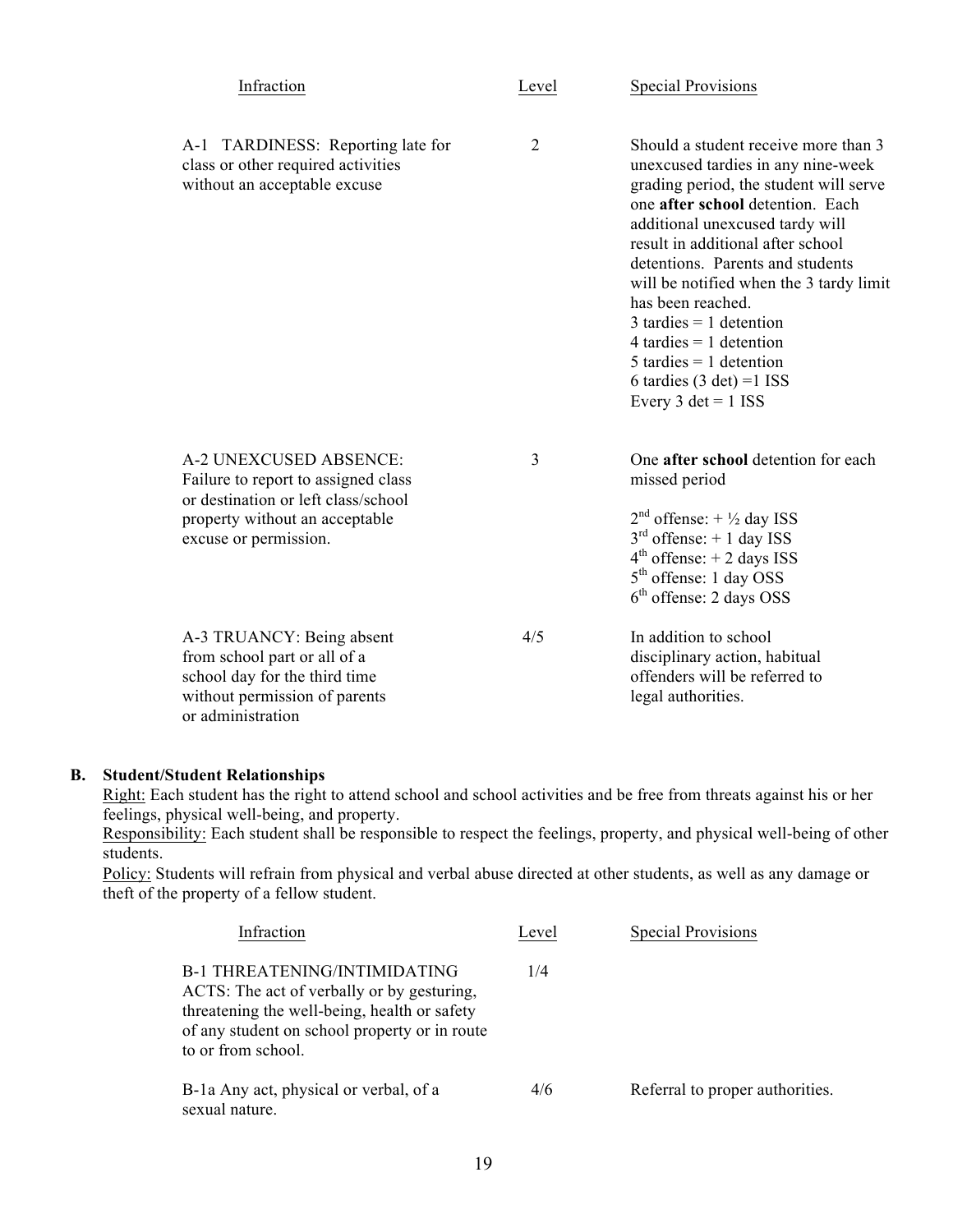| B-2 PHYSICAL ATTACK: The act of<br>physically assaulting or, in some manner<br>attempting to injure any student on school<br>property or going to or from school.          | 4/6            | Referral to police when<br>appropriate                                                                                                                     |
|----------------------------------------------------------------------------------------------------------------------------------------------------------------------------|----------------|------------------------------------------------------------------------------------------------------------------------------------------------------------|
| B-3 DISRESPECT: To insult, call deroga-<br>tory names, use obscenity toward, dishonor,<br>or in another manner abuse verbally or in<br>writing any member of student body. | 2/4            | Parents notified                                                                                                                                           |
| B-4 EXTORTION: The act of extorting<br>items of value from a person in the school<br>under pressure of implied or expressed<br>threats.                                    | 2/5            | Referral to police when<br>appropriate                                                                                                                     |
| B-5 FIGHTING: The act of involving<br>hostile bodily contact in or on school<br>property, or going to or from school,<br>including any activity under sponsor-<br>ship.    | 4/6            | Both parties involved are to<br>be equally disciplined and<br>share in damages unless self-<br>defense can be shown on the<br>part of one of the students. |
| $B-5a - Scuffle$                                                                                                                                                           | 2/4            |                                                                                                                                                            |
| <b>B-6 PROPERTY DAMAGE: Causing</b><br>damage to an individual's or school's<br>property intentionally or unintentionally.                                                 | 3              | Restitution required through<br>parental contract.                                                                                                         |
| <b>B-7 THEFT</b>                                                                                                                                                           | 3/4            | Restitution required through<br>parental contract. Referral to<br>police when appropriate.                                                                 |
| B-8 HORSEPLAY: Tripping, shoving<br>misuse of other students, books, etc.                                                                                                  | $\overline{2}$ |                                                                                                                                                            |

#### **C. Student/Staff/School Personnel Relationships**

Right: Students and staff have a right to work, study, and teach in an atmosphere of mutual respect. They also have the right to free inquiry and expression while being mindful of the responsibilities listed below.

Responsibility: Students have the responsibility to respect authority, feelings, physical well-being, and property of school personnel.

Policy: Students shall refrain from disobedience, disrespect, threats, or attacks directed at school personnel, as well as damage to or theft of property that belongs to school personnel.

| Infraction                                                                                                                                                                                                    | Level | <b>Special Provisions</b>                  |
|---------------------------------------------------------------------------------------------------------------------------------------------------------------------------------------------------------------|-------|--------------------------------------------|
| C-1 INSUBORDINATION: The willful<br>failure to respond or carry out a reason-<br>able request by school personnel to<br>include lying and refusal to work.                                                    | 2/4   |                                            |
| <b>C-2 THREATENING OR INTIMI-</b><br>DATING ACTS: Verbally or by gesture<br>threatening the well-being, health or<br>safety of any school personnel, including<br>physical or verbal acts of a sexual nature. | 3/6   | Notification of police when<br>appropriate |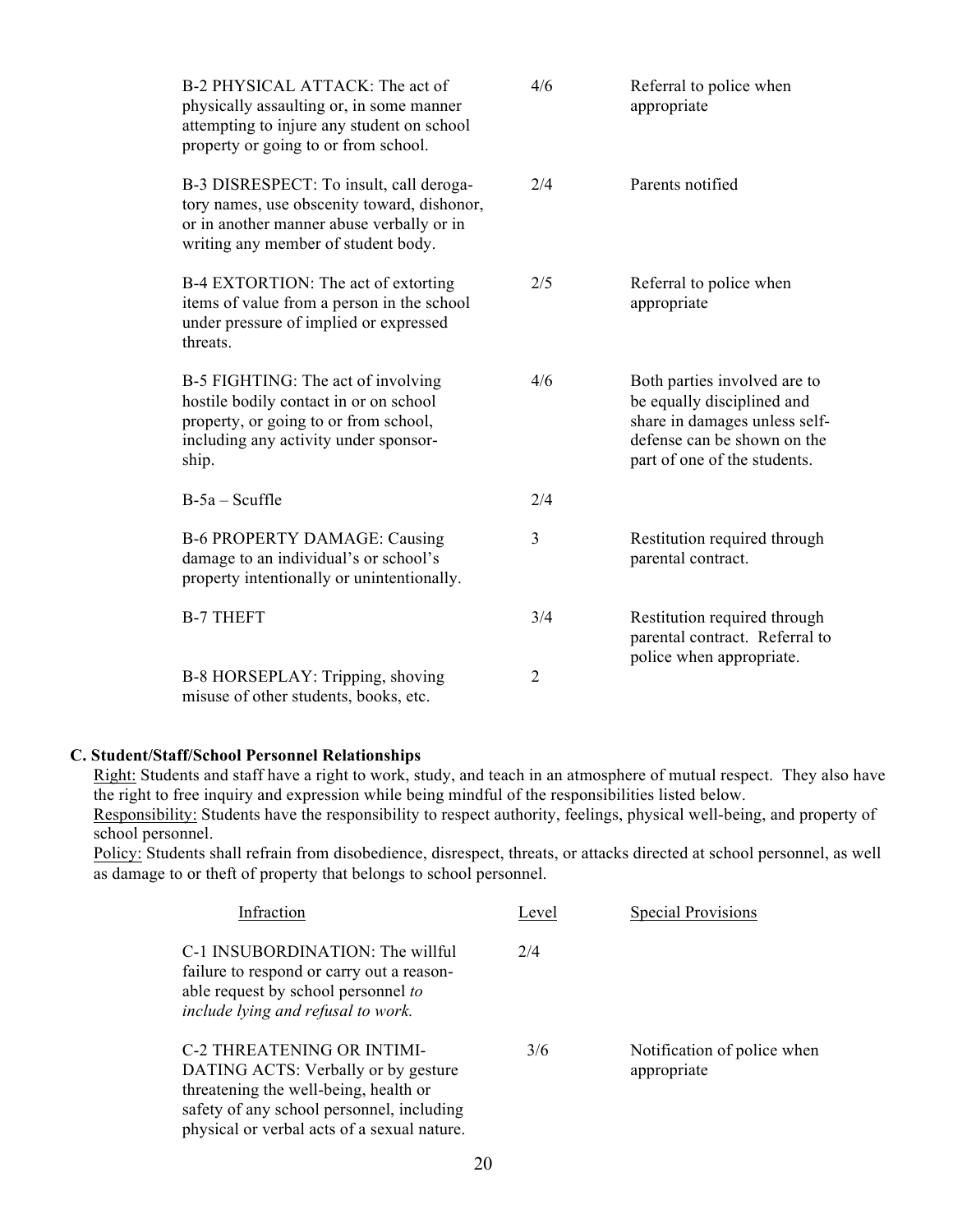| C-3 PHYSICAL ATTACK: The act of<br>physically assaulting any school person-<br>nel on school property or at any activity<br>under school sponsorship.          | 6/7 | Notification of police                             |
|----------------------------------------------------------------------------------------------------------------------------------------------------------------|-----|----------------------------------------------------|
| C-4 DISRESPECT: To insult, call derog-<br>atory names, dishonor, make gestures or in<br>any other manner abuse verbally or in<br>writing any school personnel. | 2/4 | Parents notified                                   |
| C-5 DISRESPECT FOR THE PROPERTY<br>OF ANY SCHOOL PERSONNEL                                                                                                     |     |                                                    |
| $C-5a$ – Damage                                                                                                                                                | 3   | Restitution required through<br>parental contract. |
| $C-5b$ – Theft                                                                                                                                                 | 3/4 | Referral to police when<br>appropriate.            |

## **D. School Property**

Right: Each student is entitled to a well-equipped, well-maintained, clean, and aesthetically pleasing school environment.

Responsibility: Each student is responsible to respect and help maintain the appearance and cleanliness of the building.

Policy: Acts of vandalism, theft, and abuse of the school buildings and grounds are prohibited.

| Infraction                                                            | Level | <b>Special Provisions</b>                          |
|-----------------------------------------------------------------------|-------|----------------------------------------------------|
| $D-1$ VANDALISM: The act of willful<br>destruction of public property |       |                                                    |
| D-1a: Destruction – To render unusable.                               | 3/5   | Restitution required through<br>parental contract. |
| D-1b: Defacing – Damage requiring<br>cleaning or repair.              | 2/5   | Restitution required                               |
| D-1c: Misuse of printed materials                                     | 2     | Restitution required                               |
| D-1d: Possession or use of laser pointers                             | 2/5   |                                                    |
| D-2 THEFT                                                             |       |                                                    |
| D-2a: Theft not serious enough to be<br>reported to police.           | 3/4   | Restitution required through<br>parental contract. |
| D-2b: Major theft – considerable enough<br>to be reported to police.  | 5/6   | Restitution                                        |
| D-3 ABUSE OF SCHOOL GROUNDS:                                          | 3/5   | Restitution                                        |
| D-4 LITTERING                                                         | 1/3   | Work detail                                        |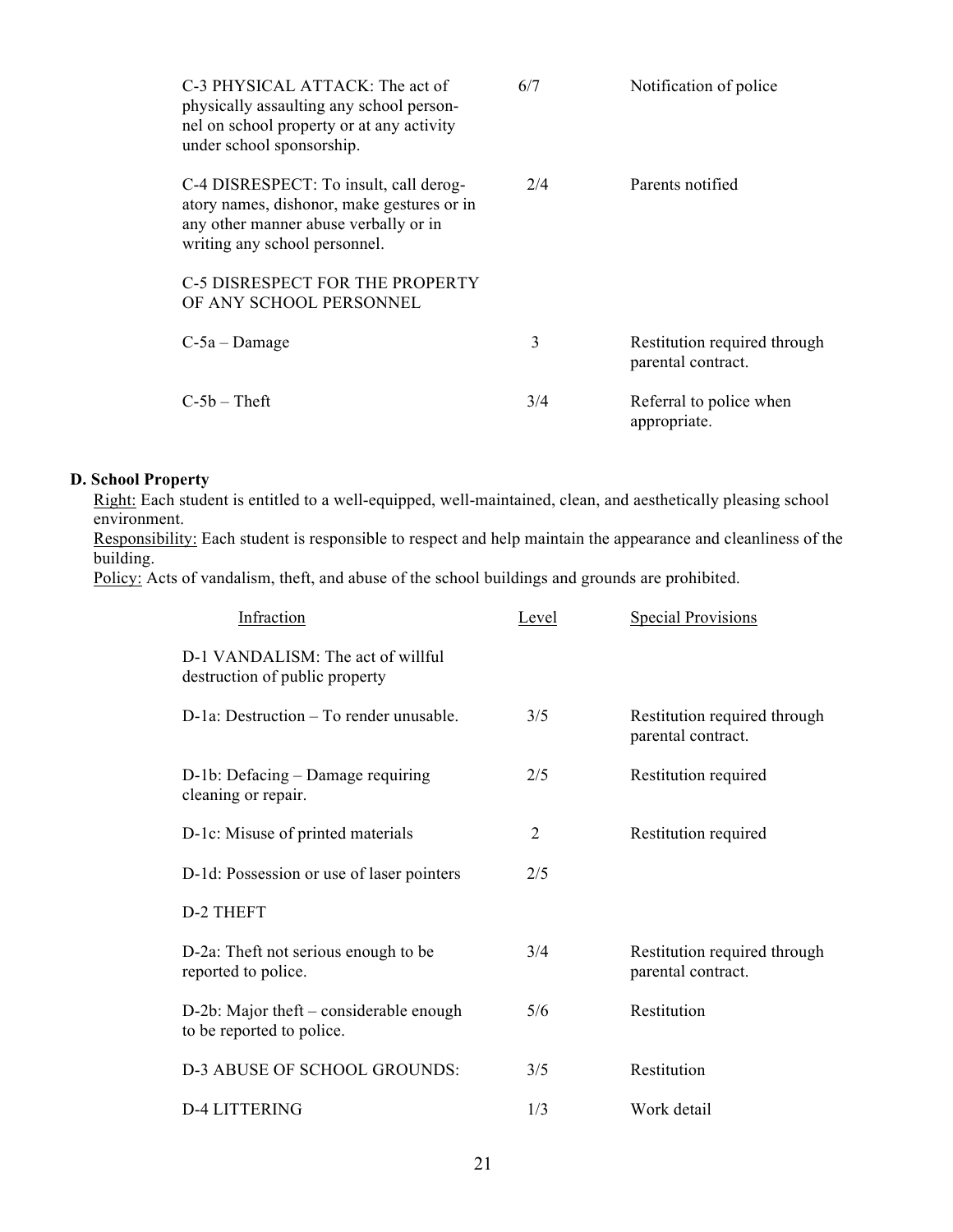D-5 MISUSE OF FOOD: Any consumption 1/3 of food or drink other than in designated areas.

D-6 IMPROPER USE OF SCHOOL 2/6 **PROPERTY** 

#### **E. Protection of the Public Safety**

Right: All people have the right to be safe and secure.

Responsibility: Students have a responsibility to conduct themselves in such a manner as to not pose a threat to the health and welfare of others.

Policy: The infractions listed below, as well as any act that poses a threat to the health and safety of students and/or staff, are strictly forbidden.

| Infraction                                                                                                                                                      | <u>Level</u>   | <b>Special Provisions</b>             |
|-----------------------------------------------------------------------------------------------------------------------------------------------------------------|----------------|---------------------------------------|
| <b>E-1 DETONATION OF FIRE-</b><br><b>CRACKERS OR OTHER EXPLOSIVE</b><br><b>DEVICES</b>                                                                          | $4 - 7$        | Referral to police                    |
| <b>E-2 FALSE ALARM</b>                                                                                                                                          |                |                                       |
| E-2a: The act of initiating a fire alarm or<br>initiating a report warning of a fire or other<br>catastrophe without just cause.                                | 6              | Referral to police                    |
| E-2b: Bomb Threats                                                                                                                                              | $\overline{7}$ | Referral to police                    |
| E-3 ARSON: The willful and malicious<br>burning of, or attempt to burn, any part of<br>any building or any property of the school<br>or its staff and students. | $\overline{7}$ | Referral to police                    |
| <b>E-4 IMPROPER USE OF MOTOR</b><br><b>VEHICLES</b>                                                                                                             |                |                                       |
| E-4a: Reckless Driving                                                                                                                                          | 3/4            | Report to police when<br>appropriate. |
| E-4b: Unauthorized driving during<br>school day.                                                                                                                | 2/4            |                                       |
| E-4c: Parking in unauthorized area                                                                                                                              | $\mathbf{1}$   |                                       |
| <b>E-5 POSSESSION OF WEAPONS ON</b><br>PERSON, IN LOCKER, OR ON<br><b>SCHOOL PROPERTY</b>                                                                       | 4/7            | Referral to police                    |
| <b>E-6 OFF PREMISES THEFT DURING</b><br>SCHOOL-SPONSORED ACTIVITIES                                                                                             | 4/7            | Referral to police                    |

#### **F. Alcohol, Tobacco, and Drugs**

Right: Each student has the right to associate with students who are free from the use of alcohol, tobacco, and drugs and not be subjected to those wishing to buy, sell, or use such substances.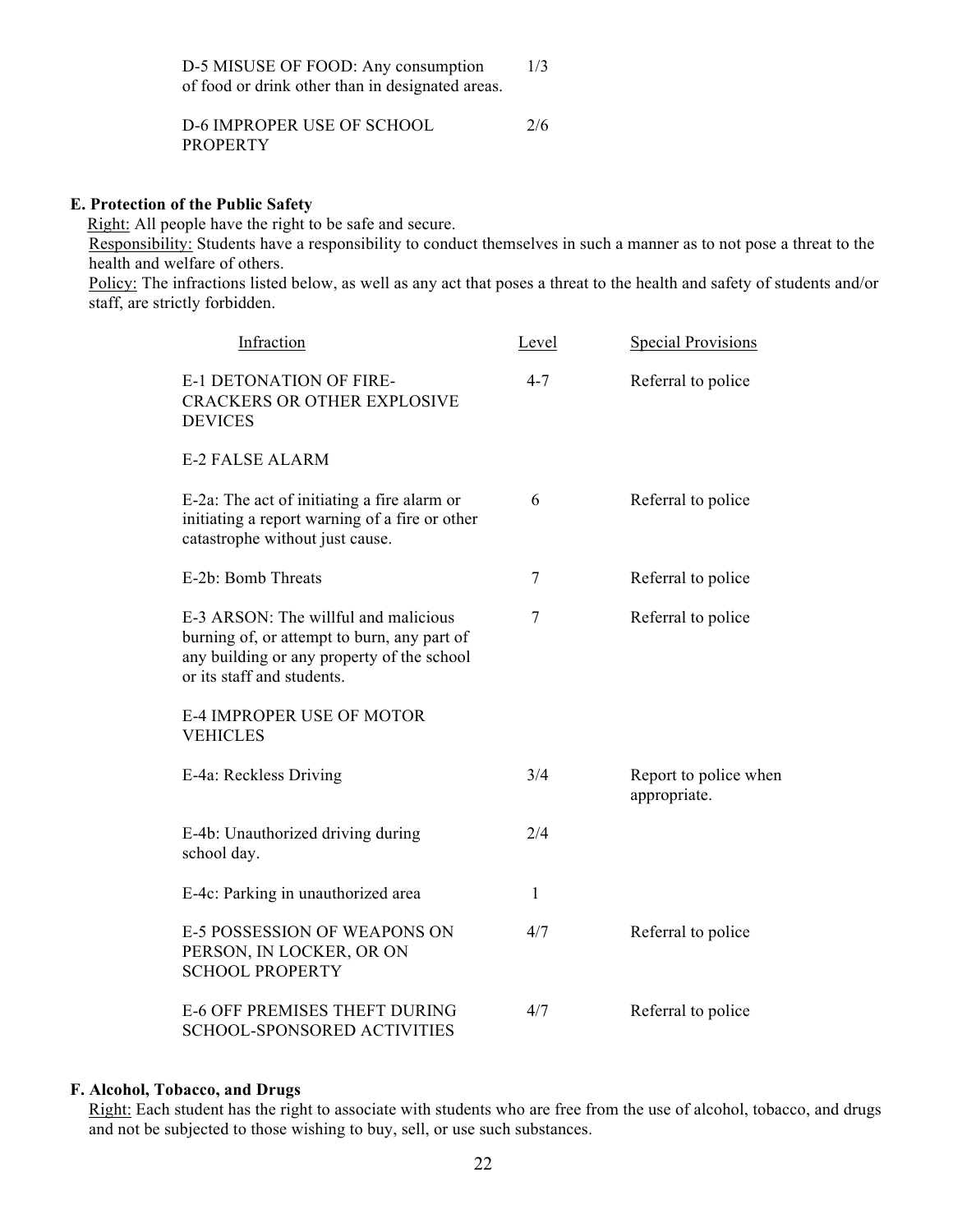Responsibility: Each student has the responsibility to keep his or her mind and body in a sound, healthy condition. Policy: The use, sale, or possession of any illegal drugs, drug paraphernalia, alcoholic beverages, or tobacco is prohibited on school grounds, as well as at or before school-sponsored activities. Since these are illegal actions, the police may be involved in any violation at the discretion of administration.

## NOTE: ALL PRESCRIPTION MEDICATION MUST BE ADMINISTERED TO STUDENTS BY THE SCHOOL NURSE OR THE NURSE'S DESIGNEE UNLESS ACCOMPANIED BY A DOCTOR'S NOTE.

| Infraction                                                                                                                                                                                                     | Level | <b>Special Provisions</b>                                           |
|----------------------------------------------------------------------------------------------------------------------------------------------------------------------------------------------------------------|-------|---------------------------------------------------------------------|
| <b>F-1 ALCOHOL AND DRUGS</b>                                                                                                                                                                                   |       |                                                                     |
| F-1a: Possession of alcohol, drugs,<br>and/or drug paraphernalia, or any other<br>non-prescription mood altering chemicals.                                                                                    | 6     | Police involved in<br>readmission conference.                       |
| F-1b: Selling or transmitting alcohol or<br>drugs.                                                                                                                                                             | 7     | Referral to Special Services<br>Referral to police for prosecution. |
| F-1c: Noticeably under the influence of<br>drugs/alcohol as indicated by obvious<br>behavior, mood changes and/or the smell or<br>substances on the person.                                                    | 6     | Referral to police                                                  |
| F-1d: Observed use of drugs and alcohol                                                                                                                                                                        | 6     | Referral to police                                                  |
| F-2 TOBACCO: Use or possession of<br>tobacco on restricted school premises or at<br>a function under the sponsorship of the<br>school (includes both smoking and chewing<br>tobacco, e-cigarettes and vaping.) | 4/6   | Referral to police for citation                                     |
| <b>G. Other Disciplinary Infractions</b>                                                                                                                                                                       |       |                                                                     |
| Infraction                                                                                                                                                                                                     | Level | <b>Special Provisions</b>                                           |
| G-1 CLASSROOM DISRESPECT OR<br><b>DISRUPTION</b>                                                                                                                                                               | 1/4   |                                                                     |
| <b>G-2 DISRUPTION OF MEETINGS</b><br><b>AND ASSEMBLIES</b>                                                                                                                                                     | 3/6   | Possible exclusion                                                  |
| G-3 CHEATING/PLAGIARISM:<br>(i.e. stealing a test, tampering with grade<br>book, copying work, etc.)                                                                                                           | 3/5   |                                                                     |
| G-4 FORGERY: Written or spoken<br>misrepresentation of the truth (i.e. forged<br>passes, parent signatures, false phone call,<br>misinformation to school personnel, etc.)                                     | 3/4   | Parents notified                                                    |
| G-5 MISUSE OF FOOD: In the cafeteria<br>or other areas of the building.                                                                                                                                        | 2/4   | Work detail                                                         |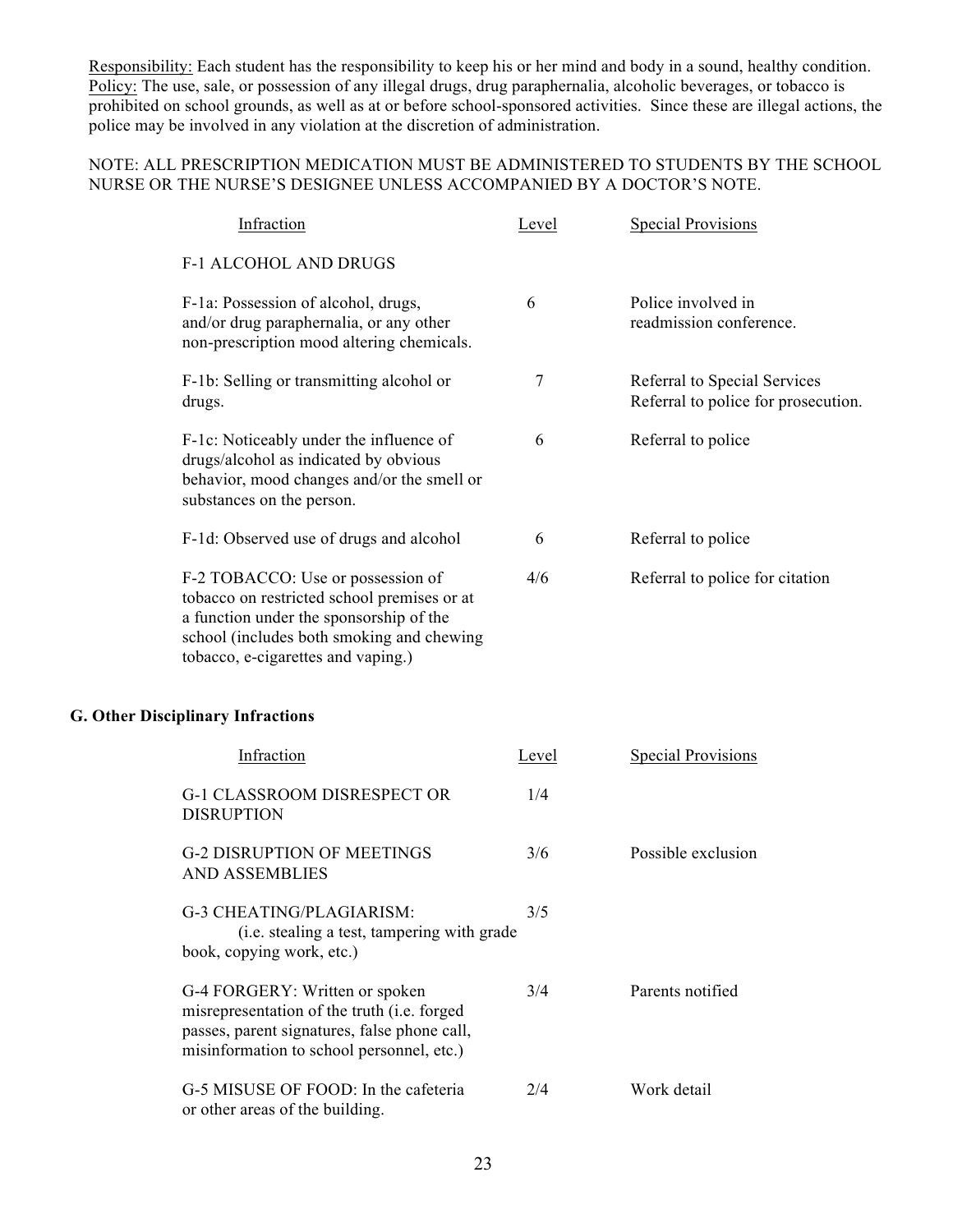| <b>G-6 BEING IN UNAUTHORIZED AREA</b>                                                                                                                                                                                       | 2/4            |                                                                                        |
|-----------------------------------------------------------------------------------------------------------------------------------------------------------------------------------------------------------------------------|----------------|----------------------------------------------------------------------------------------|
| G-7 BEING AN ACCESSORY to a school<br>rule violation.                                                                                                                                                                       | $\overline{2}$ | Step assignment at building<br>administrator's discretion<br>depending on involvement. |
| <b>G-8 ABUSIVE OR OFFENSIVE</b><br>LANGUAGE: Used in the presence of staff<br>members and/or students, including written<br>notes or published material as well as vocal.                                                   | 2/4            |                                                                                        |
| <b>G-9 INAPPROPRIATE BEHAVIOR/TOUCH:</b><br>Kissing, embracing, or other improper<br>or disruptive behavior including "public"<br>displays of affection," spitting, urination,<br>de-pantsing, etc.                         | 1/4            |                                                                                        |
| <b>G-10 INAPPROPRIATE DRESS:</b><br>See Student Conduct Section                                                                                                                                                             | 1/3            | Required to remove, cover up<br>or change inappropriate items                          |
| <b>G-11 UNAUTHORIZED PERSONAL</b><br>ELECTRONIC DEVICE USAGE/<br><b>NUISANCE DEVICE:</b>                                                                                                                                    | 3/4            | See pg. 26                                                                             |
| G-12 GANG/DRUG RELATED AFFILIATION: 2/6<br>Language, clothing, drawings, music, etc.<br>affiliated with drugs, gangs or gang activity is<br>prohibited. Tattoos connected with gangs/drugs<br>must be covered at all times. |                |                                                                                        |

## **STUDENT CONDUCT**

- A. Dress Code: The dress code applies to all students, staff, parents, and those attending school events while on school property and/or when representing the school, including yearbook and any other media publications. Appropriate student clothing includes, but is not limited to:
	- 1. Clothing appropriate for the weather.
	- 2. Clothing that does not create a health or safety hazard.
	- 3. Clothing appropriate for the activity (i.e. physical ed. or classroom), with athletes, cheerleaders, and extra-curricular participants conforming with the Minnesota State High School rules.
	- 4. Shoes must be worn at all times.

Inappropriate clothing includes, but is not limited to:

- 1. Shorts/skirts **more than 3" above knees**, skimpy tank tops, tops with spaghetti straps, low-cut tops, bare shoulders or bare backs, clothing that exposes the midriff, clothing that does not fully cover undergarments at all times, and clothing that is not in keeping with school standards.
- 2. Clothing which bears a message that is lewd, vulgar, obscene, or contain sexual innuendoes (i.e. shirts displaying messages or images that can/may be construed as that of a sexual nature or overtone, or sex/gender demeaning).
- 3. Apparel promoting products or activities that are illegal for use by minors.
- 4. Objectionable emblems, badges, symbols, signs, words, objects, or pictures on clothing or jewelry communicating a message that is racist, sexist, or otherwise derogatory to a protected minority group, evidences gang membership or affiliation, or approves, advances or provokes any form of religious, racial or sexual harassment and/or violence against other individuals.
- 5. Any apparel or footwear that would damage school property.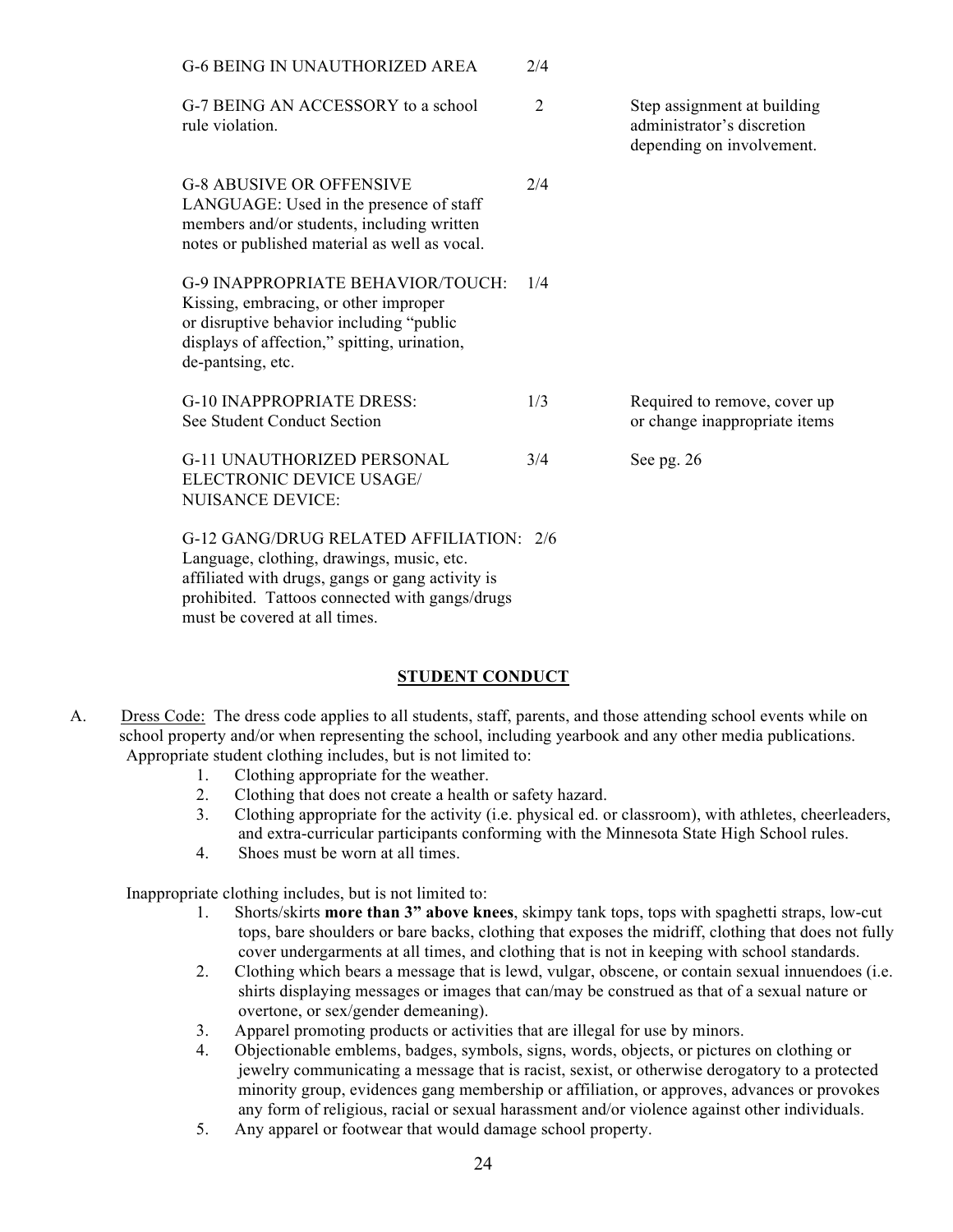- 6. Hats and hoods are not allowed from 8:20am-3:18pm without approval from the principal. They also are not allowed in the lunchroom at anytime.
- \*\* Although some formal wear may be strapless, have spaghetti straps, include slits in the skirts, etc., ALL CLOTHING AT FORMAL EVENTS, SUCH AS HOMECOMING, PROM, ETC. MUST BE IN KEEPING WITH SCHOOL STANDARDS.

Any other displays of inappropriate materials on school property are prohibited. In cases of disagreement, the school administration's decision is final.

Procedures followed for inappropriate dress: When, in the judgment of the school administration, a student's appearance, grooming, or mode of dress interferes with or disrupts the educational process or school activities; or poses a threat to the health or safety of the student or others, the student will be directed to make modifications. If the student refuses to make the necessary modifications, he/she will be placed in the detention room for the remainder of the day and parents will be notified.

B. Academic Honesty/Cheating: Cheating is defined as using unfair or dishonest methods to complete work. Examples of cheating include but are not limited to:

-Hiring someone to write a paper, buying a paper or project, or downloading a paper from an online service. -Not properly citing the works, pictures, music, video, or other forms of communication in your research.

- -Paraphrasing and not giving proper credit (citing) for the ideas you have used.
- -Copying math homework.

-Letting a partner do all the work and putting your name on the final report or project.

-Looking at another's test or sharing what is on a test with students in other sections of that class. -Using technology without permission.

C. Plagiarism: Avoiding plagiarism is important -- both in writing and speaking. When you properly acknowledge the contributions to knowledge made by other people, you are showing respect for their work, and you are giving credit where credit is due. You are not misleading the reader to believe that your work is solely your own. Intentional plagiarism is cheating. Unintentional plagiarism is also cheating. This happens when a writer does not intend to plagiarize, but fails to cite the sources of the information that they use correctly.

# **Consequences for Cheating/Plagiarism:**

- 1. Student will receive a zero on that assignment and two after school detentions (HS) or 2 lunch detentions (elem) for the first offense
- 2. Student will receive a zero on that assignment and one (1) day of ISS (HS) or  $\frac{1}{2}$  day ISS (elem) for the second offense

\*\*If a student who plagiarizes is enrolled in a course for college credit, the result is an automatic failure of the college course.\*\*

D. Smoking & Tobacco: School District policy forbids possession or use of tobacco (or any other drugs except under a medical doctors orders) in any form by students in the building, on the grounds, or at a school activity. This includes, but is not limited to smoking, chewing, e-cigarettes, and vaping.

## ALL PRESCRIPTION MEDICATION MUST BE ADMINISTERED TO STUDENTS BY THE SCHOOL NURSE OR THE NURSE'S DESIGNEE UNLESS ACCOMPANIED BY A DOCTOR'S NOTE.

- E. Drinking: School District policy states that no student shall possess, consume, or show evidence of having consumed alcoholic beverages while in the school building, on the grounds, or at a school activity.
- F. Vehicles: No Parking and Restricted Parking signs are clearly marked surrounding the school. Beware of the times marked. Do not block driveways, entrances, exits or other vehicles at the risk of being towed at the owner's expense. Students are not permitted to drive cars, sit in, or ride in cars during noon hour or during the school day without first obtaining permission from the principal. Vehicles parked on or near school property are subject to search. Students are encouraged to make use of the bus transportation offered by the district. Cars may not be parked in the Concordia Church lot. *All student vehicles must be registered in the office.*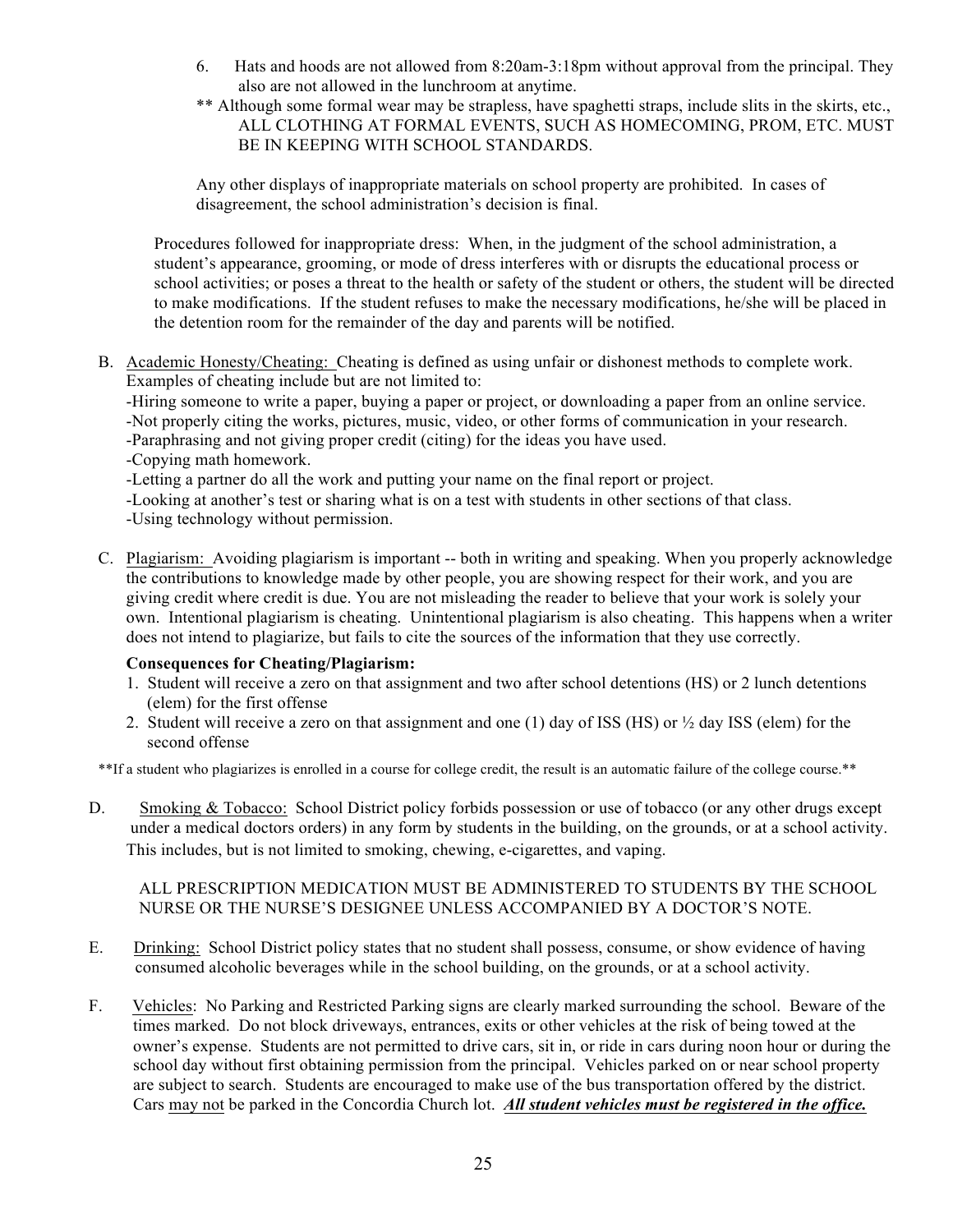G. Personal Electronic Devices: Examples include cell phone, iPod, iPad, headphones, etc. Students are not allowed to use personal electronic devices on school grounds between 8:20am and 3:18pm. If a student is caught using a personal electronic device during class (including study hall and the library) or the device disrupts the class, the student will be required to hand over the device to the requesting staff member.

> **\*\****The only exceptions to this rule is that students will be allowed to use their cell phones during passing time, and their designated lunchtime in the new gym lobby and the old gym only.*

**Any phone or other device capable of taking pictures is not to be used in locker rooms or bathrooms at any time. Violation of this policy will result in discipline as deemed appropriate by administration. Students involved in activities as defined by the Fertile-Beltrami Student and Parent Activities Handbook will be issued a conduct violation and applicable penalties will be enforced**

First Occurrence – Staff will confiscate the device and turn it over to the detention room supervisor. The student may retrieve the device at the end of the day and will serve **one (1) after school detention.**

Second Occurrence – Staff will confiscate the device and turn it over to the detention room supervisor. The student may retrieve the device at the end of the day and will serve two **(2) after school detentions.**

Third Occurrence and beyond– Staff will confiscate the device and turn it over to the detention room supervisor. PARENTS /GUARDIANS ARE REQUIRED TO RETRIEVE THE DEVICE. IT WILL NOT BE RETURNED TO THE STUDENT. The student will serve **one (1) day of ISS.**

## *The personal possessions of students and/or a student's person may be searched when school officials have a reasonable suspicion that the search will uncover a violation of law or school rules.*

The school district does not assume risk or responsibility for replacing cell phones if damaged or theft occurs while the item is confiscated.

## Acceptable Use of Internet

Students utilizing the internet during school hours are responsible for their online behavior. The district will deem what is inappropriate use, take appropriate action, and determine consequence. The following uses of the internet are not permitted:

a. violating any local, state, or federal statute

b. accessing, sending, receiving, or distributing pornographic, obscene, sexually explicit, abusive, harassing, racist, or threatening material.

c. vandalizing, damaging, disabling, or altering the property of this school district, any other individual or organization.

d. accessing another individual's materials, information, or files without permission.

e. accessing or participating in any chat system or playing games not permitted by the district.

f. administrators and faculty may review files and messages to maintain system integrity and insure that users are acting responsibly.

## H. Bus Riding Rules:

 Riding the school bus is a privilege, not a right. Students are expected to follow the same behavioral standards while riding school buses as are expected on school property or at school activities, functions, or events. All school rules are in effect while a students is riding the bus or at the bus stop. Consequences for school bus/bus stop misconduct will be imposed by the principal/dean of students.

## **Bus Stop Rules:**

- 1. Be on time for the bus. The driver cannot wait for late students.
- 2. Respect the property of others while waiting at your stop.
- 3. Keep your arms, legs, and belongings to yourself.
- 4. Use appropriate language.
- 5. Stay away from the street, road, or highway when waiting for the bus. Wait for the bus to fully stop before approaching the bus.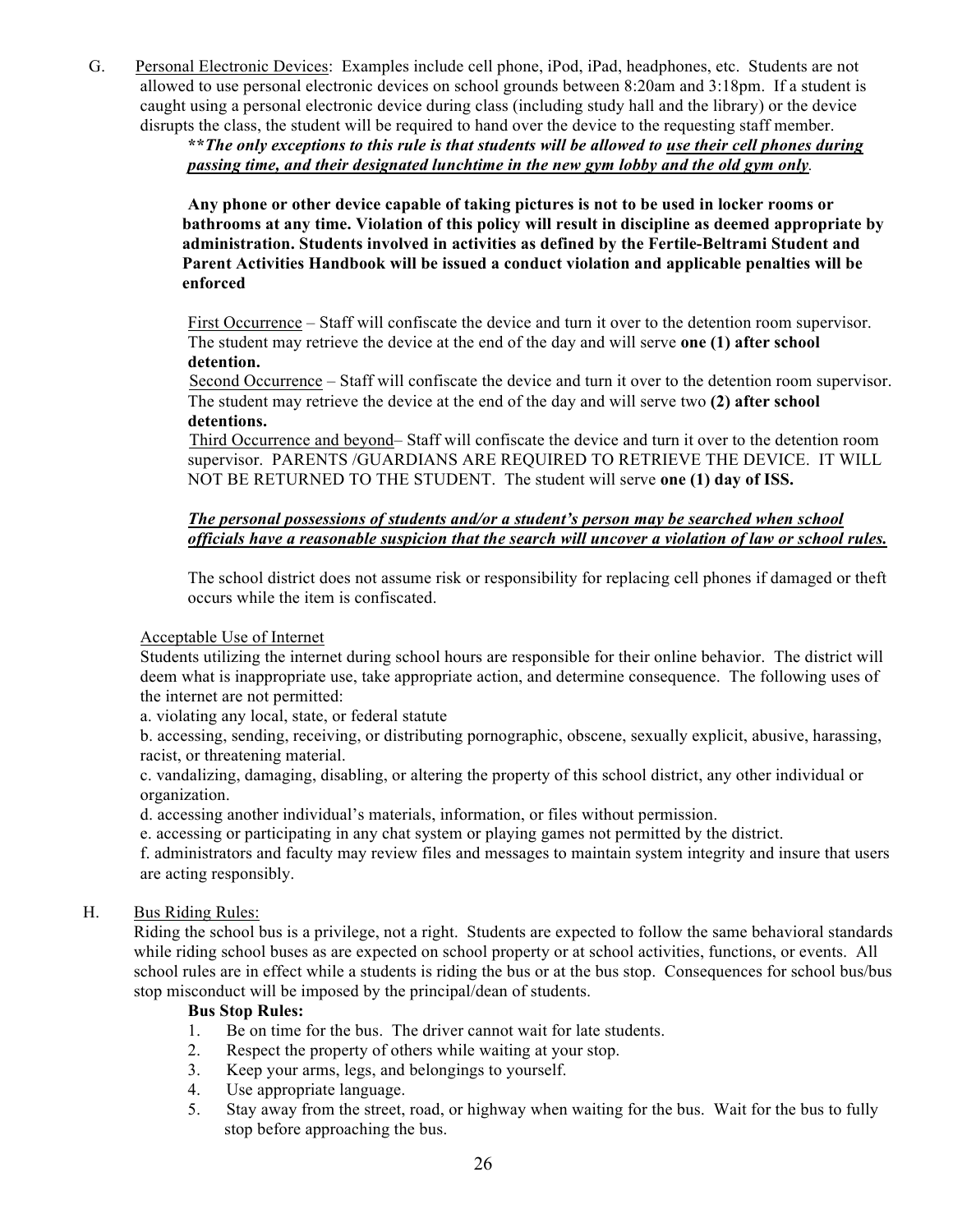- 6. Move away from the bus immediately after getting off the bus.
- 7. If you must cross the street, always cross in front of the bus where the driver can see you. Wait for the driver to signal to you before crossing the street.
- 8. Fighting, harassment, intimidation, bullying, and horseplay are prohibited.
- 9. Use/possession of alcohol, tobacco, drugs/paraphernalia is prohibited.
- 10. Possession of weapons or other dangerous objects is prohibited.

## **Bus Riding Rules:**

- 1. Follow the directions of the driver immediately.
- 2. Sit and remain in your seat facing forward.
- 3. Talk quietly and use appropriate language.
- 4. Keep your arms, legs, and belongings to yourself and in the bus at all times.
- 5. Fighting, harassment, intimidation, bullying, and horseplay are prohibited.
- 6. Do NOT throw any object.
- 7. Use/possession of alcohol, tobacco, drugs, or paraphernalia is prohibited. Students may NOT eat or drink on the bus without specific permission from the driver.
- 8. Weapons or other dangerous objects are not allowed on the bus.
- 9. Do not damage the school bus. Keep the bus clean.
- 10. **All instructions given by** t**he bus driver or other school-appointed adult will be followed at all times.**

## Consequences:

Consequences will apply to all regular and extracurricular (activities, field trips, etc.) routes. When a bus driver reports a student to the principal/dean of students, it is considered an offense.

## Grades K-6:

1st offense - Student will be warned by the driver. 2nd offense - 3 day suspension from riding the bus. 3rd offense - 5 day suspension from riding the bus.  $4<sup>th</sup>$  offense - 10 day suspension from riding the bus/meeting with parent Further offenses will be considered individually. Students may be suspended for longer periods of time, including the remainder of the year.

## Grades 7-12:

1st offense - Student will be warned by the driver. 2nd offense - 5 day suspension from riding the bus. 3rd offense - 10 day suspension from riding the bus. 4th offense - 20 day suspension from riding the bus/meeting with parent 5th offense – suspended from riding the bus for the remainder of the year.

- I. Locker Policy: Lockers are assigned to each student. Students are responsible for the contents in their locker and should not allow other students to use the locker. See Appendix for School District Policy on locker searches. Only principal-approved cheerleader locker signs will be allowed on the outside of a student's locker. Students should not use any markers, pens, or pencils to write directly on lockers. Students who do so will be required to remove the writing or pay the necessary costs to do so.
- J. Safety Drills (fire, lock down, tornado): Safety drills are held monthly to acquaint students with the proper procedures should an actual emergency arise. Teachers will review drill procedures with students at least twice during the school year. When the alarm sounds, students should follow procedural instructions from the teacher calmly and orderly. Walk, do not run. Drill charts are found in every classroom. Note: According to the State Fire Marshall, it is illegal to set off a false alarm. Persons caught doing so can be prosecuted by law. If an alarm is set off accidentally, please hold up the bar and notify a teacher or custodian.
- K. Inappropriate Displays of Affection: Any students talked to by school personnel more than once for showing inappropriate displays of affection, such as kissing or fondling, will be assigned appropriate disciplinary consequences. (See Discipline Policy)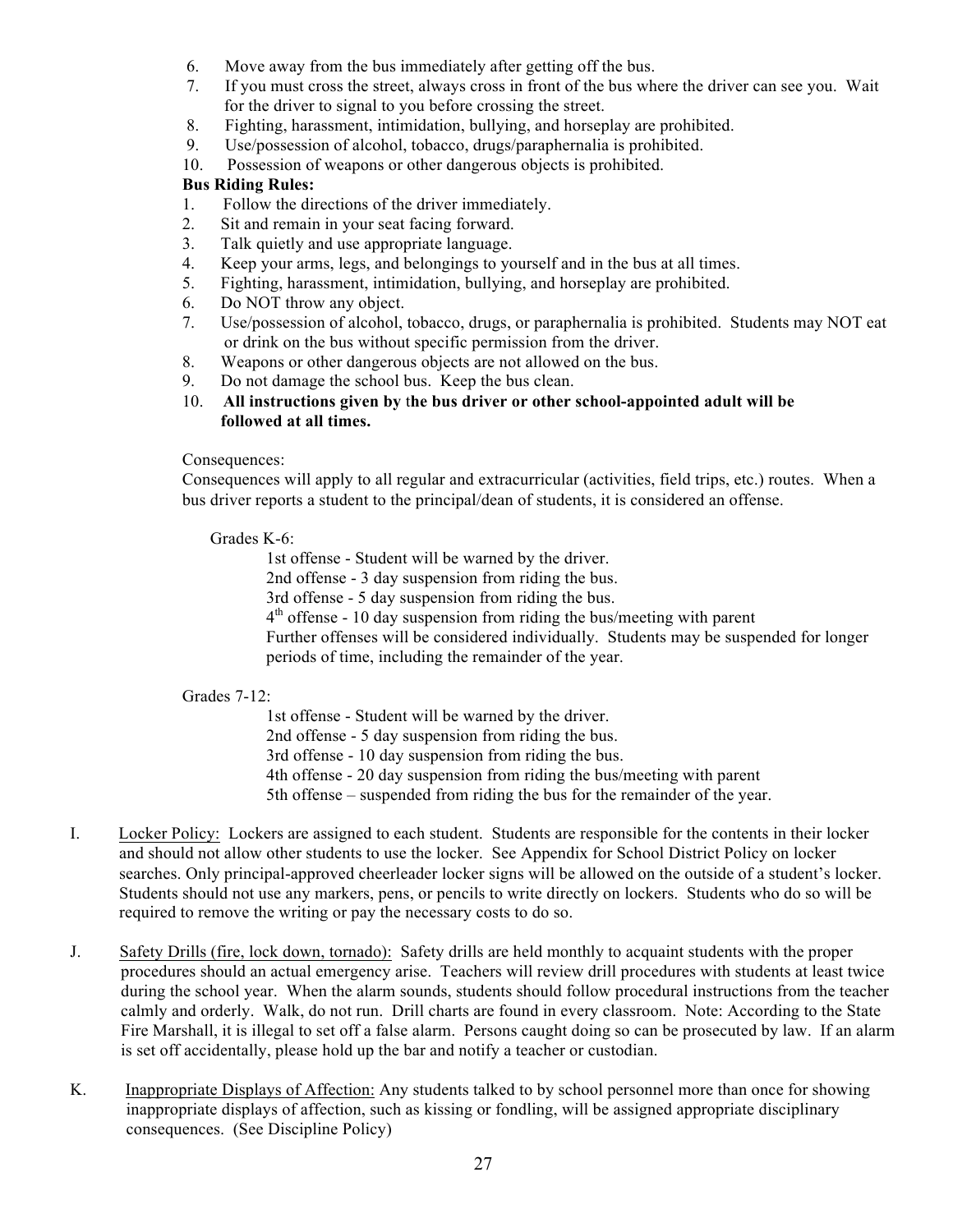- L. Food and Beverages: No unsealed or opened food/beverage containers will be allowed in the school building except in the gym lobby and lunchroom. All food and beverages must be consumed in the lunchroom or lobby. Teachers may make exceptions for special occasions. Bottled water may be allowed in the classroom if proper clearance from the teacher is secured (Lockers are subject to search, items confiscated, and detention assigned).
- M. Pledge of Allegiance: Anyone who does not wish to participate in reciting the pledge of allegiance for any personal reason may elect not to do so. Students must respect another person's right to make that choice.
- N. School Event Expectations: Students are representing the Fertile Beltrami School at all events. It is expected that students will exhibit sportsman-like behavior at all times. Students may not return to a school-sponsored event after they have left. No outside food or beverages will be allowed.
- O. Yearbook: All Dress Code policies apply to yearbook pictures. Senior pictures must be vertical from the waste up with no props. Photos depicting firearms of any kind will not be allowed in the yearbook, with the exception of the yearbook page dedicated to the Fertile-Beltrami Trap Team.

# **EXTRA-CURRICULAR INFORMATION**

- A. Attendance: Students must be in attendance for the *entire* school day to practice, participate or compete in any extra-curricular school activity unless the principal clears the absence. This includes, but is not limited to FFA, Knowledge Bowl, Athletics, Drama, and Music. (Family emergencies, pre-scheduled appointments, funerals, etc. are exceptions).
- B. Travel: All extra-curricular travel will be on school provided transportation to and from the event.
- C. High School Participation Code: The primary purpose of the extra-curricular program in the Fertile-Beltrami School District is to promote the physical, mental, social, emotional, and moral well-being of the participants. It is expected that activities in our schools will be a positive force in preparing youth for an enriching and vital life.

The extra-curricular program is an important and integral part of the total school program and is open to participation by all students regardless of individual differences. Through voluntary participation, the student gives time, energy, and loyalty to the program. In order to contribute to the welfare of the group, the student must willingly assume these obligations, as the role demands that the individual make sacrifices not required of others. Each student is given a Fertile-Beltrami activities policy statement to take home for their parents and themselves. It includes a code of ethics, some general regulations, and the extra-curricular school attendance policy. It is the responsibility of the participants and their parents to become familiar with the contents of these policies.

- D. Academic Eligibility: A student must maintain a D- average to be eligible to compete in contests and extracurricular performances. **ANY failing (F) or incomplete grade (I) will result in the student not being allowed to participate.** The grades will be checked every two weeks. Spring final quarter grades will be carried over to the next fall. If a student is academically ineligible at check time, they will be checked in two weeks to see if they have improved enough to be allowed to participate again. If not, they will remain ineligible until the next evaluation period.
- E. Fees: Activity Ticket, gate admission, and participation fees for athletic events are as follows:

| Season Activity Tickets: | Adult<br>High School Student<br><b>Elementary Student</b><br>Senior Citizen           | \$40.00<br>\$15.00<br>\$15.00<br>\$15.00 |
|--------------------------|---------------------------------------------------------------------------------------|------------------------------------------|
| Game Admissions:         | Adults<br>K-12 Students<br>College Student W/Student ID<br>Seniors (65 Years & older) | \$6.00<br>\$3.00<br>\$3.00<br>\$5.00     |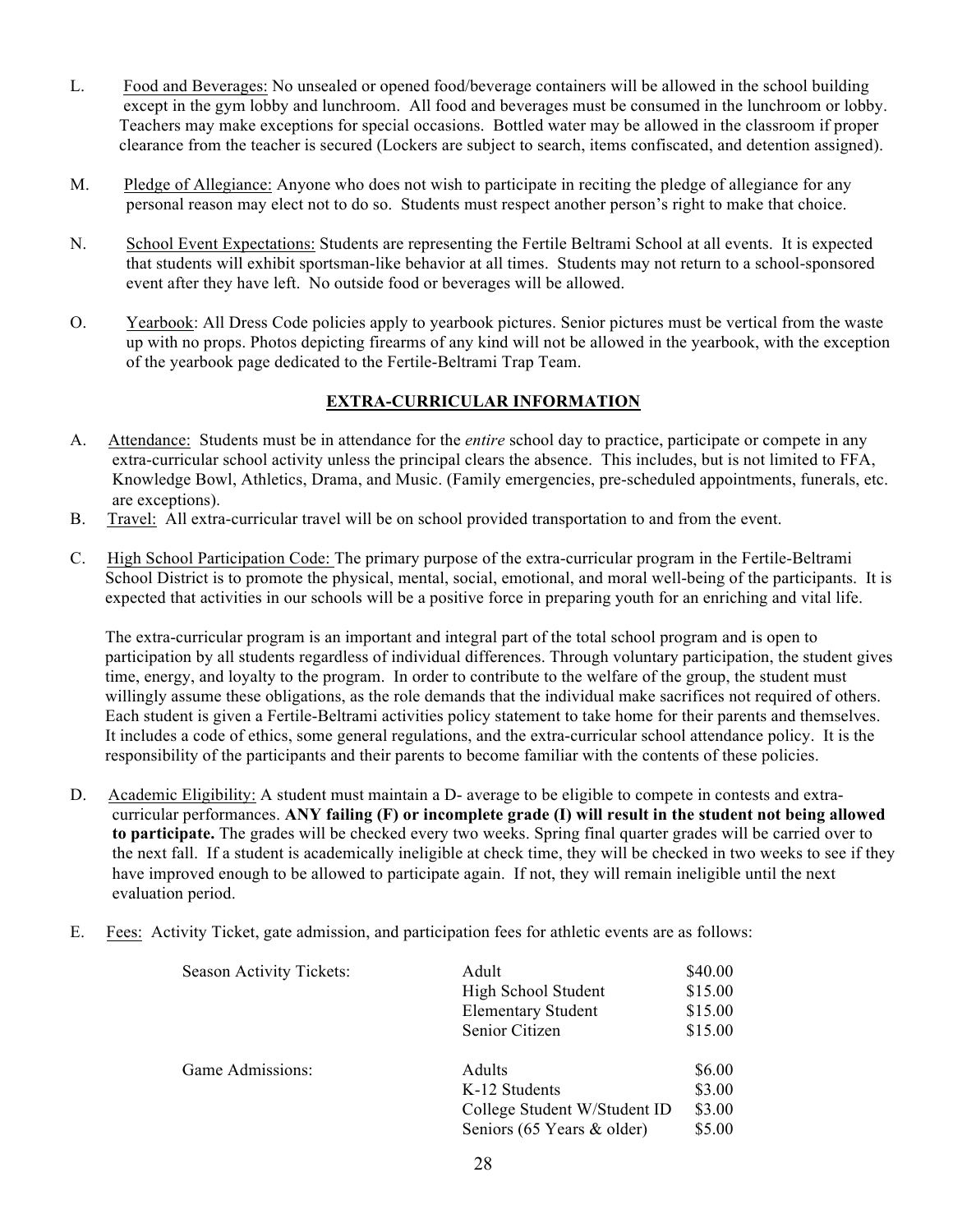| Participation Fees/student/sport:                                                      | High School    | \$50.00  |
|----------------------------------------------------------------------------------------|----------------|----------|
|                                                                                        | Junior High    | \$25.00  |
|                                                                                        | Family Maximum | \$180.00 |
| ** The participation fee includes locks, mouth guards, and activity ticket admission** |                |          |

## **STUDENT SERVICES**

- A. Dean of Students: The main purpose of the Dean of Students is to help students to be as successful in school as possible. The Dean of Students tries to help each student gain insight into any problems that they may have and thus their own abilities and limitations. We hope that by doing this, each student will be able to pursue obtainable goals for themselves. While attempting to help students in this manner, the Dean of Students works not only with the students, but also parents, teachers, and the administration of the school.
- B. Library Media Center:Students are welcome to use the Library Media Center resources to meet their academic needs and to provide an avenue for recreational reading. The intent is to develop skills that will encourage the students to be life-long learners and readers. Media personnel instruct classes as well as work with students individually to foster the development of information seeking skills.

Hours of Service: During the school year, the Library Media Center is open from 8:00 a.m. to 4:00 p.m. Monday through Friday.

Rules: Rules of proper behavior are posted in the library. The rules apply equally to after-school hours. Library privileges may be withdrawn for misconduct.

The Collection: The Library Media Center houses fiction, non-fiction and reference books for the students in Kindergarten through Grade 12. The library uses *Destiny*, the automated circulation and catalog program. Subscriptions for online reference resources are available on all in-school computers and at the school website. These periodical databases and encyclopedias include *Electric Library, SIRS Discoverer, SIRS Researcher, SIRS Government Reporter, Encyclopedia Britannica Online, World Book Online, Americana Online, Groliers Online, Poem Finder Online, InfoTrac, New Book of Knowledge.*

Student Circulation: Students may check out the number of books allowed for each grade. The circulation system can bypass the limit if students need extra books for research projects.

Overdue Materials: Overdue lists are posted weekly in the elementary classrooms and overdue notices are given to the high school students quarterly. Notices may be mailed to the parents. Students are required to pay for lost or damaged books. The money will be refunded if the lost book is returned in good condition.

Computers: The computers in the library are to be used for educational research and schoolwork. Students may surf the Internet at appropriate sites only. The following are not allowed on library computers: e-mail, instant messaging, chat rooms, games, music, headphones, and downloading. Appropriate use of e-mail is allowed on laptops only.

Library Instruction: Library personnel meet with each elementary class on a weekly basis to teach library skills, literature enrichment, and checkout guidance. Both elementary and secondary teachers may sign up on the library calendar to schedule their classes into the library media center to do research.

Book Fair: A book fair is held annually. The profits are used to purchase new materials for the library media center. Parents are encouraged to attend and assist their child in selecting books.

Reading Incentive Programs: Each year the elementary teachers and the Media Specialist coordinate various reading incentive programs. The objectives of these programs are to develop proficiency in using library resources and to foster life-long reading. Although the reading incentive programs are not mandatory, all students are encouraged to participate in these enrichment activities.

Copier/Printer Charges: Personal photocopies and computer printer charges are 10 cents per page. Personal color printer charges are 50 cents per page.

Ask Library Personnel for ... research advice, a good topic idea, the best resources—print, online sources—for your projects, a recommendation for a great read, help with a search, help with personal information needs.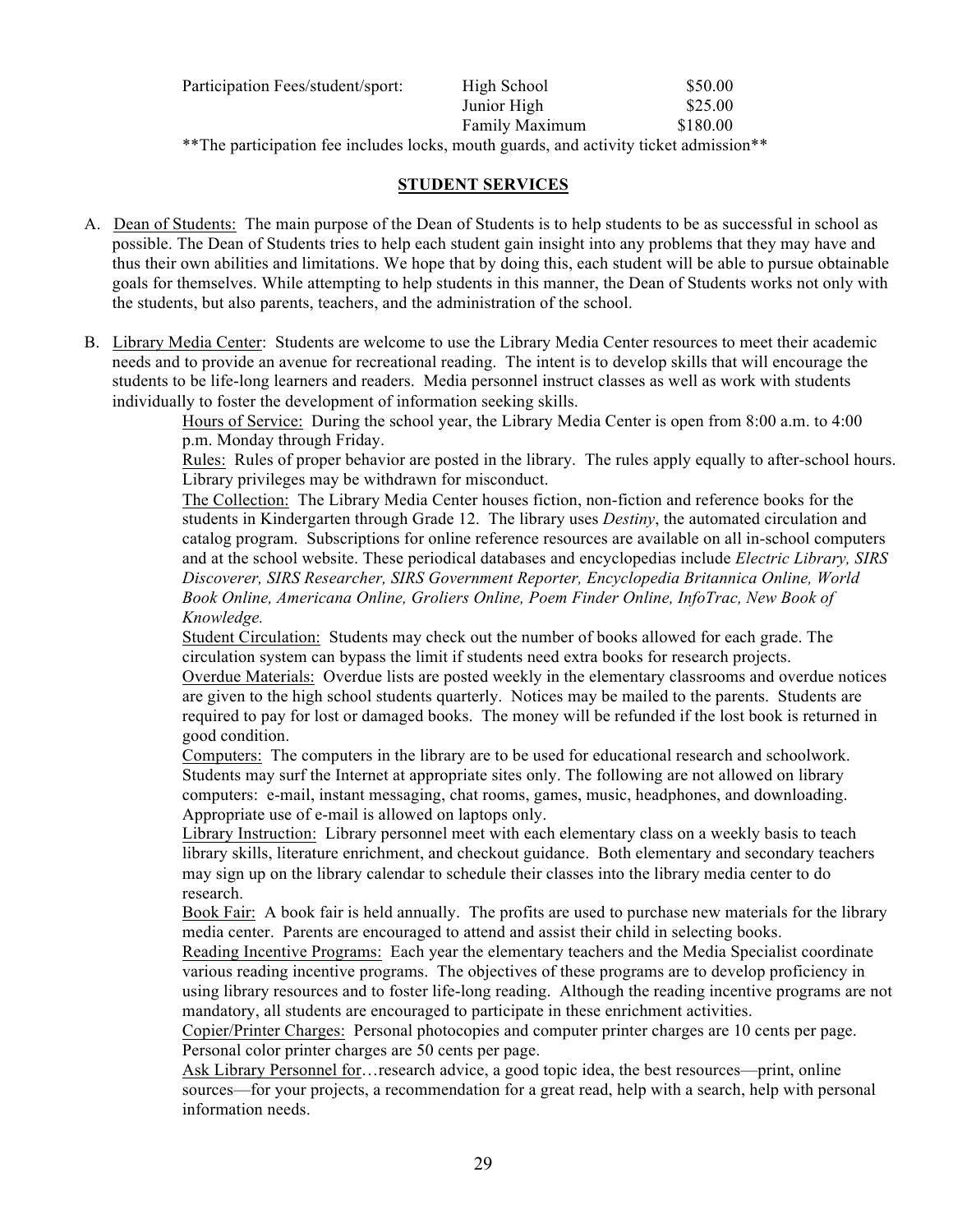- C. Telephone: Students are permitted to use the telephone in the high school office before and after school, during passing times and lunch, or with the presentation of a pass from a teacher. Students will not be called from class to answer the telephone except in extreme necessity. **Parents are NOT to call or text their students' cell phones during regular school hours.** If parents need to reach their child/children during regular school hours, please contact the office, and the office will deliver a message to the student.
- D. Personal Records: Each student has on file a cumulative record of his/her school progress showing scholastic achievement, attendance, family data, health, extracurricular activities, and other guidance data. Student records are kept in the Counselor's office. Parents and students may view school records by making arrangements with the Counselor.
- E. School Cancellations: In the event that school is cancelled, the school will inform radio and television stations WDAY, KVLY, KROX, KFGO, KRJB, and KKCQ. A message will also be sent out through the School Messenger system
- F. Laptop Computers: All students in grades 10-12 are given the opportunity to use a laptop computer for the school year. A deposit of \$150.00 is required and will be refunded when the computer is returned in good working order in the spring. There is also a \$35.00 non-refundable annual maintenance fee for every laptop.
	- G. Nurse: The school nurse's office hours are from 8:30am-2:30pm each day. If a student becomes ill/injured while at school, the parent(s) will be notified and requested to come pick the child up. If no parent is available, it is very important that prior arrangements be made with a relative/neighbor for temporary care of your child. Please keep emergency information accurate by notifying the office of any changes.

## **Please keep your child home if:**

- a. Your child has a fever greater than100 degrees. Students can return to school when they have been fever free for 24 hours without the use of Tylenol, Ibuprofen, etc.
- b. Your child has vomiting or diarrhea. Students can return when they have been free of vomiting/diarrhea for 24 hours.
- c. Your child has a contagious illness (such as pink eye, strep throat, impetigo, etc). Students can return after 24 hours of antibiotic treatment.
- d. Your child has an undiagnosed rash.

In accordance with the Minnesota School Immunization Law, students may not enroll or remain enrolled in school without having provided either documentation of immunizations against certain vaccine preventable diseases or appropriate medical or conscientious exemptions. All students are expected to be in compliance on the first day of enrollment.

The school district acknowledges that some students may require prescribed drugs or medication during the school day. The school district's nurse or school personnel trained and supervised in medication administration will administer prescribed medications in accordance with law and school district procedures.

a. Prescription medication must come to school in the original container labeled for the student by a pharmacist.

b. NO medications are to be carried by the student but will be left with the school nurse, including ibuprofen, acetaminophen, and other OTC drugs.

Exceptions to this requirement are: prescription asthma medications self-administered with an inhaler, sunscreen, and medications administered as noted in an IEP, 504 plan, or IHP.

## ALL PRESCRIPTION MEDICATION MUST BE ADMINISTERED TO STUDENTS BY THE SCHOOL NURSE OR THE NURSE'S DESIGNEE UNLESS ACCOMPANIED BY A DOCTOR'S NOTE.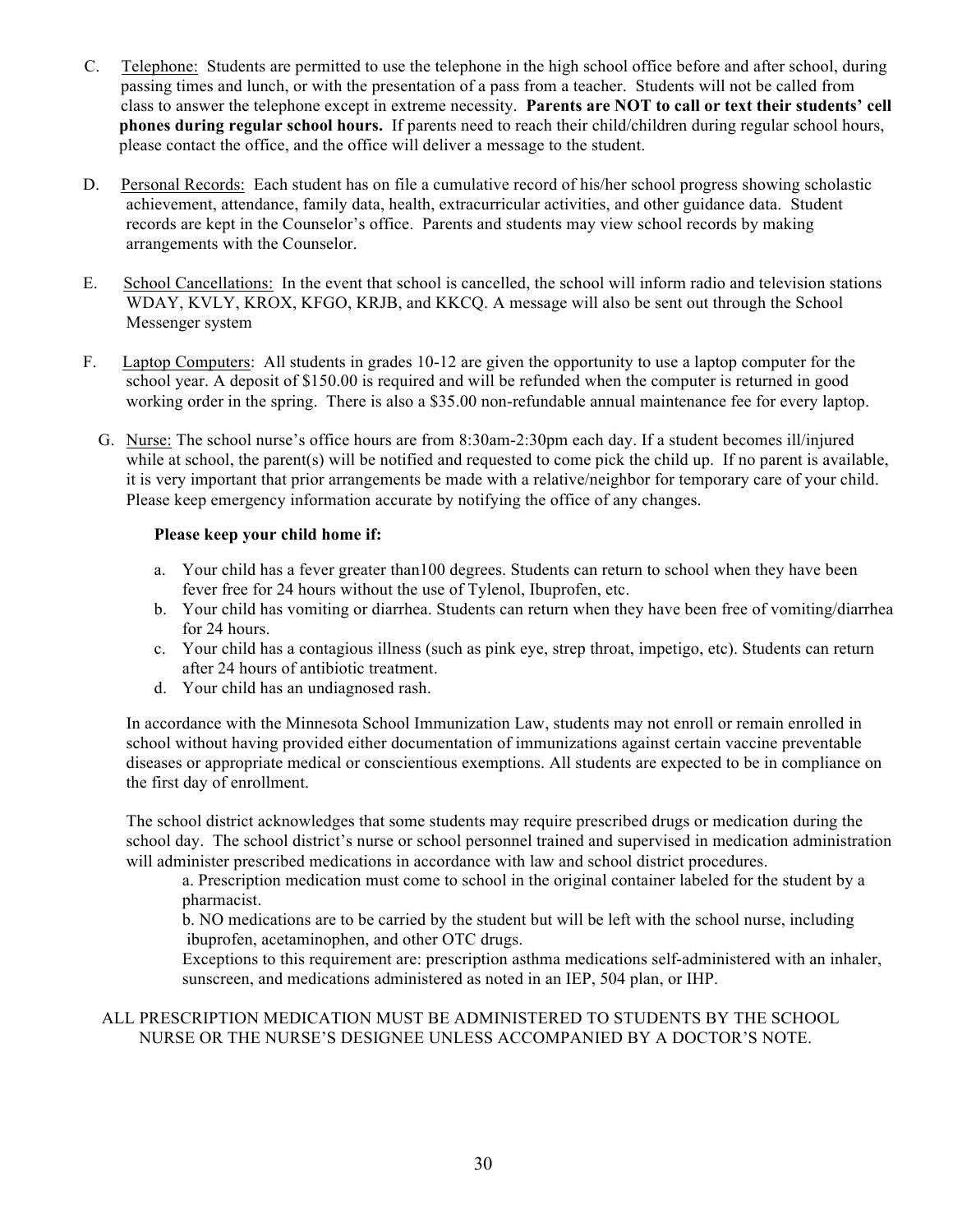## **SPECIAL EVENTS**

- A. Commencement: Participating in graduation ceremonies at FBHS is a privilege and students must be "in good standing" to be eligible for participation. "In good standing includes but is not limited to: all student fees and/or fines must be paid two weeks prior to commencement, all credit recovery coursework must be turned in two weeks prior to commencement, all disciplinary consequences must be completed by the last school day before commencement, etc. The ceremony consists of addresses by the top two students in the Senior class, with musical selections by the high school band and chorus. Graduates are presented their diplomas signifying successful completion of their courses at F-B. **Dress for commencement is the following approved items: Cap, Gown, Sash, Tassel, \*NHS Cord, and \*\*High Honor Roll Medal.** \***These are awarded based on membership in National Honor Society. \*\*Based on Cumulative GPA.**
- B. Baccalaureate: Baccalaureate is held on the Wednesday before graduation. It consists of an address to the graduates delivered by a clergyman selected from among local churches. This event is sponsored by the local churches.
- C. Homecoming: Under the direction of the Student Council, Homecoming is held in the fall. Festivities begin Monday evening with a coronation ceremony crowning the king and queen (candidates have been chosen from the senior class). Throughout the week there are volleyball and football games. After the football game on Friday night, there is a Homecoming dance for all 7-12 grade students and alumni.
- D. School Dances: **All school rules and policies apply at dances**. Students that have received detention since the last dance will not be allowed into the dance. Students may not bring beverages into dance. Students must enter dance through the outside door. The door will be closed at 10 PM and no one will be allowed to come to the dance after 10 PM. Once a student leaves the dance, they will not be allowed to return. Students must stay in the gymnasium at all times. No Alcohol or tobacco use, if alcohol use is suspected, local law enforcement will be notified. All guests must be signed up in school office by the end of the school day the Wednesday before the dance. If a guest is asked to leave, the person that signed them up is responsible for them and must leave also. Students will not be allowed to stay at school or on school property after dance is over.
- E. Jr.-Sr. Banquet and Prom: This is an annual spring event at which the juniors entertain the graduating seniors. Student committees and advisors do the planning. Students will submit a budget to the advisors and administration for approval prior to purchasing items for the prom. The juniors choose a theme for this formal occasion and the gym is decorated in accordance with the theme. Any junior who is ineligible will not be able to participate in decorating during school hours. Juniors and seniors may invite dates to the dance that are sophomores or above, but under the age of 21. The District may require guests to provide a letter of good standing from their school of enrollment. The District reserves the right to refuse guest participation. **Once the prom banquet has started, attendees will not be allowed to return if they leave the school building. This includes the dance and any after prom activities held in the school building.**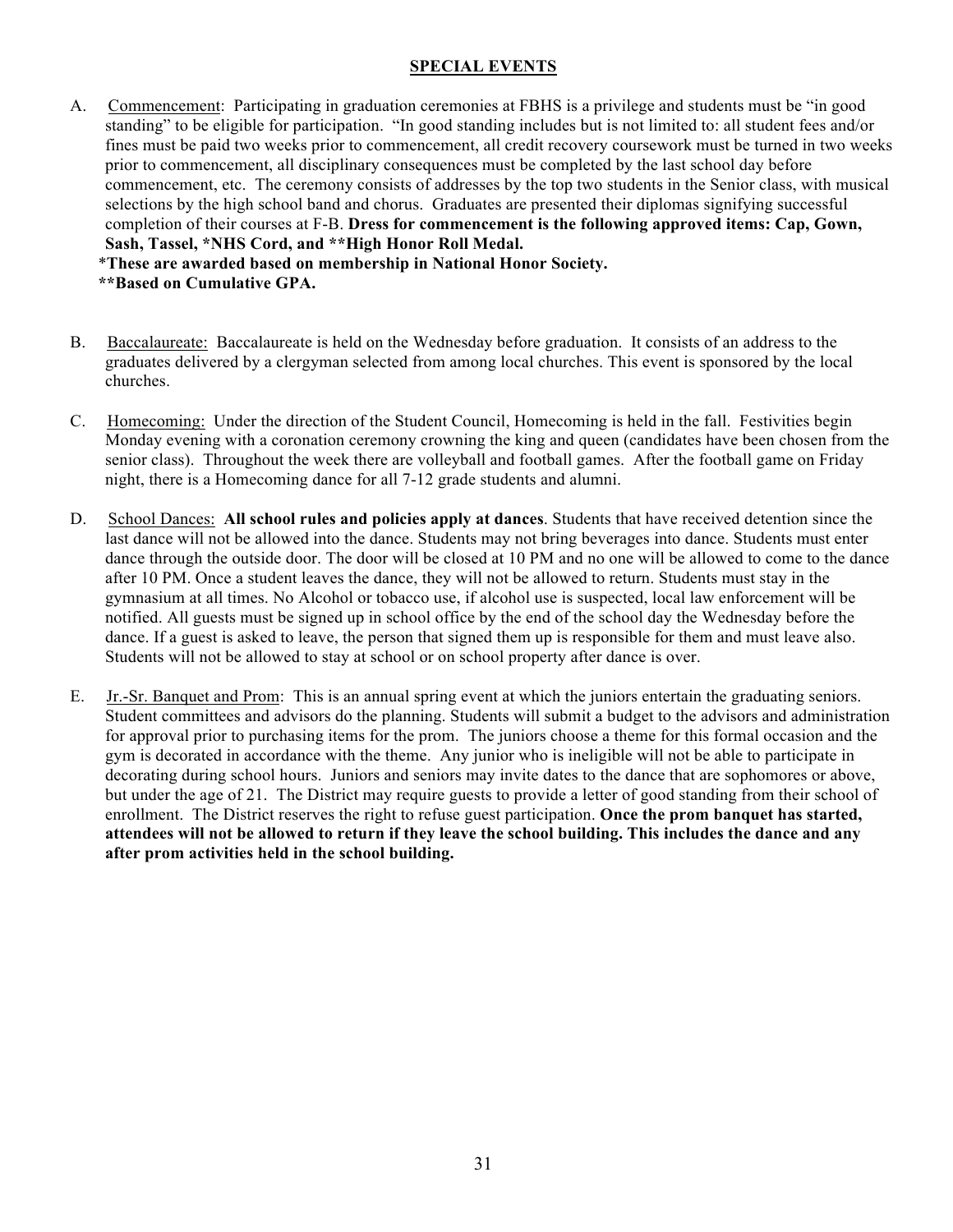# **APPENDIX OF DISTRICT POLICIES**

## **HARASSMENT AND VIOLENCE**

#### I. PURPOSE

The purpose of this policy is to maintain learning and working environment that is free from religious, racial or sexual harassment and violence. The school district prohibits any form of religious, racial or sexual harassment and violence.

## II. GENERAL STATEMENT OF POLICY

- A. It is the policy of the school district to maintain learning and working environment that is free from religious, racial or sexual harassment and violence. The school district prohibits any form of religious, racial or sexual harassment and violence.
- B. It shall be a violation of this policy for any pupil, teacher, administrator or other school personnel of the school district to harass a pupil, teacher, administrator or other school personnel through conduct or communication of a sexual nature or regarding religion and race as defined by this policy. (For purposes of this policy, school personnel include school board members, school employees, agents, volunteers, contractors or persons subject to the supervision and control of the district.)
- C. It shall be a violation of this policy for any pupil, teacher, administrator or other school personnel of the school district to inflict, threaten to inflict, or attempt to inflict religious, racial or sexual violence upon any pupil, teacher, administrator or other school personnel.
- D. The school district will act to investigate all complaints, formal or informal, verbal or written, of religious, racial or sexual harassment or violence, and to discipline or take appropriate action against any pupil, teacher, administrator or other school personnel who is found to have violated this policy.

## III. RELIGIOUS, RACIAL AND SEXUAL HARASSMENT AND VIOLENCE DEFINED

## A. Sexual Harassment; Definition.

*1. Sexual harassment consists of unwelcome sexual advances, requests for sexual favors, sexually motivated physical conduct or other verbal or physical conduct or communication of a sexual nature when:*

- a. submission to that conduct or communication is made a term or condition, either explicitly or implicitly, of obtaining or retaining employment, or of obtaining an education; or
- b. submission to or rejection of that conduct or communication by an individual is used as a factor in decisions affecting that individual's employment or education; or
- c. that conduct or communication has the purpose or effect of substantially or unreasonably interfering with an individual's employment or education, or creating an intimidating, hostile or offensive employment or educational environment.
- *2. Sexual harassment may include but is not limited to:*
	- a. unwelcome verbal harassment or abuse;
	- b. unwelcome pressure for sexual activity;
	- c. unwelcome, sexually motivated or inappropriate patting, pinching or physical contact, other than necessary restraint of pupil(s) by teachers, administrators or other school personnel to avoid physical harm to persons or property;
	- d. unwelcome sexual behavior or words, including demands for sexual favors, accompanied by implied or overt threats concerning an individual's employment or educational status;
	- e. unwelcome sexual behavior or words, including demands for sexual favors, accompanied by implied or overt promises of preferential treatment with regard to an individual's employment or educational status; or
	- f. unwelcome behavior or words directed at an individual because of gender.
- B. Racial Harassment; Definition.
	- Racial harassment consists of physical or verbal conduct relating to an individual's race when the conduct: *1. has the purpose or effect of creating an intimidating, hostile or offensive working or academic environment;*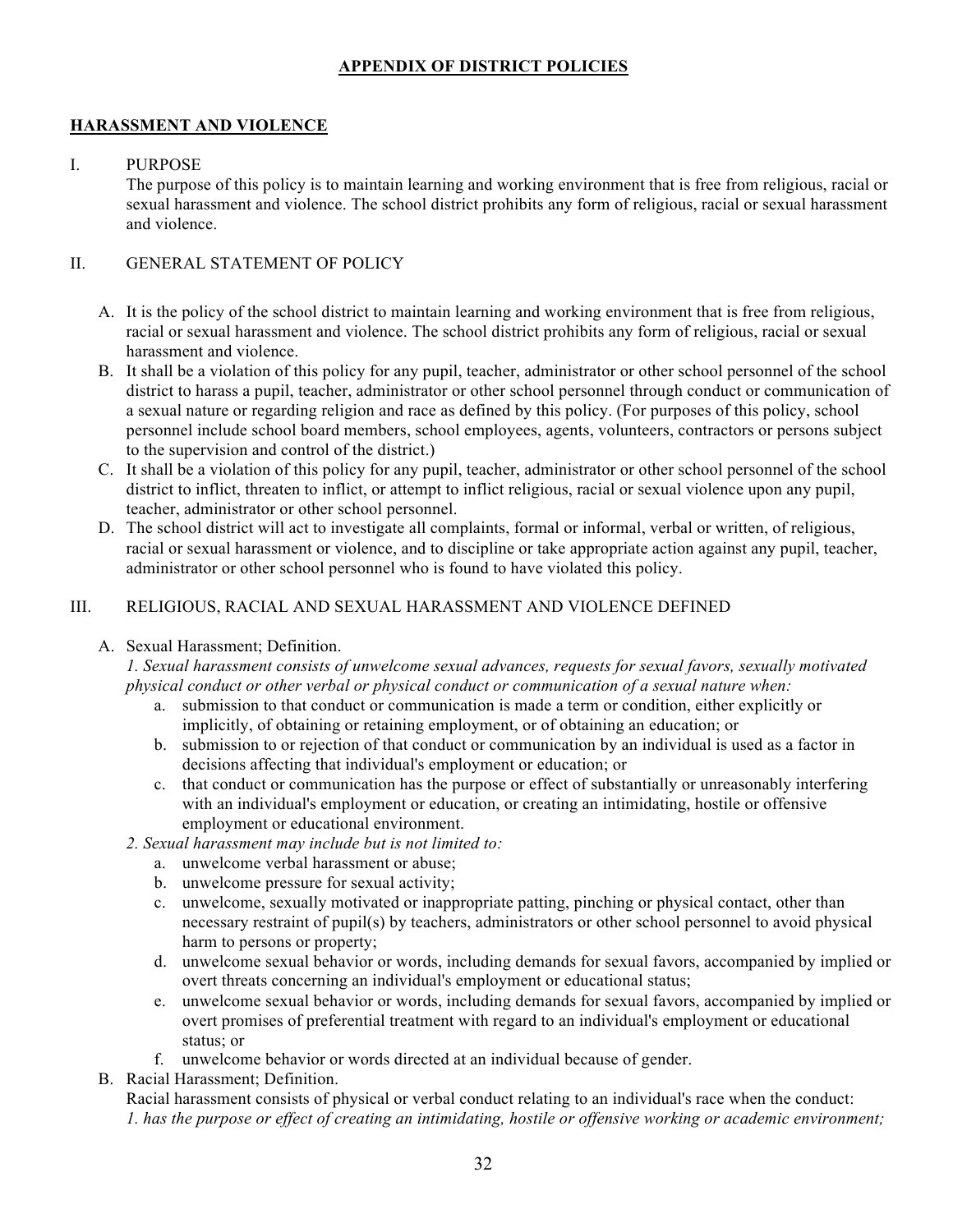*2. has the purpose or effect of substantially or unreasonably interfering with an individual's work or academic performance; or*

*3. otherwise adversely affects an individual's employment or academic opportunities.*

C. Religious Harassment; Definition.

Religious harassment consists of physical or verbal conduct which is related to an individual's religion when the conduct:

*1. has the purpose or effect of creating an intimidating, hostile or offensive working or academic environment; 2. has the purpose or effect of substantially or unreasonably interfering with an individual's work or academic performance; or*

- *3. otherwise adversely affects an individual's employment or academic opportunities.*
- D. Sexual Violence; Definition.

*1. Sexual violence is a physical act of aggression or force or the threat thereof, which involves the touching of another's intimate parts, or forcing a person to touch any person's intimate parts. Intimate parts, as defined in Minn. Stat. § 609.341, includes the primary genital area, groin, inner thigh, buttocks or breast, as well as the clothing covering these areas.*

*2. Sexual violence may include, but is not limited to:*

- a. touching, patting, grabbing, or pinching another person's intimate parts, whether that person is of the same sex or the opposite sex;
- b. coercing, forcing or attempting to coerce or force the touching of anyone's intimate parts;
- c. coercing, forcing or attempting to coerce or force sexual intercourse or a sexual act on another; or
- d. threatening to force or coerce sexual acts, including the touching of intimate parts or intercourse, on another.
- E. Racial Violence; Definition. Racial violence is a physical act of aggression or assault upon another because of, or in a manner reasonably related to, race.
- F. Religious Violence; Definition. Religious violence is a physical act of aggression or assault upon another because of, or in a manner reasonably related to, religion.
- G. Assault; Definition. Assault is:

*1. an act done with intent to cause fear in another of immediate bodily harm or death;*

*2. the intentional infliction of or attempt to inflict bodily harm upon another; or*

*3. the threat to do bodily harm to another with present ability to carry out the threat.*

# IV. REPORTING PROCEDURES

- A. Any person who believes he or she has been the victim of religious, racial or sexual harassment or violence by a pupil, teacher, administrator or other school personnel of the school district, or any person with knowledge or belief of conduct which may constitute religious, racial or sexual harassment or violence toward a pupil, teacher, administrator or other school personnel should report the alleged acts immediately to an appropriate school district official designated by this policy. The school district encourages the reporting party or complainant to use the report form available from the principal of each building or available from the school district office, but oral reports shall be considered complaints as well. Nothing in this policy shall prevent any person from reporting harassment or violence directly to a school district human rights officer or to the superintendent.
- B. In Each School Building. The building principal is the person responsible for receiving oral or written reports of religious, racial or sexual harassment or violence at the building level. Any adult school district personnel who receives a report of religious, racial or sexual harassment or violence shall inform the building principal immediately.
- C. Upon receipt of a report, the principal must notify the school district human rights officer immediately, without screening or investigating the report. The principal may request, but may not insist upon a written complaint. A written statement of the facts alleged will be forwarded as soon as practicable by the principal to the human rights officer. If the report was given verbally, the principal shall personally reduce it to written form within 24 hours and forward it to the human rights officer. Failure to forward any harassment or violence report or complaint as provided herein will result in disciplinary action against the principal. If the complaint involves the building principal, the complaint shall be made or filed directly with the superintendent or the school district human rights officer by the reporting party or complainant.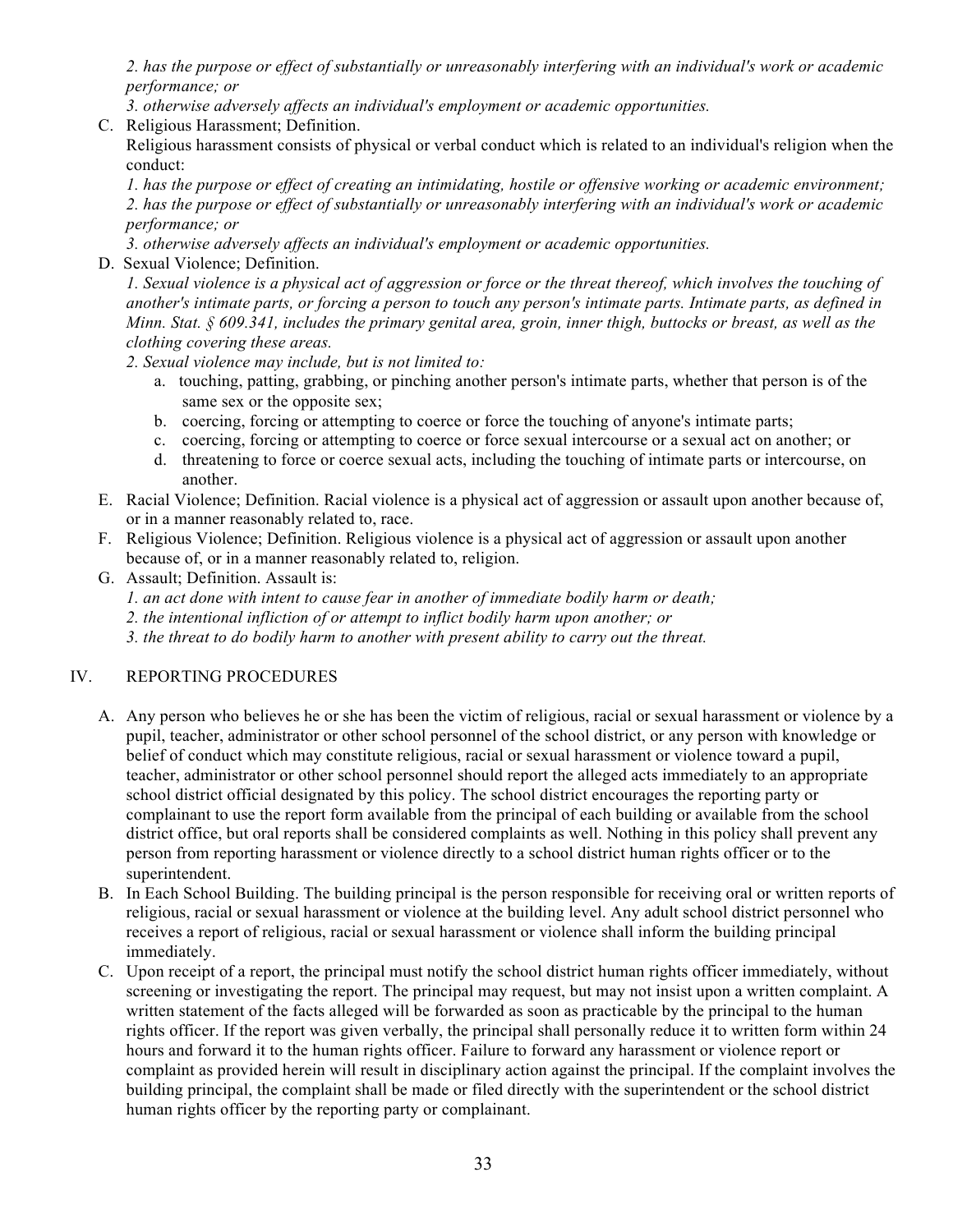- D. In the District. The school board hereby designates the school counselor as the school district human rights officer to receive reports or complaints of religious, racial or sexual harassment or violence. If the complaint involves a human rights officer, the complaint shall be filed directly with the superintendent.
- E. The school district shall conspicuously post the name of the human rights officer, including mailing addresses and telephone numbers.
- F. Submission of a good faith complaint or report of religious, racial or sexual harassment or violence will not affect the complainant or reporter's future employment, grades or work assignments.
- G. Use of formal reporting forms is not mandatory.
- H. The school district will respect the privacy of the complainant, the individual(s) against whom the complaint is filed, and the witnesses as much as possible, consistent with the school district's legal obligations to investigate, to take appropriate action, and to conform with any discovery or disclosure obligations.

## V. INVESTIGATION

- A. By authority of the school district, the human rights officer, upon receipt of a report or complaint alleging religious, racial or sexual harassment or violence, shall immediately undertake or authorize an investigation. The investigation may be conducted by school district officials or by a third party designated by the school district.
- B. The investigation may consist of personal interviews with the complainant, the individual(s) against whom the complaint is filed, and others who may have knowledge of the alleged incident(s) or circumstances giving rise to the complaint. The investigation may also consist of any other methods and documents deemed pertinent by the investigator.
- C. In determining whether alleged conduct constitutes a violation of this policy, the school district should consider the surrounding circumstances, the nature of the behavior, past incidents or past or continuing patterns of behavior, the relationships between the parties involved and the context in which the alleged incidents occurred. Whether a particular action or incident constitutes a violation of this policy requires a determination based on all the facts and surrounding circumstances.
- D. In addition, the school district may take immediate steps, at its discretion, to protect the complainant, pupils, teachers, administrators or other school personnel pending completion of an investigation of alleged religious, racial or sexual harassment or violence.
- E. The investigation will be completed as soon as practicable. The school district human rights officer shall make a written report to the superintendent upon completion of the investigation. If the complaint involves the superintendent, the report may be filed directly with the school board. The report shall include a determination of whether the allegations have been substantiated as factual and whether they appear to be violations of this policy.

## VI. SCHOOL DISTRICT ACTION

- A. Upon receipt of a report, the school district will take appropriate action. Such action may include, but is not limited to, warning, suspension, exclusion, expulsion, transfer, remediation, termination or discharge. School district action taken for violation of this policy will be consistent with requirements of applicable collective bargaining agreements, Minnesota and federal law and school district policies.
- B. The result of the school district's investigation of each complaint filed under these procedures will be reported in writing to the complainant by the school district in accordance with state and federal law regarding data or records privacy.

# VII. REPRISAL

The school district will discipline or take appropriate action against any pupil, teacher, administrator or other school personnel who retaliates against any person who makes a good faith report of alleged religious, racial or sexual harassment or violence or any person who testifies, assists or participates in an investigation, or who testifies, assists or participates in a proceeding or hearing relating to such harassment or violence. Retaliation includes, but is not limited to, any form of intimidation, reprisal or harassment.

# VIII. RIGHT TO ALTERNATIVE COMPLAINT PROCEDURES.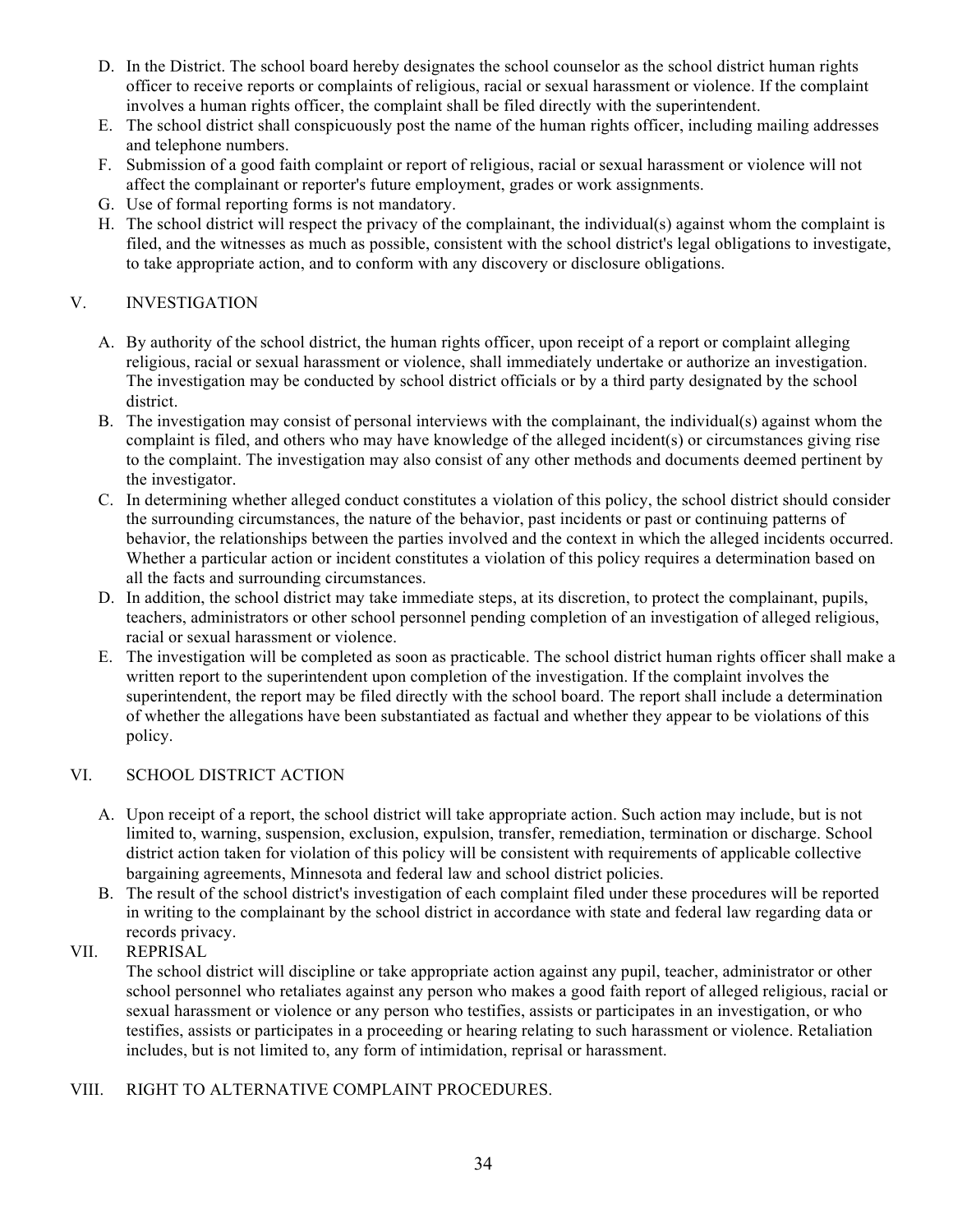These procedures do not deny the right of any individual to pursue other avenues of recourse which may include filing charges with the Minnesota Department of Human Rights, initiating civil action or seeking redress under state criminal statutes and/or federal law.

## IX. HARASSMENT OR VIOLENCE AS ABUSE

- A. Under certain circumstances, alleged harassment or violence may also be possible abuse under Minnesota law. If so, the duties of mandatory reporting under Minn. Stat. § 626.556 may be applicable.
- B. Nothing in this policy will prohibit the school district from taking immediate action to protect victims of alleged harassment, violence or abuse.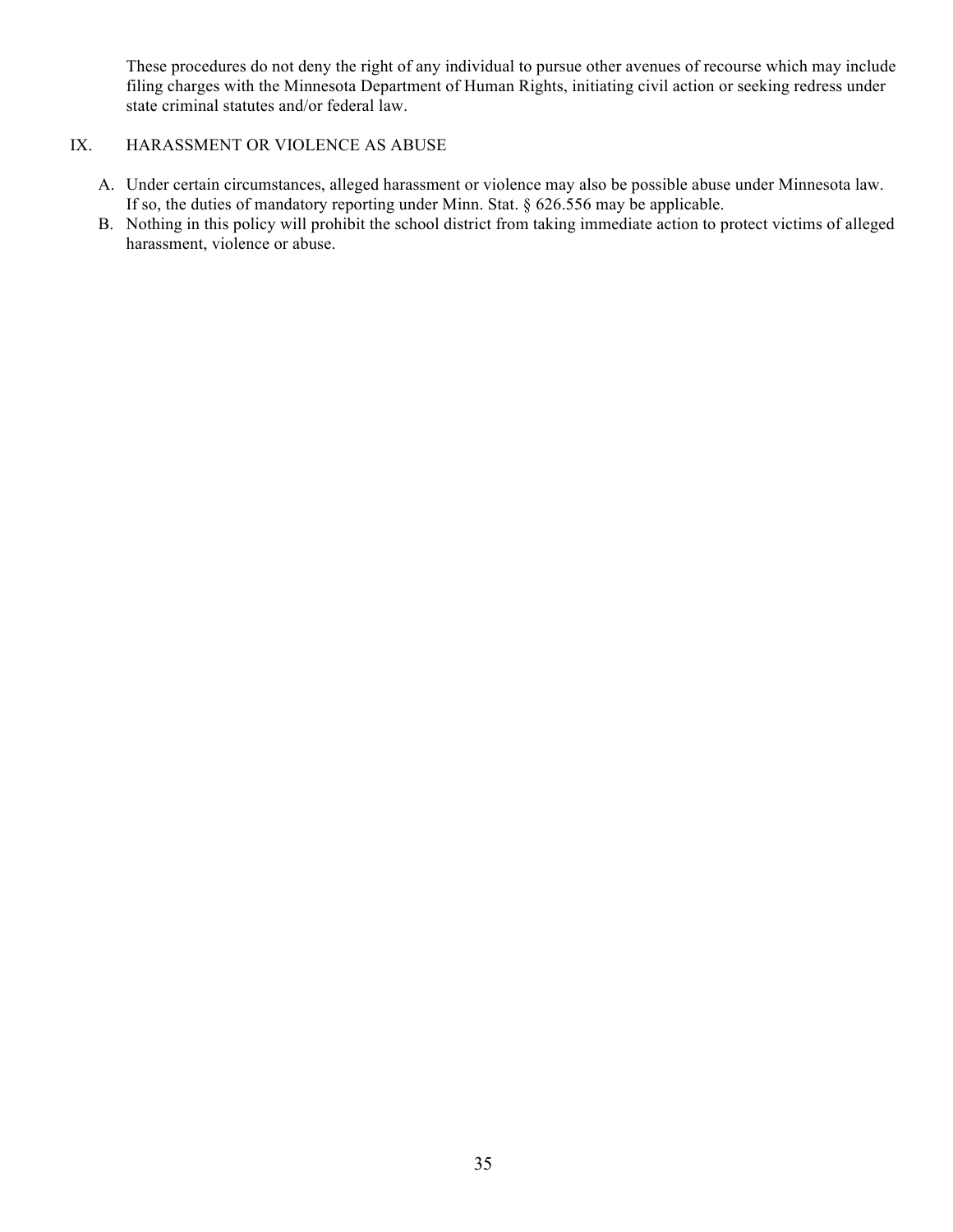## **DISTRIBUTION OF NON-SCHOOL-SPONSORED MATERIALS ON SCHOOL PREMISES BY STUDENTS AND EMPLOYEES**

## I. PURPOSE

The purpose of this policy is to protect the exercise of students' and employees' free speech rights, taking into consideration the educational objectives and responsibilities of the school district.

# II. GENERAL STATEMENT OF POLICY

- A. The school district recognizes that students and employees have the right to express themselves on school property. This protection includes the right to distribute, at a reasonable time and place and in a reasonable manner, non-school-sponsored material.
- B. To protect First Amendment rights, while at the same time preserving the integrity of the educational objectives and responsibilities of the school district, the school board adopts the following regulations and procedures regarding distribution of non-school-sponsored material on school property and at school activities.

## III. DEFINITIONS

- A. "Distribution" means circulation or dissemination of material by means of handing out free copies, selling or offering copies for sale, accepting donations for copies, or posting or displaying material.
- B. "Non-school-sponsored material" or "unofficial material" includes all materials or objects intended for distribution, except school newspapers, employee newsletters, literary magazines, yearbooks and other publications funded and/or sponsored or authorized by the school. Examples of non-school-sponsored materials include but are not limited to leaflets, brochures, buttons, badges, flyers, petitions, posters, and underground newspapers whether written by students or employees or others, and tangible objects.
- C. "Obscene to minors" means: *1. The average person, applying contemporary community standards, would find that the material, taken as a whole, appeals to the prurient interest of minors of the age to whom distribution is requested;*
	- 2. The material depicts or describes, in a manner that is patently offensive to prevailing standards in the adult community concerning how such conduct should be presented to minors of the age to whom distribution is requested, sexual conduct such as intimate sexual acts, masturbation, excretory functions, and lewd exhibition of the genitals; and
	- 3. The material, taken as a whole, lacks serious literary, artistic, political, or scientific value for minors.
- D. "Minor" means any person under the age of eighteen (18).
- E. "Material and substantial disruption" of a normal school activity means:
	- 1. Where the normal school activity is an educational program of the district for which student attendance is compulsory, "material and substantial disruption" is defined as any disruption which interferes with or impedes the implementation of that program.
	- 2. Where the normal school activity is voluntary in nature (including, without limitation, school athletic events, school plays and concerts, and lunch periods) "material and substantial disruption" is defined as student rioting, unlawful seizures of property, conduct inappropriate to the event, participation in a school boycott, demonstration, sit-in, stand-in, walk-out, or other related forms of activity. In order for expression to be considered disruptive, there must exist specific facts upon which the likelihood of disruption can be forecast, including past experience in the school, current events influencing student activities and behavior, and instances of actual or threatened disruption relating to the written material in question.
- F. "School activities" means any activity sponsored by the school including, but not limited to, classroom work, library activities, physical education classes, official assemblies and other similar gatherings, school athletic contests, band concerts, school plays, and in-school lunch periods.
- G. "Libelous" is a false and unprivileged statement about a specific individual that tends to harm the individual's reputation or to lower that individual in the esteem of the community.

# IV. GUIDELINES

A. Students and employees of the school district have the right to distribute, at reasonable times and places as set forth in this policy, and in a reasonable manner, non-school-sponsored material.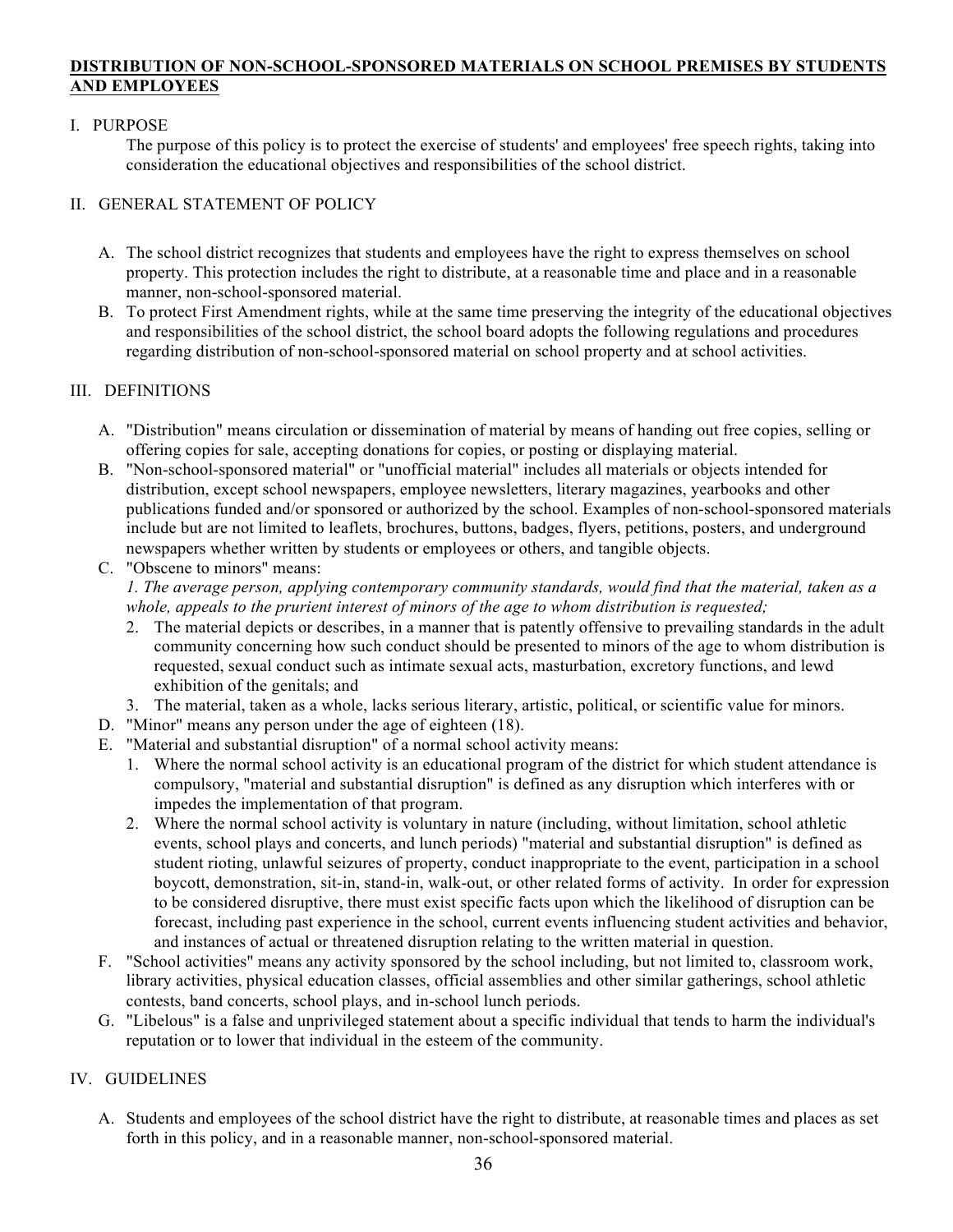- B. Requests for distribution of non-school-sponsored material will be reviewed by the administration on a case-bycase basis. However, distribution of the materials listed below is always prohibited. Material is prohibited that:
	- 1. is obscene to minors;
	- 2. is libelous or slanderous;
	- 3. is pervasively indecent or vulgar or contains any indecent or vulgar language or representations, with a determination made as to the appropriateness of the material for the age level of students to which it is intended.
	- 4. advertises or promotes any product or service not permitted to minors by law;
	- 5. advocates violence or other illegal conduct;
	- 6. constitutes insulting or fighting words, the very expression of which injures or harasses other people (e.g., threats of violence, defamation of character or of a person's race, religious or ethnic origin);
	- 7. presents a clear and present likelihood that, either because of its content or the manner of distribution, it will cause a material and substantial disruption of the proper and orderly operation and discipline of the school or school activities, will cause the commission of unlawful acts or the violation of lawful school regulations.

## V. TIME, PLACE, AND MANNER OF DISTRIBUTION

- A. No non-school-sponsored material shall be distributed during and at the place of a normal school activity if it is reasonably likely to cause a material and substantial disruption of that activity.
- B. Distribution of non-school-sponsored material is prohibited when it blocks the safe flow of traffic within corridors and entrance ways of the school, and school parking lots. Distribution shall not impede entrance to or exit from school premises in any way.
- C. No one shall coerce a student or staff member to accept any publication.

## VI. PROCEDURES

- A. Any student or employee wishing to distribute non-school sponsored material must first submit for approval a copy of the material to the principal at least 24 hours in advance of desired distribution time, together with the following information:
	- 1. Name and phone number of the person submitting the request and, if a student, the room number of his or her first-period class.
	- 2. Date(s) and time(s) of day intended display or distribution.
	- 3. Location where material will be displayed or distributed;
	- 4. If intended for students, the grade(s) of students to whom the display or distribution is intended.
- B. Within one school day, the principal will review the request and render a decision. In the event that permission to distribute the material is denied or limited, the person submitting the request should be informed in writing of the reasons for the denial or limitation.
- C. If the person submitting the request does not receive a response within one school day, the person shall contact the office to verify that the lack of response was not due to an inability to locate the person.
- D. If the person is dissatisfied with the decision of the principal, the person may submit a written request for appeal to the superintendent. If the person does not receive a response within three (3) school days (not counting Saturdays, Sundays and holidays)\ of submitting the appeal, the person shall contact the office of the Superintendent to verify that the lack of response is not due to an inability to locate the person.
- E. Permission or denial of permission to distribute material does not imply approval or disapproval of its contents by either the school, the administration of the school, the school board, or the individual reviewing the material submitted.

## VII. DISCIPLINARY ACTION

- A. Distribution by any student of non-school-sponsored material prohibited herein or in violation of the provisions of time, place and manner of distribution as described above will be halted and disciplinary action will be taken in accordance with the school district's Student Discipline Policy.
- B. Distribution by any employee of non-school-sponsored material prohibited herein or in violation of the provisions of time, place and manner of distribution as described above will be halted and appropriate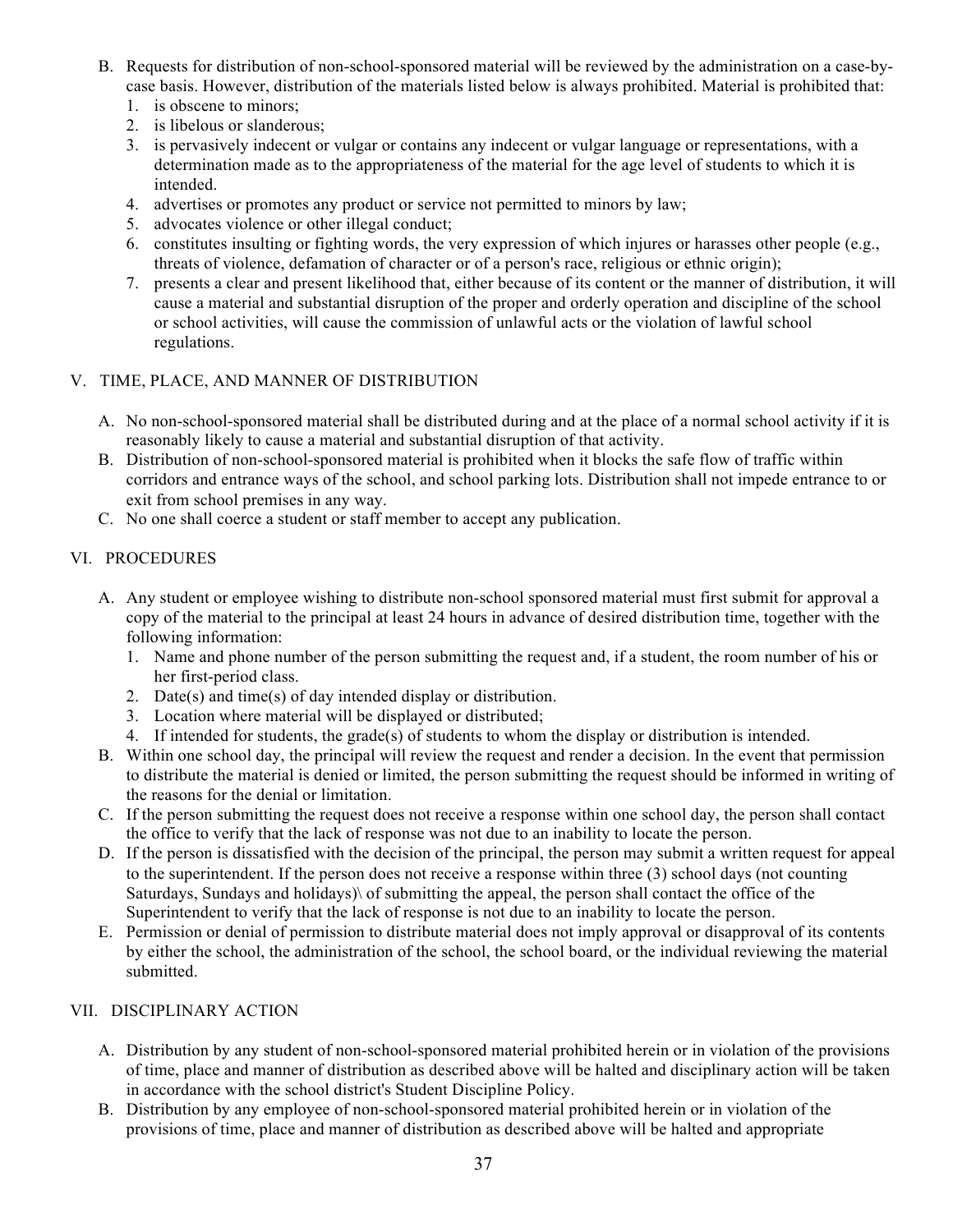disciplinary action will be taken, in accordance with any individual contract, collective bargaining agreement, school district policies and procedures, and/or governing statute.

C. Any other party violating this policy will be requested to leave the school property immediately and, if necessary, the police will be called.

# VIII. NOTICE OF POLICY TO STUDENTS AND EMPLOYEES

A copy of this policy will be published in student handbooks and posted in school building.

# IX. IMPLEMENTATION

The school district administration may develop any additional guidelines and procedures necessary to implement this policy for submission to the school board for approval. Upon approval by the school board, such guidelines and procedures shall be an addendum to this policy.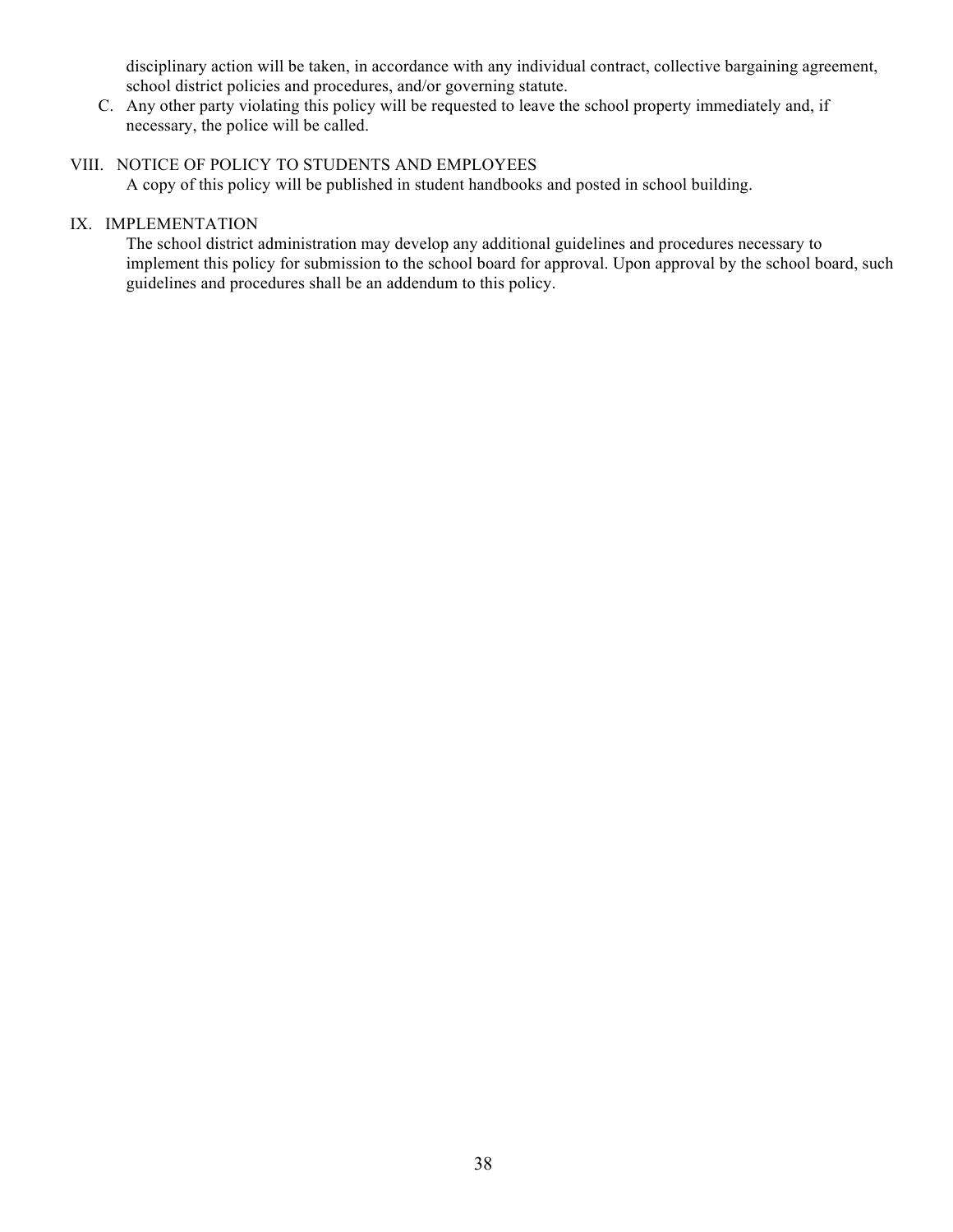# **HAZING PROHIBITION**

## I. PURPOSE

The purpose of this policy is to maintain a safe learning environment for students and staff that are free from hazing. Hazing activities of any type are inconsistent with the educational goals of the school district and are prohibited at all times.

## II. GENERAL STATEMENT OF POLICY

- A. No student, teacher, administrator, volunteer, contractor or other employee of the school district shall plan, direct, encourage, aid or engage in hazing.
- B. No teacher, administrator, volunteer, contractor or other employee of the school district shall permit, condone or tolerate hazing.
- C. Apparent permission or consent by a person being hazed does not lessen the prohibitions contained in this policy.
- D. This policy applies to behavior that occurs on or off school property and during and after school hours.
- E. A person who engages in an act that violates school policy or law in order to be initiated into or affiliated with a student organization shall be subject to discipline for that act.
- F. The school district will act to investigate all complaints of hazing and will discipline or take appropriate action against any student, teacher, administrator, volunteer, contractor or other employee of the school district who is found to have violated this policy.

# III. DEFINITIONS

- A. "Hazing" means committing an act against a student, or coercing a student into committing an act, that creates a substantial risk of harm to a person, in order for the student to be initiated into or affiliated with a student organization, or for any other purpose. The term hazing includes, but is not limited to:
	- 1. Any type of physical brutality such as whipping, beating, striking, branding, electronic shocking or placing a harmful substance on the body.
	- 2. Any type of physical activity such as sleep deprivation, exposure to weather, confinement in a restricted area, calisthenics or other activity that subjects the student to an unreasonable risk of harm or that adversely affects the mental or physical health or safety of the student.
	- 3. Any activity involving the consumption of any alcoholic beverage, drug, tobacco product or any other food, liquid, or substance that subjects the student to an unreasonable risk of harm or that adversely affects the mental or physical health or safety of the student.
	- 4. Any activity that intimidates or threatens the student with ostracism, that subjects a student to extreme mental stress, embarrassment, shame or humiliation that adversely affects the mental health or dignity of the student or discourages the student from remaining in school.
	- 5. Any activity that causes or requires the student to perform a task that involves violation of state or federal law or of school district policies or regulations.
- B. "Student organization" means a group, club or organization having students as its primary members or participants. It includes grade levels, classes, teams, activities or particular school events. A student organization does not have to be an official school organization to come within the terms of this definition.

## IV. REPORTING PROCEDURES

- A. Any person who believes he or she has been the victim of hazing or any person with knowledge or belief of conduct, which may constitute hazing, shall report the alleged acts immediately to an appropriate school district official designated by this policy.
- B. The building principal is the person responsible for receiving reports of hazing at the building level. Any person may report hazing directly to a school district human rights officer or to the superintendent.
- C. Teachers, administrators, volunteers, contractors and other employees of the school district shall be particularly alert to possible situations, circumstances or events, which might include hazing. Any such person who receives a report of, observes, or has other knowledge or belief of conduct, which may constitute hazing, shall inform the building principal immediately.
- D. Submission of a good faith complaint or report of hazing will not affect the complainant or reporter's future employment, grades or work assignments.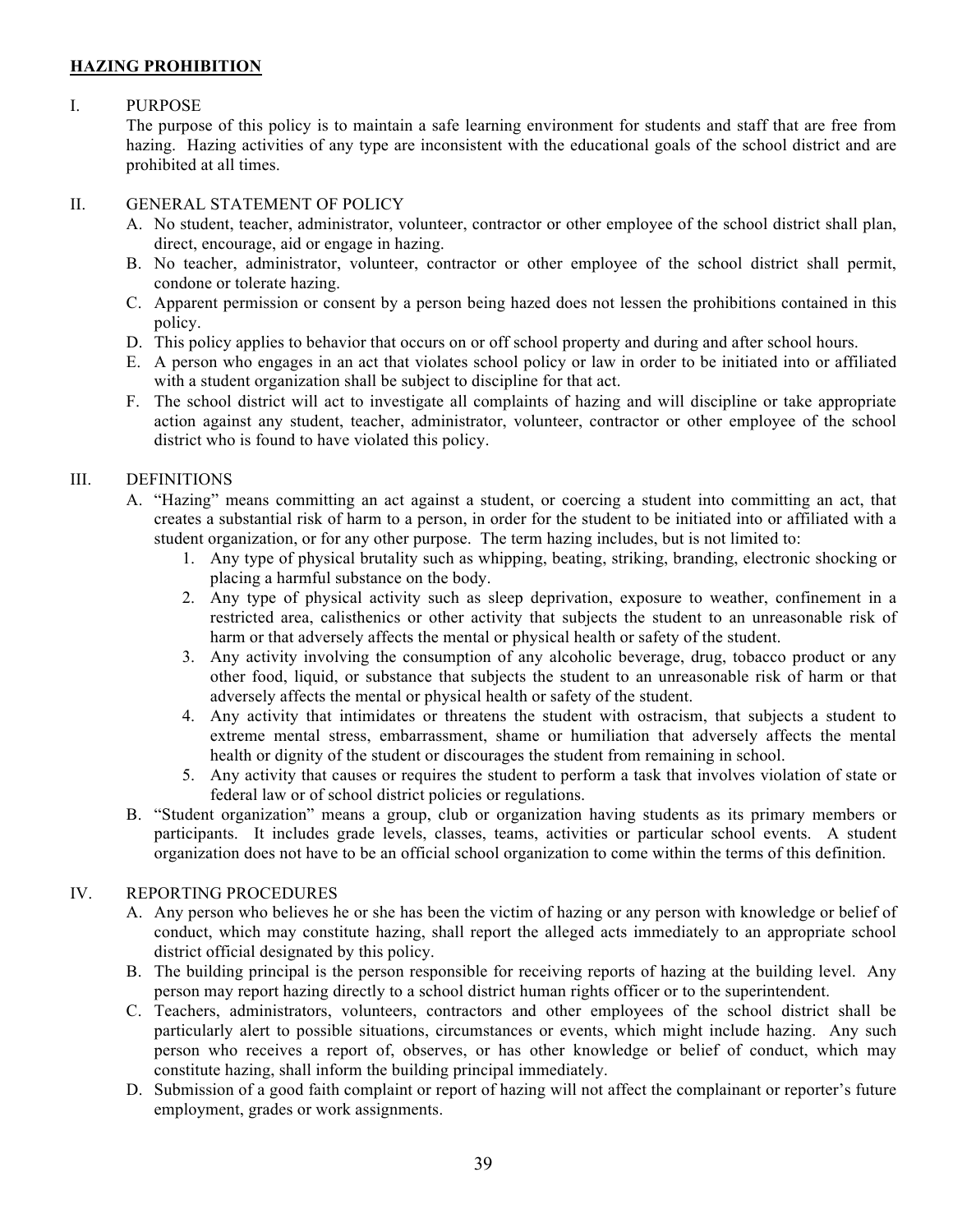## V. SCHOOL DISTRICT ACTION

- A. Upon receipt of a complaint or report of hazing, the school district shall undertake or authorize an investigation by school district officials or a third party designated by the school district.
- B. The school district may take immediate steps, at its discretion, to protect the complainant, reporter, students, or others pending completion of an investigation of hazing.
- C. Upon completion of the investigation, the school district will take appropriate action. Such action may include, but is not limited to, warning, suspension, exclusion, expulsion, transfer, remediation, termination or discharge. Disciplinary consequences will be sufficiently severe to deter violations and to appropriately discipline prohibited behavior. School district action taken for violation of this policy will be consistent with the requirements of applicable collective bargaining agreements, applicable statutory authority, including the Minnesota Pupil Fair Dismissal Act, school district policies and regulations.

## VI. REPRISAL

The school district will discipline or take appropriate action against any student, teacher, administrator, volunteer, contractor or other employee of the school district who retaliates against any person who makes a good faith report of alleged hazing or against any person who testifies, assists, or participates in an investigation, or against any person who testifies, assists or participates in a proceeding or hearing relating to such hazing. Retaliation includes, but is not limited to, any form of intimidation, reprisal or harassment.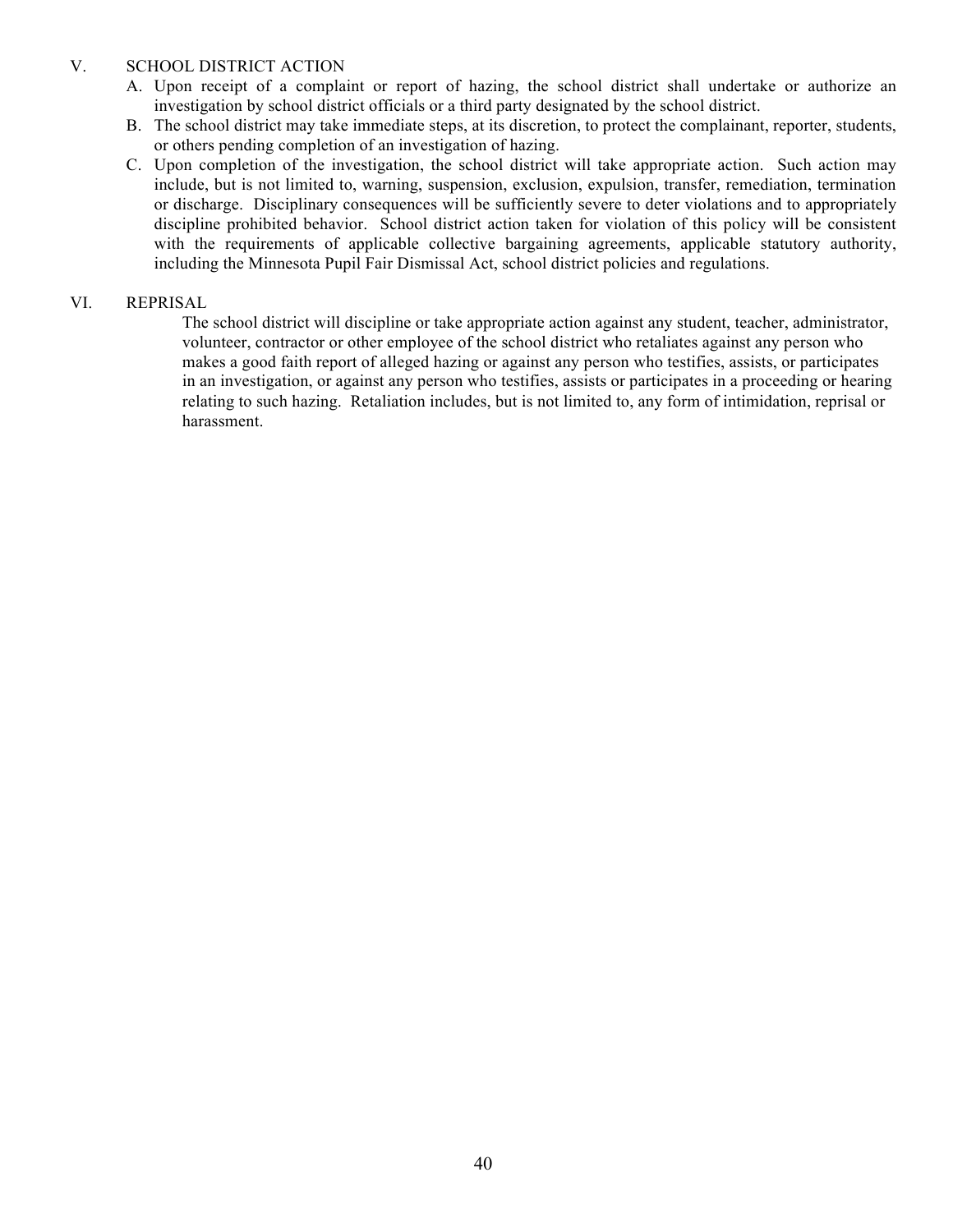## **SCHOOL WEAPONS POLICY**

# I. PURPOSE

The purpose of this policy is to assure a safe school environment for students, staff and the public.

## II. GENERAL STATEMENT OF POLICY

No student or non-student, including adults and visitors, shall possess, use or distribute a weapon when in a school location. The school district will act to enforce this policy and to discipline or take appropriate action against any student, teacher, administrator, school employee, volunteer, or member of the public who violates this policy.

## III. DEFINITION

- A. "Weapon"
	- 1. A "weapon" means any object, device or instrument designed as a weapon or through its use is capable of threatening or producing bodily harm or which may be used to inflict self-injury including, but not limited to, any firearm, whether loaded or unloaded; air guns; pellet guns; BB guns; all knives; blades; clubs; metal knuckles; numchucks; throwing stars; explosives; fireworks; mace and other propellants; stun guns; ammunition; poisons; chains; arrows; and objects that have been modified to serve as a weapon.
	- 2. No person shall possess, use or distribute any object, device or instrument having the appearance of a weapon and such objects, devices or instruments shall be treated as weapons including, but not limited to, weapons listed above which are broken or non-functional, lookalike guns; toy guns; and any object that is a facsimile of a real weapon.
	- 3. No person shall use articles designed for other purposes (i.e., lasers or laser pointers, belts, combs, pencils, files, scissors, etc.), to inflict bodily harm and/or intimidate and such use will be treated as the possession and use of a weapon.
- B. "School Location" includes any school building or grounds, whether leased, rented, owned or controlled by the school, locations of school activities or trips, bus stops, school buses or school vehicles, schoolcontracted vehicles, the area of entrance or departure from school premises or events, all locations where school-related functions are conducted, and anywhere students are under the jurisdiction of the school district.
- C. "Possession" means having a weapon on one's person or in an area subject to one's control in a school location.

# IV. EXCEPTIONS

- A. A student who finds a weapon on the way to school or in a school location, or a student who discovers that he or she accidentally has a weapon in his or her possession, and takes the weapon immediately to the principal's office shall not be considered to possess a weapon. If it would be impractical or dangerous to take the weapon to the principal's office, a student shall not be considered to possess a weapon if he or she immediately turns the weapon over to an administrator, teacher or head coach or immediately notifies an administrator, teacher or head coach of the weapon's location.
- B. It shall not be a violation of this policy if a non-student falls within one of the following categories:
	- 1. licensed peace officers, military personnel, or students participating in military training, who are performing official duties;
	- 2. firearm safety or marksmanship courses or activities conducted on school property;
	- 3. possession of dangerous weapons, BB guns, or replica firearms by a ceremonial color guard;
	- 4. possession of dangerous weapons, BB guns, or replica firearms with written permission of the principal.
- C. Policy Application to Instructional Equipment/Tools.

While the school district takes a firm "Zero Tolerance" position on the possession, use or distribution of weapons by students, and a similar position with regard to non-students, such a position is not meant to interfere with instruction or the use of appropriate equipment and tools by students or non-students. Such equipment and tools, when properly possessed, used and stored, shall not be considered in violation of the rule against the possession, use or distribution of weapons. However, when authorized instructional and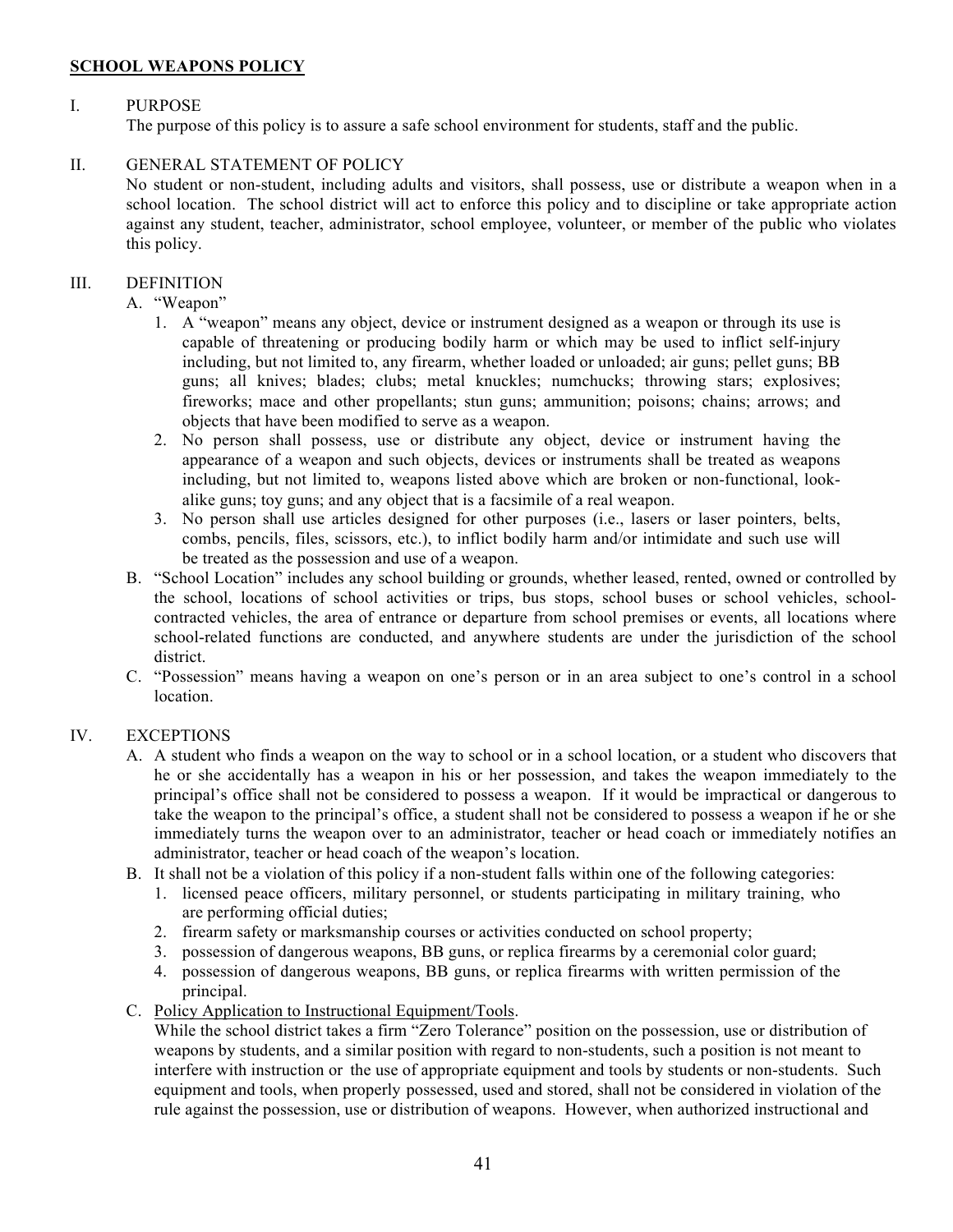work equipment and tools are used in a potentially dangerous or threatening manner, such possession and use will be treated as the possession and use of a weapon.

## IV. CONSEQUENCES FOR STUDENT WEAPON POSSESSION/USE/DISTRIBUTION

- A. The school district and the school takes a position of "Zero Tolerance" in regard to the possession, use or distribution of weapons by students. Consequently, the minimum consequence for students possessing, using or distributing weapons shall include:
	- 1. immediate out-of-school suspension;
	- 2. confiscation of the weapon;
	- 3. immediate notification of police;
	- 4. parent or guardian notification; and
	- 5. recommendation to the superintendent of dismissal for a period of time not to exceed one year.
- B. Pursuant to Minnesota law, a student who brings a firearm, as defined by federal law, to school will be expelled for at least one year. The school board may modify this requirement on a case-by-case basis.
- C. Administrative Discretion

While the school district and the school takes a "Zero Tolerance" position on the possession, use or distribution of weapons by students, the superintendent may use discretion in determining whether, under the circumstances, a course of action other than the minimum consequences specified above is warranted. If so, other appropriate action may be taken, including consideration of a recommendation for lesser discipline.

# VI. CONSEQUENCES FOR WEAPON POSSESSION/USE/DISTRIBUTION BY NON -STUDENTS

## A. Employees.

- 1. An employee who violates the terms of this policy is subject to disciplinary action, including non-renewal, suspension, or discharge as deemed appropriate by the school board.
- 2. Sanctions against employees, including non-renewal, suspension, or discharge shall be pursuant to and in accordance with applicable statutory authority, collective bargaining agreements, and school district policies.
- 3. When an employee violates the weapons policy, law enforcement may be notified, as appropriate.
- B. Other Non-students.
	- 1. Any member of the public who violates this policy shall be informed of the policy and asked to leave the school location. Depending on the circumstances, the person may be barred from future entry to school locations. In addition, if the person is a student in another school district, that school district may be contacted concerning the policy violation.
	- 2. If appropriate, law enforcement will be notified of the policy violation by the member of the public and may be asked to provide an escort to remove the member of the public from the school location.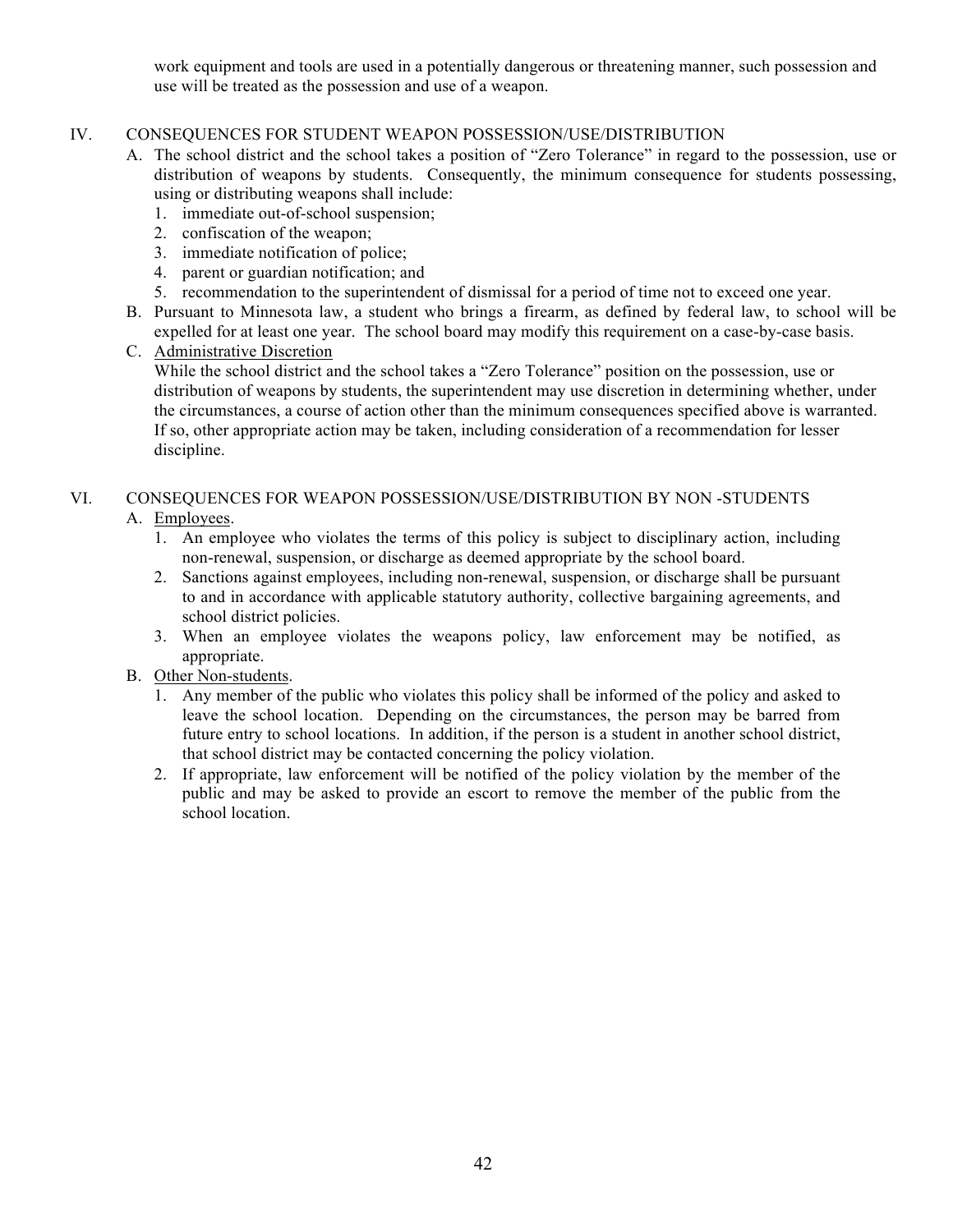## **SEARCH OF STUDENT LOCKERS, DESKS, PERSONAL POSSESSIONS AND PERSONS**

## I. PURPOSE

The purpose of this policy is to provide for a safe and healthful educational environment by enforcing the school district's policies against contraband.

## II. GENERAL STATEMENT OF POLICY

A. Lockers and Personal Possessions Within a Locker.

Pursuant to Minnesota statutes, school lockers are the property of the school district. At no time does the school district relinquish its exclusive control of lockers provided for the convenience of students. Inspection of the interior of lockers may be conducted by school officials for any reason at any time, without notice, without student consent, and without a search warrant. The personal possessions of students within a school locker may be searched only when school officials have a reasonable suspicion that the search will uncover evidence of a violation of law or school rules. As soon as practicable after the search of a student's personal possessions, the school officials must provide notice of the search to students whose lockers were searched unless disclosure would impede an ongoing investigation by police or school officials.

B. Desks.

School desks are the property of the school district. At no time does the school district relinquish its exclusive control of desks provided for the convenience of students. Inspection of the interior of desks may be conducted by school officials for any reason at any time, without notice, without student consent, and without a search warrant.

C. Personal Possessions and Student's Person.

The personal possessions of students and/or a student's person may be searched when school officials have a reasonable suspicion that the search will uncover a violation of law or school rules. The search will be reasonable in its scope and intrusiveness.

D. It shall be a violation of this policy for students to use lockers and desks for unauthorized purposes or to store contraband. It shall be a violation for students to carry contraband on their person or in their personal possessions.

## III. DEFINITIONS

- A. "Contraband" means any unauthorized item possession of which is prohibited by school district policy and/or law. It includes but is not limited to weapons and "look-alikes,"alcoholic beverages, controlled substances and "look-alikes,"overdue books and other materials belonging to the school district, and stolen property.
- B. "Personal possessions" includes but is not limited to purses, backpacks, book bags, packages, and clothing.
- C. "Reasonable suspicion" means that a school official has grounds to believe that the search will result in evidence of a violation of school district policy, rules, and/or law. Reasonable suspicion may be based on a school official's personal observation, a report from a student, parent or staff member, a student's suspicious behavior, a student's age and past history or record of conduct both in and out of the school context, or other reliable sources of information.
- D. "Reasonable scope" means that the scope and/or intrusiveness of the search is reasonably related to the objectives of the search. Factors to consider in determining what is reasonable include the seriousness of the suspected infraction, the reliability of the information, the necessity of acting without delay, the existence of exigent circumstances necessitating an immediate search and further investigation (e.g. to prevent violence, serious and immediate risk of harm or destruction of evidence), and the age of the student.

## IV. PROCEDURES

- A. School officials may inspect the interiors of lockers and desks for any reason at any time, without notice, without student consent, and without a search warrant.
- B. School officials may inspect the personal possessions of a student and/or a student's person based on a reasonable suspicion that the search will uncover a violation of law or school rules. A search of personal possessions of a student and/or a student's person will be reasonable in its scope and intrusiveness.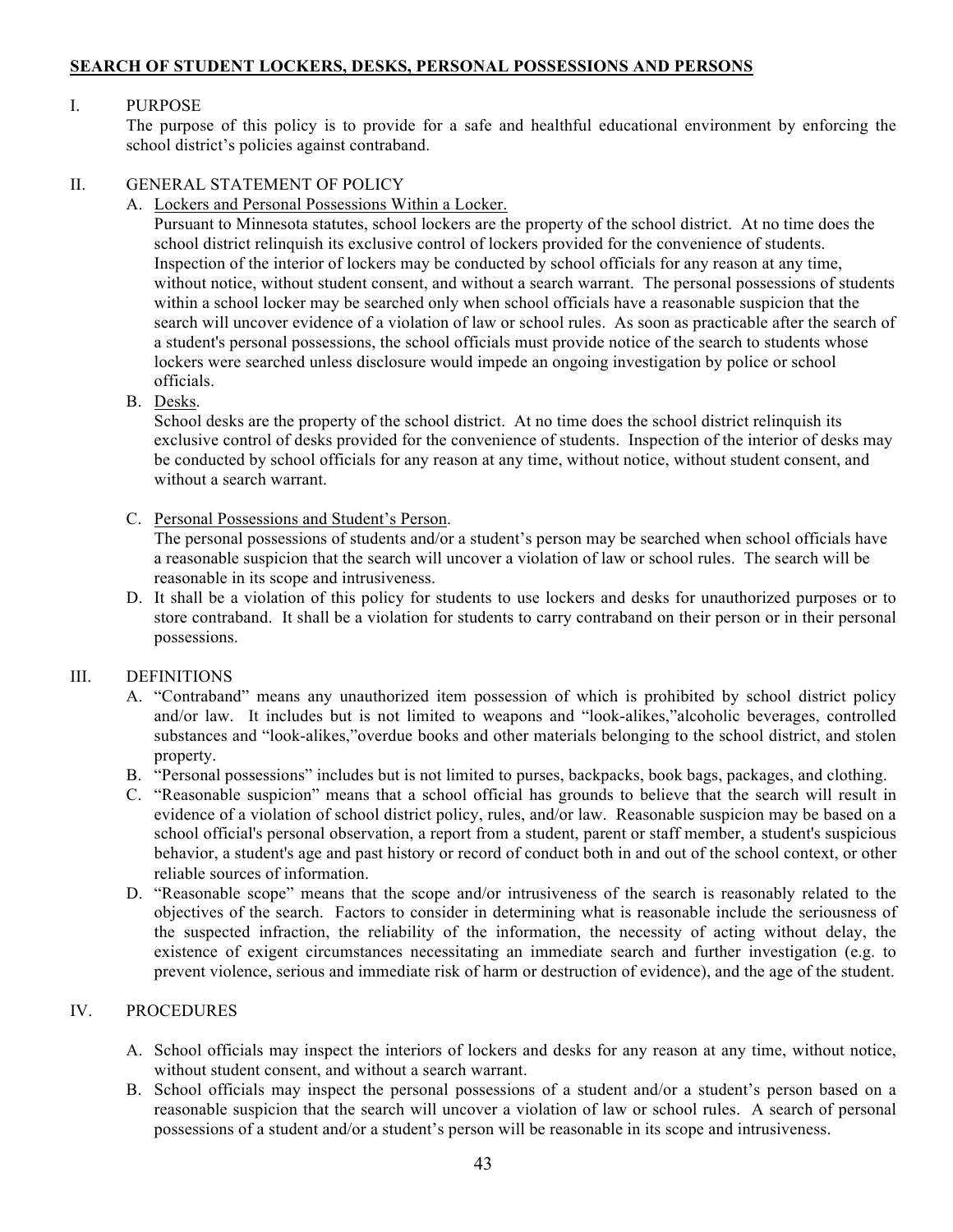- C. As soon as practicable after a search of personal possessions within a locker pursuant to this policy, the school officials must provide notice of the search to students whose possessions were searched unless disclosure would impede an ongoing investigation by police or school officials.
- D. Whenever feasible, a search of a person shall be conducted in private by a school official of the same sex. A second school official of the same sex shall be present as an observer during the search of a person whenever feasible.
- E. A strip search is a search involving the removal of coverings or clothing from private areas. Mass strip searches, or body cavity searches, are prohibited. Strip searches will be conducted only in circumstances involving imminent danger.
- F. A school official conducting any other search may determine when it is appropriate to have a second official present as an observer.
- G. A copy of this policy will be printed in the student handbook or disseminated in any other way which school officials deem appropriate. The school district shall provide a copy of this policy to a student when the student is given use of a locker.

## V. DIRECTIVES AND GUIDELINES

School administration may establish reasonable directives and guidelines which address specific needs of the school district, such as use of tape in lockers, standards of cleanliness and care, posting of pin-ups and posters which may constitute sexual harassment, etc.

#### VI. SEIZURE OF CONTRABAND

If a search yields contraband, school officials will seize the item and, where appropriate, turn it over to legal officials for ultimate disposition.

## VIII. VIOLATIONS

A student found to have violated this policy and/or the directives and guidelines implementing it shall be subject to discipline in accordance with the school district's Student Discipline Policy, which may include suspension, exclusion, or expulsion, and the student may, when appropriate, be referred to legal officials.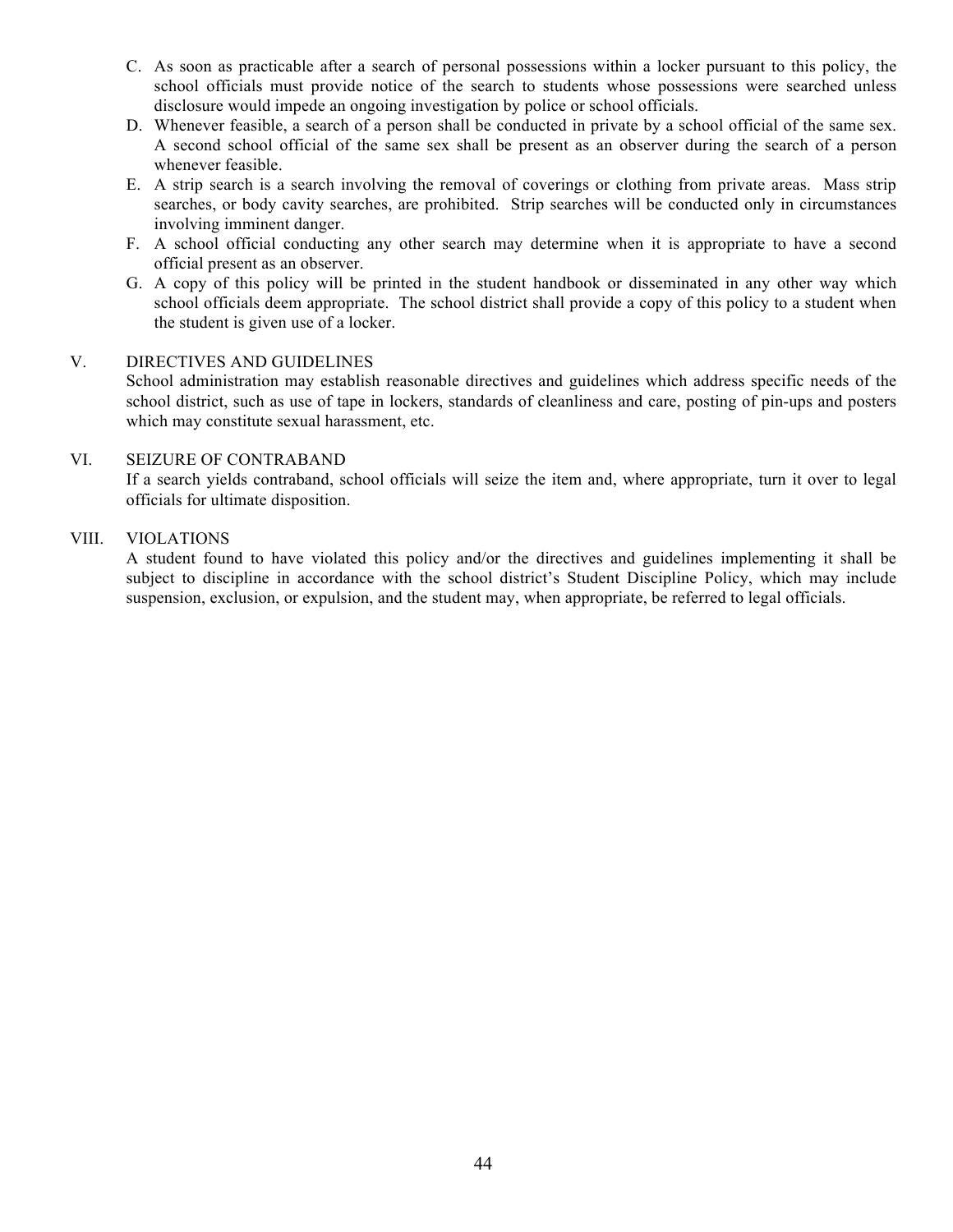## **STUDENT DRESS AND APPEARANCE**

Although some formal wear may be strapless, have spaghetti straps, include slits in the skirts, etc., ALL CLOTHING AT FORMAL EVENTS, SUCH AS HOMECOMING, PROM, ETC. MUST BE IN KEEPING WITH SCHOOL STANDARDS.

Procedures followed for inappropriate dress: When, in the judgment of the school administration, a student's appearance, grooming, or mode of dress interferes with or disrupts the educational process or school activities; or poses a threat to the health or safety of the student or others, the student will be directed to make modifications. If the student refuses to make the necessary modifications, he/she will be placed in the detention room for the remainder of the day and parents will be notified.

## I. PURPOSE

The purpose of this policy is to enhance the education of students by establishing expectations of dress and grooming that are related to educational goals and community standards.

## II. GENERAL STATEMENT OF POLICY

- A. It is the policy of this school district to encourage students to dress appropriately for school activities and in keeping with community standards.
- B. Appropriate clothing includes, but is not limited to, the following:
	- 1. Clothing appropriate for the weather.
	- 2. Clothing that does not create a health or safety hazard.
	- 3. Clothing appropriate for the activity (i.e., physical education or the class room) with athletes, cheerleaders and extra-curricular participants conforming with Minnesota State High School League Rules.
	- 4. Shoes must be worn at all times.
- C. Inappropriate clothing includes, but is not limited to, the following:
	- 1. "Short/skirts more than 3" above knees, skimpy tank tops, tops with spaghetti straps, low-cut tops, bare backs, clothing that exposes the midriff, clothing that does not fully cover undergarments at all times, and other clothing that is not in keeping with community standards.
	- 2. Clothing bearing a message that is lewd, vulgar, obscene, or contain sexual innuendoes (i.e. displaying messages or images that can/may be construed as that of a sexual nature, overtone, or sex/gender demeaning).
	- 3. Apparel promoting products or activities that are illegal for use by minors.
	- 4. Objectionable emblems, badges, symbols, signs, words, objects or pictures on clothing or jewelry communicating a message that is racist, sexist, or otherwise derogatory to a protected minority group, evidences gang membership or affiliation, or approves, advances or provokes any form of religious, racial or sexual harassment and/or violence against other individuals as defined in Policy 413.
	- 5. Any apparel or footwear that would damage school property.
- D. Hats are not allowed in the building from 8:00am-4:00pm except with the approval of the building principal (i.e., student undergoing chemotherapy; medical situations).
- E. It is not the intention of this policy to abridge the rights of students to express political, religious, philosophical, or similar opinions by wearing apparel on which such messages are stated. Such messages are acceptable as long as they are not lewd, vulgar, obscene, defamatory, profane or do not advocate violence or harassment against others.
- F. "Gang," as defined in this policy, means any ongoing organization, association or group of three or more persons, whether formal or informal, having as one of its primary activities the commission of one or more criminal acts, which has an identifiable name or identifying sign or symbol, and whose members individually or collectively engage in or whose members engaged in a pattern of criminal gang activity. "Pattern of gang activity" means the commission, attempt to commit, conspiring to commit, or solicitation of two or more criminal acts, provided the criminal acts were committed on separate dates or by two or more persons who are members of or belong to the same criminal street gang.

## III. PROCEDURES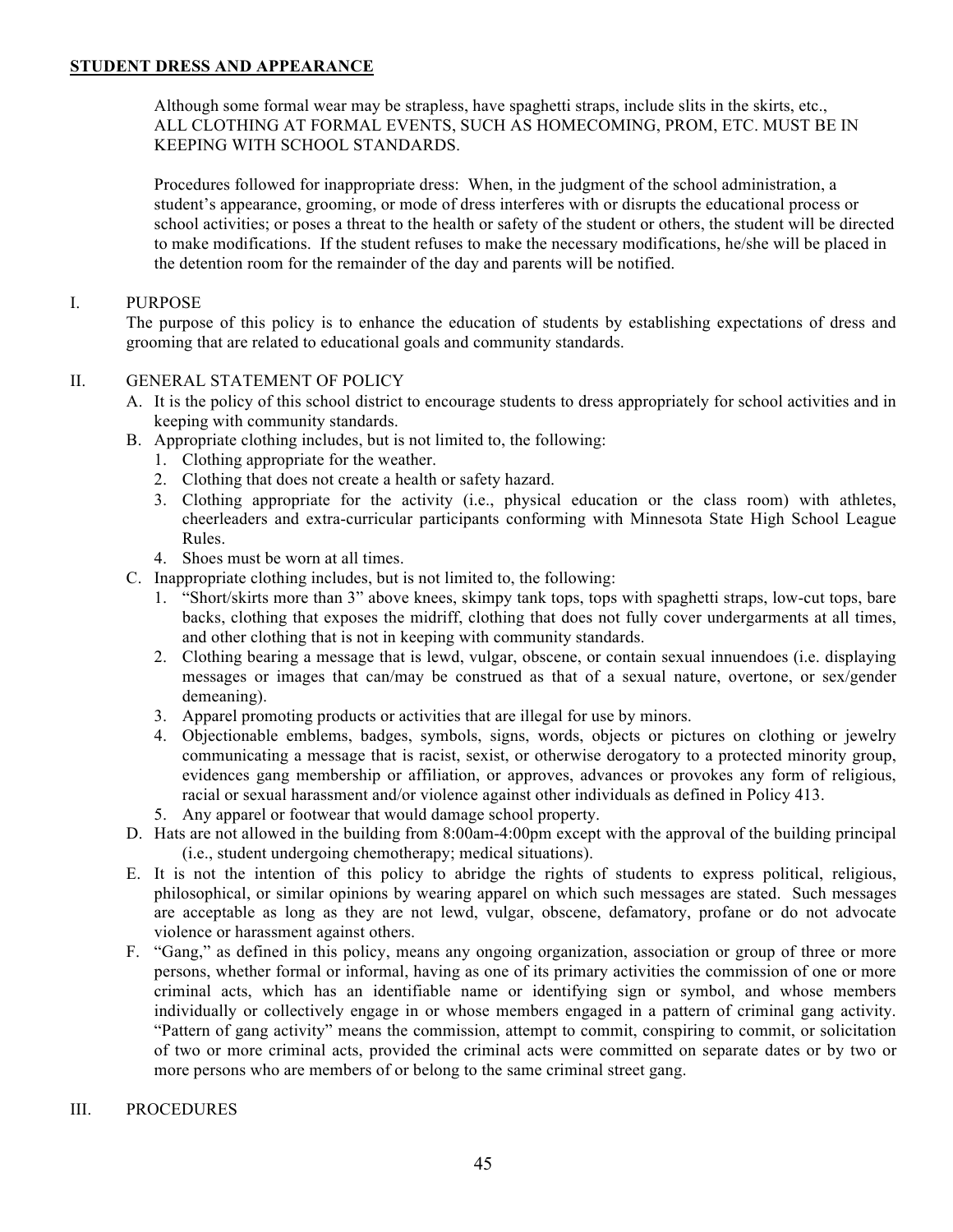- A. When, in the judgment of the administration, a student's appearance, grooming, or mode of dress interferes with or disrupts the educational process or school activities, or poses a threat to the health or safety of the student or others, the student will be directed to make modifications or will be sent home for the day. Parents/guardians will be notified.
- B. The administration may recommend a form of dress considered appropriate for a specific event and communicate the recommendation to students and parents/guardians.
- C. Likewise, an organized student group may recommend a form of dress for students considered appropriate for a specific event and make such recommendation to the administration for approval.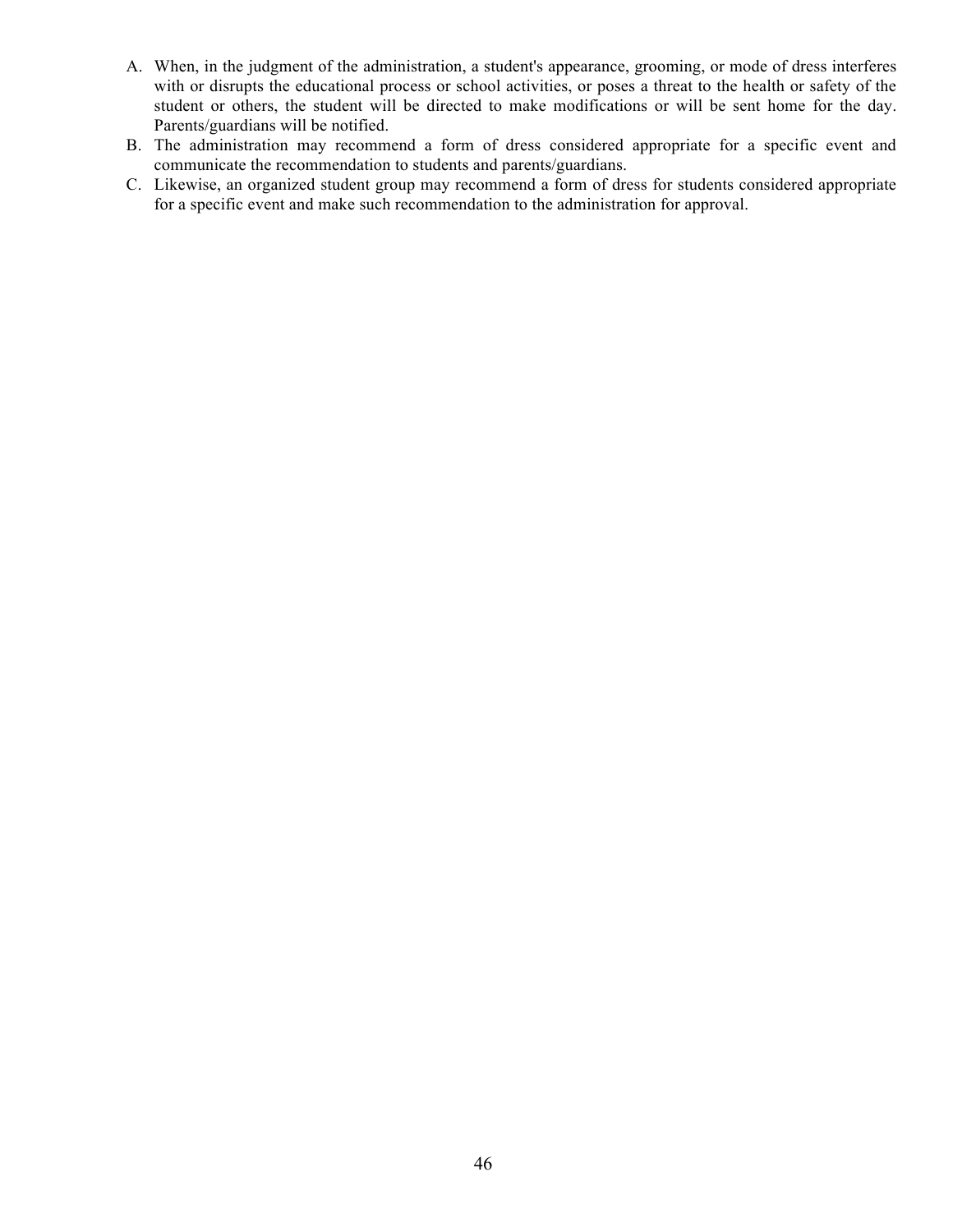# **SECTION 504**

## I. PURPOSE

The purpose of this policy is to provide guidelines for Section 504 requests.

## II. GENERAL STATEMENT OF POLICY

It is the policy of the Board of Education to provide a free and appropriate public education to each handicapped student within its jurisdiction, regardless of the nature or severity of the handicap. It is the intent of the district to ensure that students who are handicapped within the definition of Section 504 of the Rehabilitation Act of 1973 are identified, evaluated and provided with appropriate educational services. Students may be handicapped under this policy even though they do not require services pursuant to the Individuals with Disabilities Education Act (IDEA).

Due process right of handicapped students and their parents under Section 504 will be enforced.

## III. BUILDING COORDINATOR

The building principal is the coordinator of Section 504 activities.

- 1. Be knowledgeable about district responsibilities under Section 504 legislation and the Americans With Disabilities Act (ADA) to assure district compliance.
- 2. Place a yearly public notice in the designated school paper regarding admission to school based on nondiscrimination and outlining parent rights.
- 3. Coordinate staff and parent awareness and training activities concerning Section 504 referrals.
- 4. Facilitate requested evaluations or evaluations based on need.
- 5. Facilitate the development of 504 accommodation plans based on assessed need for students and staff.
- 6. Facilitate periodic reviews of 504 accommodation plans.
- 7. Establish and monitor and impartial hearing process for complaint resolution that is prompt, equitable, and resolves Section 504 grievances.
- 8. Assure meaningful access for handicapped parents to school initiated activities, in addition to the academic and/or disciplinary aspects of their child's education.
- 9. Work in partnership with local Director of Special Education.
- 10. Serve as the school district liaison with the regional office for civil rights.
- 11. Maintain data on Section 504 referrals.
- 12. Establish and monitor a Section 504 Referral/Identification and Review Process.

## IV. PARENT/STUDENT RIGHTS IN IDENTIFICATION AND PLACEMENT

You have the right to:

- 1. Have your child take part in, and receive benefits from public education programs without discrimination because of his/her handicapping conditions;
- 2. Have the school district advise you of your rights under federal law;
- 3. Receive notice with respect to identification, evaluation, or placement of your child;
- 4. Have your child receive a free appropriate public education. This includes the right to be educated with non-handicapped students to the maximum extent appropriate. It also includes the right to have the school district make reasonable accommodations to allow your child an equal opportunity to participate in school and school-related activities.
- 5. Have your child educated in facilities and receive services comparable to those provided non-handicapped students;
- 6. Have your child receive special education and related services if he/she is found to be eligible under the Individuals with Disabilities Education Act (PL 101-476 or Section 504 of the Rehabilitation Act.
- 7. Have evaluation, educational, and placement decisions made based upon a variety of information sources, and by persons who know the student, the evaluation data, and placement options;
- 8. Have transportation provided to and from an alternative placement setting at no greater cost to you than would be incurred if the student were placed in a program operated by the district.
- 9. Have your child be given an equal opportunity to participate in nonacademic and extracurricular activities offered by the district;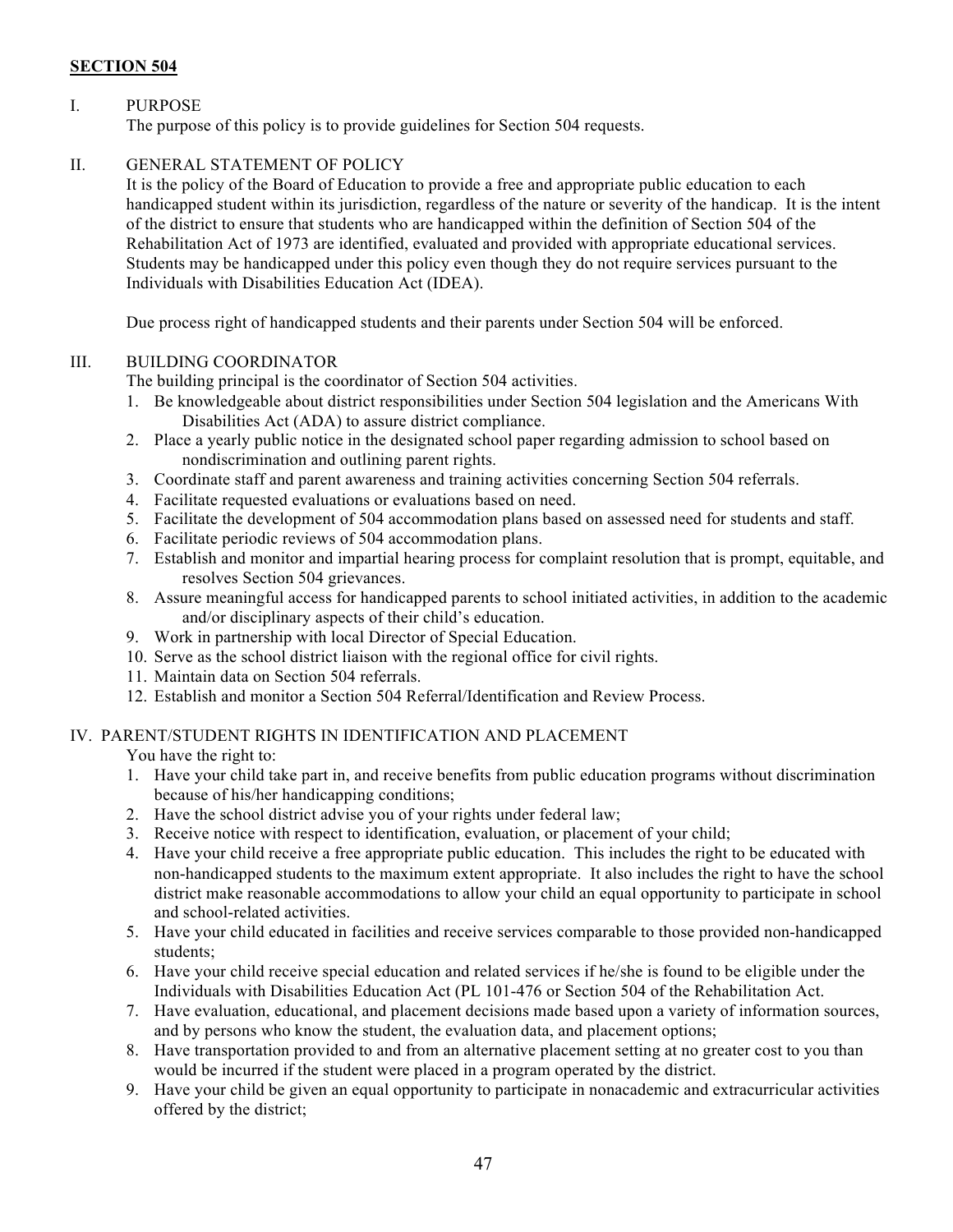- 10. Examine all relevant records relating to decisions regarding your child's identification, evaluation, educational program, and placement.
- 11. Obtain copies of educational records at a reasonable cost unless the fee would effectively deny you access to the records;
- 12. A response from the school district to reasonable requests for explanations and interpretations of your child's records;
- 13. Request amendment of your child's educational records if there is a reasonable cause to believe that they are inaccurate, misleading or otherwise in violation of the privacy rights of your child. If the school district refuses this request for amendment, it shall notify you within a reasonable time, and advise you of the right to a hearing;
- 14. Request mediation or an impartial due process hearing related to decisions or actions regarding your child's identification, evaluation, educational program or placement. You and the student may take part in the hearing and have an attorney represent you. Hearing request must be made to the Superintendent.
- 15. Ask for payment of reasonable attorney fees if you are successful on your claim;
- 16. File a local grievance.

The person in this district who is responsible for assuring that the district complies with Section 504 is the Superintendent. Telephone 218-945-6933

# V. GRIEVANCE PROCESS

**Step 1.** The grievance must be in writing and must be signed by the person making the complaint. The grievance must be filed with the 504 coordinator within five (5) school days. The 504 coordinator will promptly attempt to resolve the matter among the affected parties. If the 504 coordinator is unable to resolve the grievance, he/she shall further investigate the matters of grievance and reply in writing to the complainant within ten (10) school days from the date of filing the grievance.

**Step 2.** If the complainant wishes to appeal the decision of the local Civil Rights Coordinator, he/she may submit a signed statement of appeal to the Superintendent of Schools within five (5) school days after receipt of the Coordinator's response. The Superintendent shall meet with all parties involved, formulate a conclusion, and respond in writing to the complainant with ten (10) school days.

**Step 3.** If the complainant remains unsatisfied, he/she may appeal through a signed written statement to the Board of Education within five (5) school days or his/her receipt of the Superintendent's response in Step 2. In an attempt to resolve the grievance, the Board of Education shall meet with the concerned parties and their representative within forty (40) school days of the receipt of such an appeal. A copy of the Board's disposition of the appeal shall be sent to each concerned party within ten (10) school days of this meeting.

**Step 4.** If at this point the grievance has not been satisfactorily settled, further appeal may be made to the Office for Civil Right, Department of Education, Washington, D.C.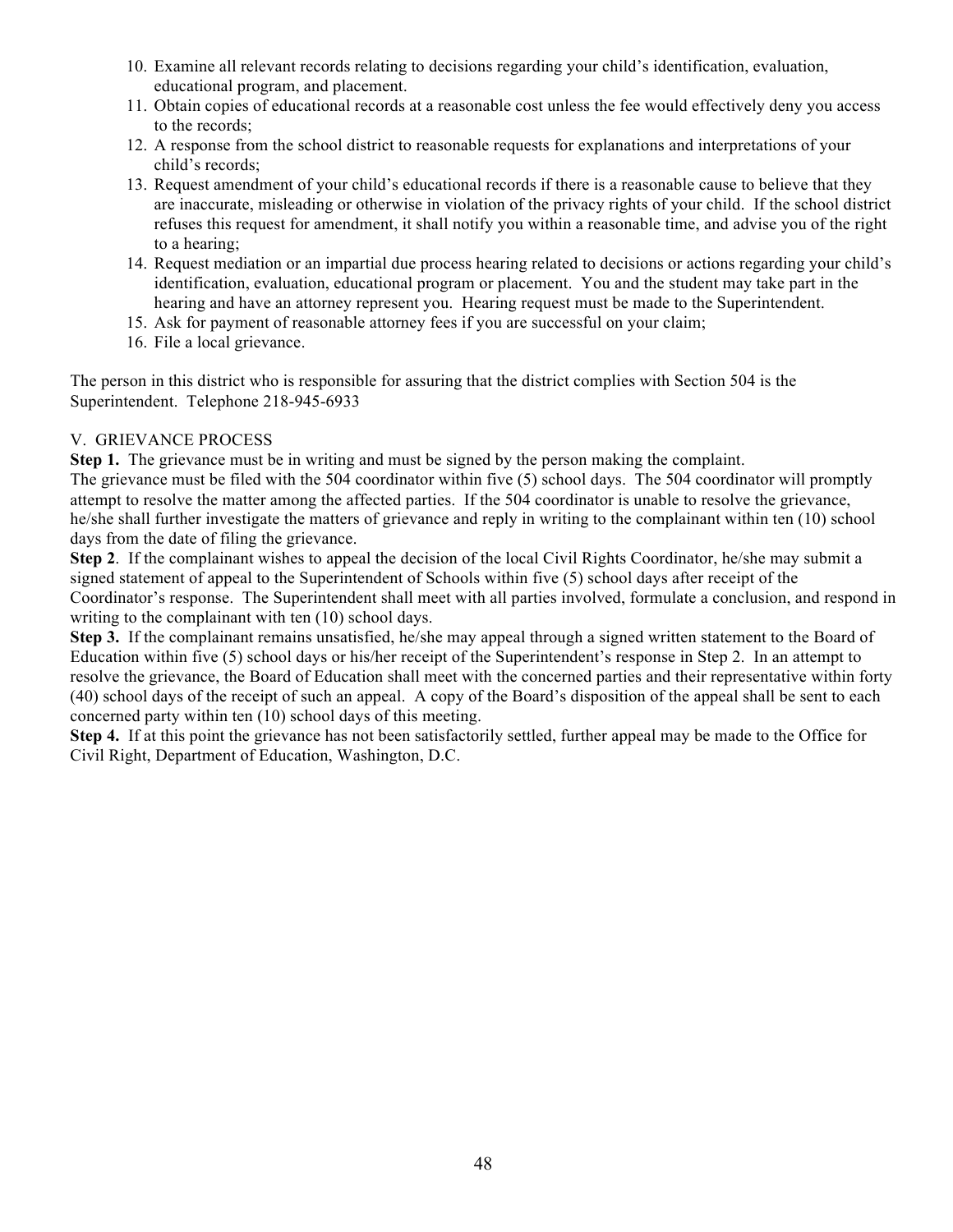## **BULLYING PROHIBITION POLICY**

## I. PURPOSE

A safe and civil environment is needed for students to learn and attain high academic standards and to promote healthy human relationships. Bullying, like other violent or disruptive behavior, is conduct that interferes with a student's ability to learn and/or a teacher's ability to educate students in a safe environment. The school district cannot monitor the activities of students at all times and eliminate all incidents of bullying between students, particularly when students are not under the direct supervision of school personnel. However, to the extent such conduct affects the educational environment of the school district and the rights and welfare of its students and is within the control of the school district in its normal operations, the school district intends to prevent bullying and to take action to investigate, respond to, and to remediate and discipline for those acts of bullying which have not been successfully prevented. The purpose of this policy is to assist the school district in its goal of preventing and responding to acts of bullying, intimidation, violence, reprisal, retaliation, and other similar disruptive and detrimental behavior.

## II. GENERAL STATEMENT OF POLICY

- A. An act of bullying, by either an individual student or a group of students, is expressly prohibited on school premises, on school district property, at school functions or activities, or on school transportation. This policy applies not only to students who directly engage in an act of bullying but also to students who, by their indirect behavior, condone or support another student's act of bullying. This policy also applies to any student whose conduct at any time or in any place constitutes bullying or other prohibited conduct that interferes with or obstructs the mission or operations of the school district or the safety or welfare of the student or other students, or materially and substantially interferes with a student's educational opportunities or performance or ability to participate in school functions or activities or receive school benefits, services, or privileges. This policy also applies to an act of cyberbullying regardless of whether such act is committed on or off school district property and/or with or without the use of school district resources.
- B. No teacher, administrator, volunteer, contractor, or other employee of the school district shall permit, condone, or tolerate bullying.
- C. Apparent permission or consent by a student being bullied does not lessen or negate the prohibitions contained in this policy.
- D. Retaliation against a victim, good faith reporter, or a witness of bullying is prohibited.
- E. False accusations or reports of bullying against another student are prohibited.
- F. A person who engages in an act of bullying, reprisal, retaliation, or false reporting of bullying or permits, condones, or tolerates bullying shall be subject to discipline or other remedial responses for that act in accordance with the school district's policies and procedures, including the school district's discipline policy (See MSBA/MASA Model Policy 506). The school district may take into account the following factors:
	- 1.The developmental ages and maturity levels of the parties involved;
	- 2.The levels of harm, surrounding circumstances, and nature of the behavior;
	- 3.Past incidences or past or continuing patterns of behavior;
	- 4.The relationship between the parties involved; and
	- 5.The context in which the alleged incidents occurred.

Consequences for students who commit prohibited acts of bullying may range from remedial responses or positive behavioral interventions up to and including suspension and/or expulsion. The school district shall employ research-based developmentally appropriate best practices that include preventative and remedial measures and effective discipline for deterring violations of this policy, apply throughout the school district, and foster student, parent, and community participation.

Consequences for employees who permit, condone, or tolerate bullying or engage in an act of reprisal or intentional false reporting of bullying may result in disciplinary action up to and including termination or discharge.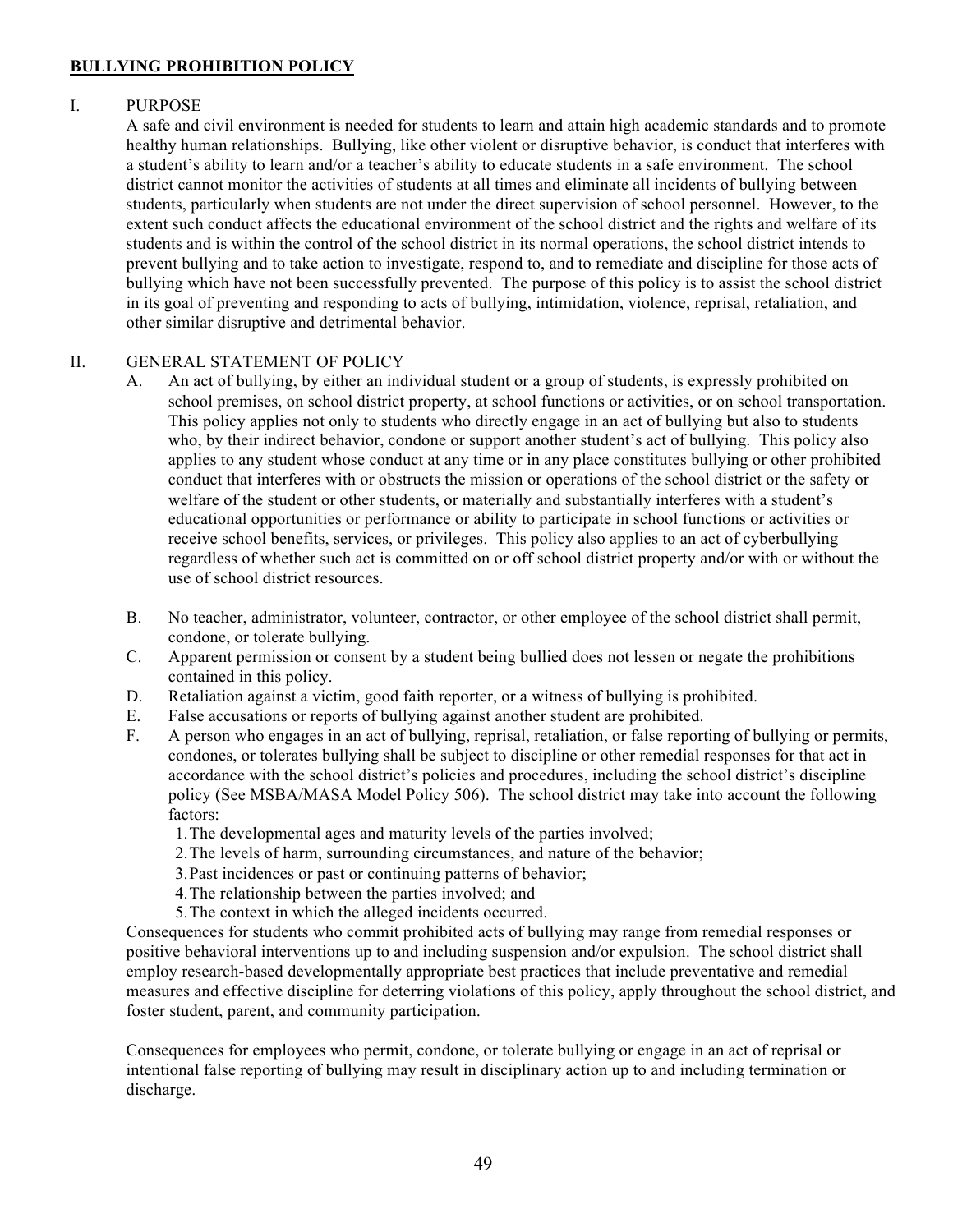Consequences for other individuals engaging in prohibited acts of bullying may include, but not be limited to, exclusion from school district property and events.

G. The school district will act to investigate all complaints of bullying reported to the school district and will discipline or take appropriate action against any student, teacher, administrator, volunteer, contractor, or other employee of the school district who is found to have violated this policy.

# III. DEFINITIONS

For purposes of this policy, the definitions included in this section apply.

A. "Bullying" means intimidating, threatening, abusive, or harming conduct that is objectively offensive and: 1. An actual or perceived imbalance of power exists between the student engaging in the prohibited conduct and the target of the prohibited conduct, and the conduct is repeated or forms a pattern; or 2. Materially and substantially interferes with a student's educational opportunities or performance or ability to participate in school functions or activities or receive school benefits, services, or privileges. The term, "bullying," specifically includes cyberbullying as defined in this policy.

B. "Cyberbullying" means bullying using technology or other electronic communication, including, but not limited to, a transfer of a sign, signal, writing, image, sound, or data, including a post on a social network Internet website or forum, transmitted through a computer, cell phone, or other electronic device. The term applies to prohibited conduct which occurs on school premises, on school district property, at school functions or activities, on school transportation, or on school computers, networks, forums, and mailing lists, or off school premises to the extent that it substantially and materially disrupts student learning or the school environment.

- C. "Immediately" means as soon as possible but in no event longer than 24 hours.
- D. "Intimidating, threatening, abusive, or harming conduct" means, but is not limited to, conduct that does the following:

1. Causes physical harm to a student or a student's property or causes a student to be in reasonable fear of harm to person or property;

2. Under Minnesota common law, violates a student's reasonable expectation of privacy, defames a student, or constitutes intentional infliction of emotional distress against a student; or

3. Is directed at any student or students, including those based on a person's actual or perceived race, ethnicity, color, creed, religion, national origin, immigration status, sex, marital status, familial status, socioeconomic status, physical appearance, sexual orientation including gender identity and expression, academic status related to student performance, disability, or status with regard to public assistance, age, or any additional characteristic defined in the Minnesota Human Rights Act (MHRA). However, prohibited conduct need not be based on any particular characteristic defined in this paragraph or the MHRA.

- E. "On school premises, on school district property, at school functions or activities, or on school transportation" means all school district buildings, school grounds, and school property or property immediately adjacent to school grounds, school bus stops, school buses, school vehicles, school contracted vehicles, or any other vehicles approved for school district purposes, the area of entrance or departure from school grounds, premises, or events, and all school-related functions, school-sponsored activities, events, or trips. School district property also may mean a student's walking route to or from school for purposes of attending school or school-related functions, activities, or events. While prohibiting bullying at these locations and events, the school district does not represent that it will provide supervision or assume liability at these locations and events.
- F. "Prohibited conduct" means bullying or cyberbullying as defined in this policy or retaliation or reprisal for asserting, alleging, reporting, or providing information about such conduct or knowingly making a false report about bullying.
- G. "Remedial response" means a measure to stop and correct prohibited conduct, prevent prohibited conduct from recurring, and protect, support, and intervene on behalf of a student who is the target or victim of prohibited conduct.
- H. "Student" means a student enrolled in a public school or a charter school.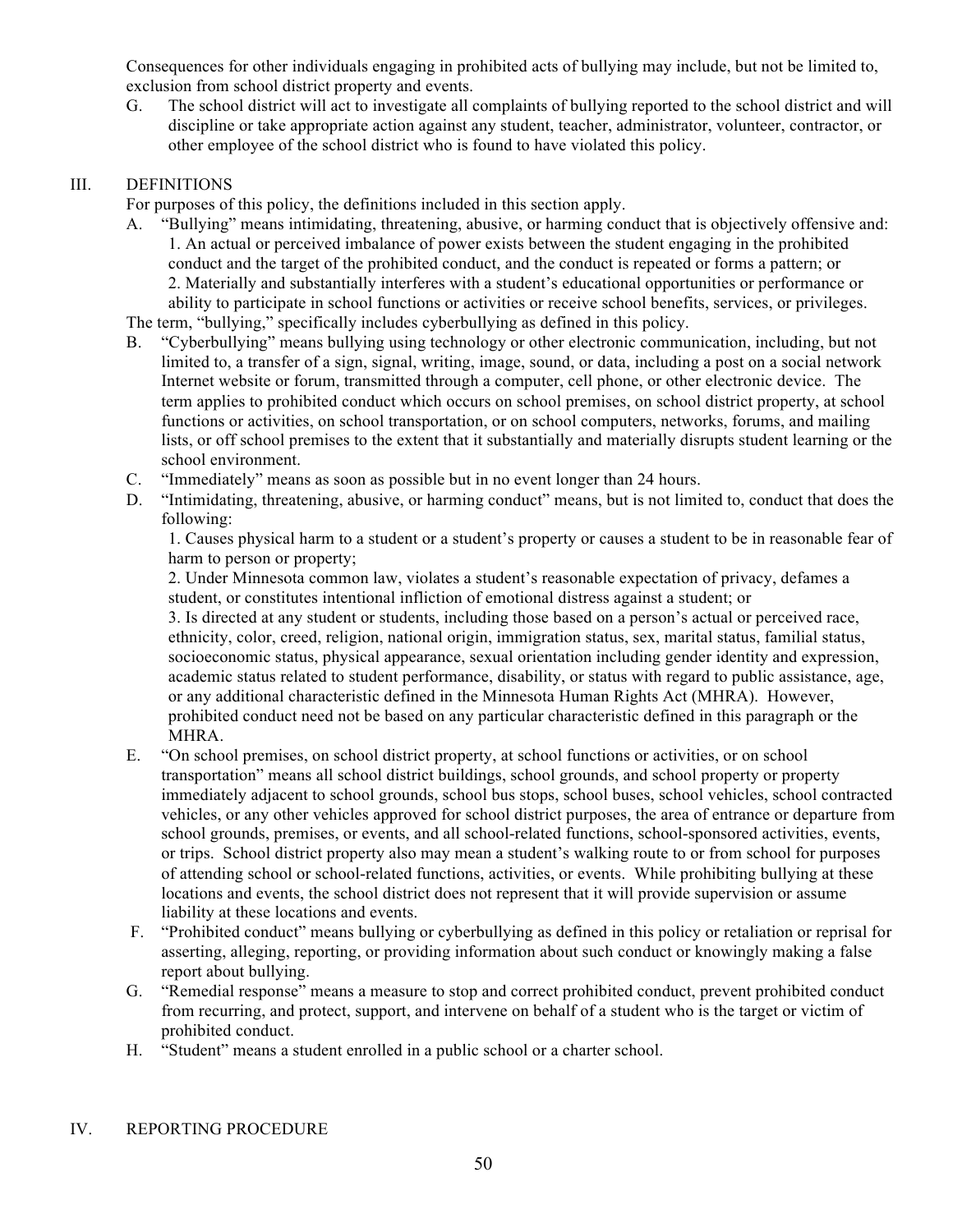- A. Any person who believes he or she has been the target or victim of bullying or any person with knowledge or belief of conduct that may constitute bullying or prohibited conduct under this policy shall report the alleged acts immediately to an appropriate school district official designated by this policy. A person may report bullying anonymously. However, the school district may not rely solely on an anonymous report to determine discipline or other remedial responses.
- B. The school district encourages the reporting party or complainant to use the report form available from the principal or building supervisor of each building or available in the school district office, but oral reports shall be considered complaints as well.
- C. The building principal, the principal's designee, or the building supervisor (hereinafter the "building report taker") is the person responsible for receiving reports of bullying or other prohibited conduct at the building level. Any person may report bullying or other prohibited conduct directly to a school district human rights officer or the superintendent. If the complaint involves the building report taker, the complaint shall be made or filed directly with the superintendent or the school district human rights officer by the reporting party or complainant.

The building report taker shall ensure that this policy and its procedures, practices, consequences, and sanctions are fairly and fully implemented and shall serve as the primary contact on policy and procedural matters. The building report taker or a third party designated by the school district shall be responsible for the investigation. The building report taker shall provide information about available community resources to the target or victim of the bullying or other prohibited conduct, the perpetrator, and other affected individuals as appropriate.

- D. A teacher, school administrator, volunteer, contractor, or other school employee shall be particularly alert to possible situations, circumstances, or events that might include bullying. Any such person who witnesses, observes, receives a report of, or has other knowledge or belief of conduct that may constitute bullying or other prohibited conduct shall make reasonable efforts to address and resolve the bullying or prohibited conduct and shall inform the building report taker immediately. School district personnel who fail to inform the building report taker of conduct that may constitute bullying or other prohibited conduct or who fail to make reasonable efforts to address and resolve the bullying or prohibited conduct in a timely manner may be subject to disciplinary action.
- E. Reports of bullying or other prohibited conduct are classified as private educational and/or personnel data and/or confidential investigative data and will not be disclosed except as permitted by law. The building report taker, in conjunction with the responsible authority, shall be responsible for keeping and regulating access to any report of bullying and the record of any resulting investigation.
- F. Submission of a good faith complaint or report of bullying or other prohibited conduct will not affect the complainant's or reporter's future employment, grades, work assignments, or educational or work environment.
- G. The school district will respect the privacy of the complainant(s), the individual(s) against whom the complaint is filed, and the witnesses as much as possible, consistent with the school district's obligation to investigate, take appropriate action, and comply with any legal disclosure obligations.

# V. SCHOOL DISTRICT ACTION

- A. Within three days of the receipt of a complaint or report of bullying or other prohibited conduct, the school district shall undertake or authorize an investigation by the building report taker or a third party designated by the school district.
- B. The building report taker or other appropriate school district officials may take immediate steps, at their discretion, to protect the target or victim of the bullying or other prohibited conduct, the complainant, the reporter, and students or others, pending completion of an investigation of the bullying or other prohibited conduct, consistent with applicable law.
- C. The alleged perpetrator of the bullying or other prohibited conduct shall be allowed the opportunity to present a defense during the investigation or prior to the imposition of discipline or other remedial responses.
- D. Upon completion of an investigation that determines that bullying or other prohibited conduct has occurred, the school district will take appropriate action. Such action may include, but is not limited to, warning, suspension, exclusion, expulsion, transfer, remediation, termination, or discharge. Disciplinary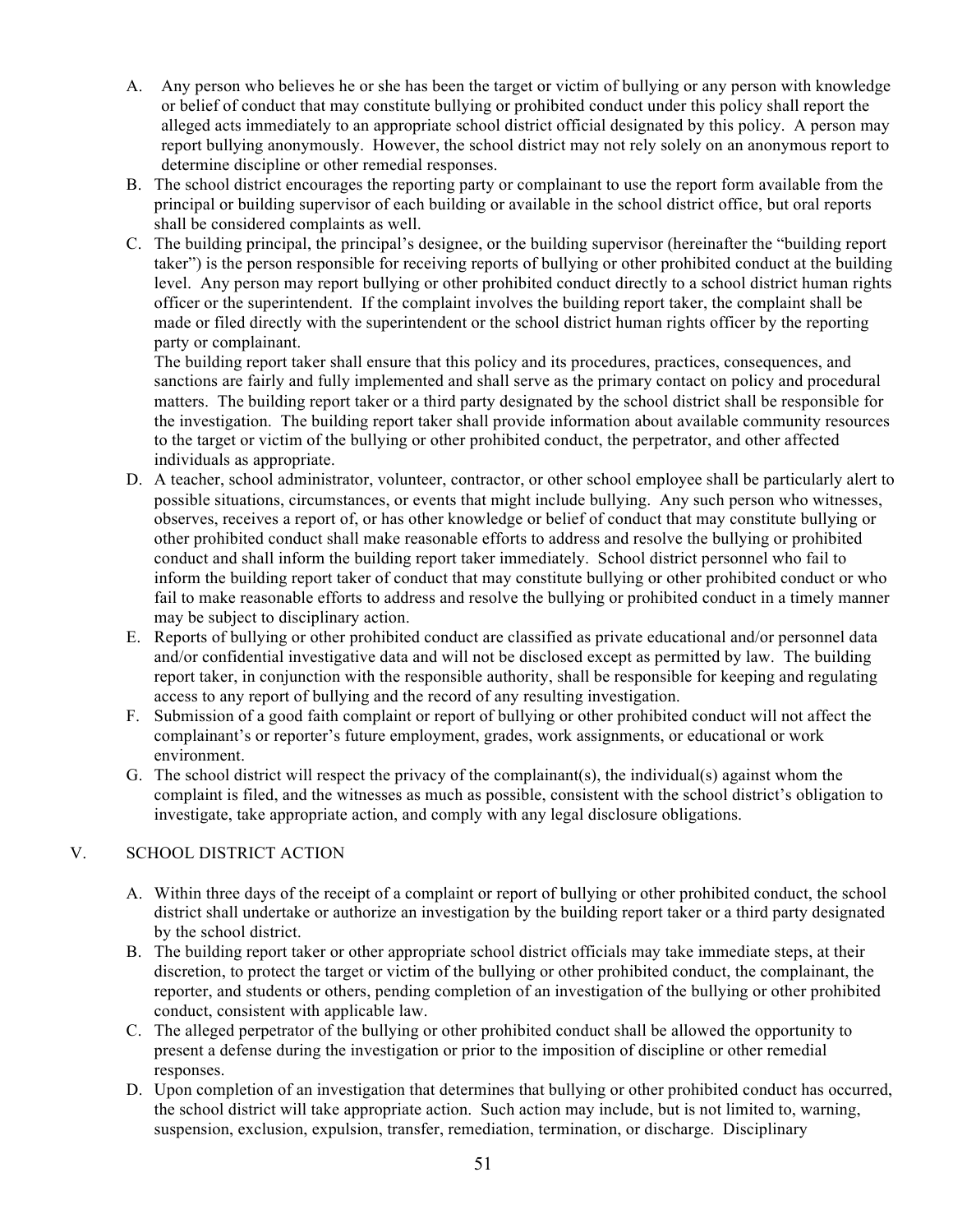consequences will be sufficiently severe to try to deter violations and to appropriately discipline prohibited conduct. Remedial responses to the bullying or other prohibited conduct shall be tailored to the particular incident and nature of the conduct and shall take into account the factors specified in Section II.F. of this policy. School district action taken for violation of this policy will be consistent with the requirements of applicable collective bargaining agreements; applicable statutory authority, including the Minnesota Pupil Fair Dismissal Act; the student discipline policy (See MSBA/MASA Model Policy 506) and other applicable school district policies; and applicable regulations.

- E. The school district is not authorized to disclose to a victim private educational or personnel data regarding an alleged perpetrator who is a student or employee of the school district. School officials will notify the parent(s) or guardian(s) of students who are targets of bullying or other prohibited conduct and the parent(s) or guardian(s) of alleged perpetrators of bullying or other prohibited conduct who have been involved in a reported and confirmed bullying incident of the remedial or disciplinary action taken, to the extent permitted by law.
- F. In order to prevent or respond to bullying or other prohibited conduct committed by or directed against a child with a disability, the school district shall, when determined appropriate by the child's individualized education program (IEP) team or Section 504 team, allow the child's IEP or Section 504 plan to be drafted to address the skills and proficiencies the child needs as a result of the child's disability to allow the child to respond to or not to engage in bullying or other prohibited conduct.

## VI. RETALIATION OR REPRISAL

The school district will discipline or take appropriate action against any student, teacher, administrator, volunteer, contractor, or other employee of the school district who commits an act of reprisal or who retaliates against any person who asserts, alleges, or makes a good faith report of alleged bullying or prohibited conduct, who provides information about bullying or prohibited conduct, who testifies, assists, or participates in an investigation of alleged bullying or prohibited conduct, or who testifies, assists, or participates in a proceeding or hearing relating to such bullying or prohibited conduct. Retaliation includes, but is not limited to, any form of intimidation, reprisal, harassment, or intentional disparate treatment. Disciplinary consequences will be sufficiently severe to deter violations and to appropriately discipline the individual(s) who engaged in the prohibited conduct. Remedial responses to the prohibited conduct shall be tailored to the particular incident and nature of the conduct and shall take into account the factors specified in Section II.F. of this policy.

## VII. TRAINING AND EDUCATION

- A. The school district shall discuss this policy with school personnel and volunteers and provide appropriate training to school district personnel regarding this policy. The school district shall establish a training cycle for school personnel to occur during a period not to exceed every three school years. Newly employed school personnel must receive the training within the first year of their employment with the school district. The school district or a school administrator may accelerate the training cycle or provide additional training based on a particular need or circumstance. This policy shall be included in employee handbooks, training materials, and publications on school rules, procedures, and standards of conduct, which materials shall also be used to publicize this policy.
- B. The school district shall require ongoing professional development, consistent with Minn. Stat. § 122A.60, to build the skills of all school personnel who regularly interact with students to identify, prevent, and appropriately address bullying and other prohibited conduct. Such professional development includes, but is not limited to, the following:
	- 1. Developmentally appropriate strategies both to prevent and to immediately and effectively intervene to stop prohibited conduct;
	- 2. The complex dynamics affecting a perpetrator, target, and witnesses to prohibited conduct;
	- 3. Research on prohibited conduct, including specific categories of students at risk for perpetrating or being the target or victim of bullying or other prohibited conduct in school;
	- 4. The incidence and nature of cyberbullying; and
	- 5. Internet safety and cyberbullying.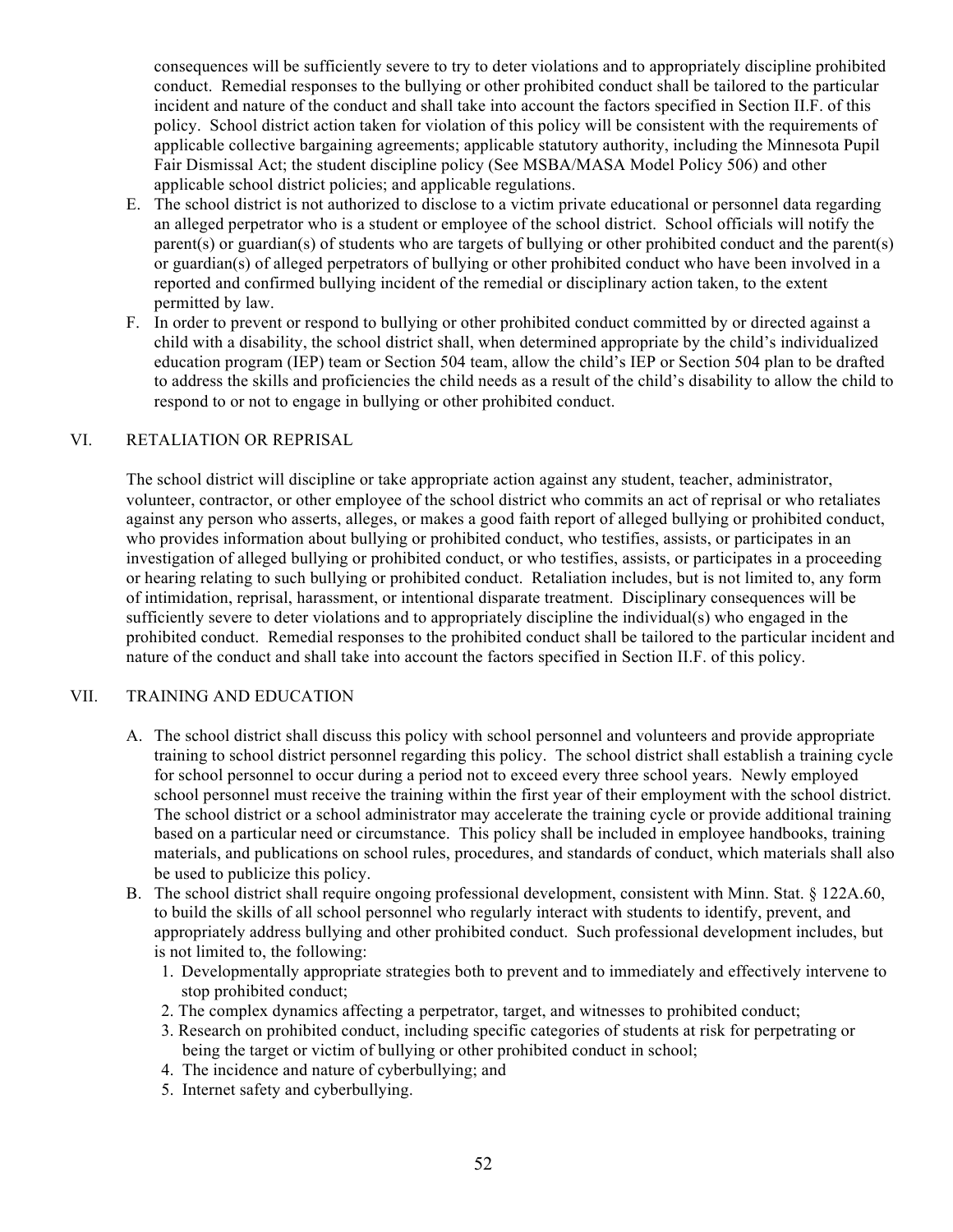- C. The school district annually will provide education and information to students regarding bullying, including information regarding this school district policy prohibiting bullying, the harmful effects of bullying, and other applicable initiatives to prevent bullying and other prohibited conduct.
- D. The administration of the school district is directed to implement programs and other initiatives to prevent bullying, to respond to bullying in a manner that does not stigmatize the target or victim, and to make resources or referrals to resources available to targets or victims of bullying.
- E. The administration is encouraged to provide developmentally appropriate instruction and is directed to review programmatic instruction to determine if adjustments are necessary to help students identify and prevent or reduce bullying and other prohibited conduct, to value diversity in school and society, to develop and improve students' knowledge and skills for solving problems, managing conflict, engaging in civil discourse, and recognizing, responding to, and reporting bullying or other prohibited conduct, and to make effective prevention and intervention programs available to students.

The administration must establish strategies for creating a positive school climate and use evidence-based social-emotional learning to prevent and reduce discrimination and other improper conduct.

The administration is encouraged, to the extent practicable, to take such actions as it may deem appropriate to accomplish the following:

- 1. Engage all students in creating a safe and supportive school environment;
- 2. Partner with parents and other community members to develop and implement prevention and intervention programs;
- 3. Engage all students and adults in integrating education, intervention, and other remedial responses into the school environment;
- 4. Train student bystanders to intervene in and report incidents of bullying and other prohibited conduct to the schools' primary contact person;
- 5. Teach students to advocate for themselves and others;
- 6. Prevent inappropriate referrals to special education of students who may engage in bullying or other prohibited conduct; and
- 7. Foster student collaborations that, in turn, foster a safe and supportive school climate.
- F. The school district may implement violence prevention and character development education programs to prevent or reduce policy violations. Such programs may offer instruction on character education including, but not limited to, character qualities such as attentiveness, truthfulness, respect for authority, diligence, gratefulness, self-discipline, patience, forgiveness, respect for others, peacemaking, and resourcefulness.
- G. The school district shall inform affected students and their parents of rights they may have under state and federal data practices laws to obtain access to data related to an incident and their right to contest the accuracy or completeness of the data. The school district may accomplish this requirement by inclusion of all or applicable parts of its protection and privacy of pupil records policy (See MSBA/MASA Model Policy 515) in the student handbook.

# VIII. NOTICE

The school district will give annual notice of this policy to students, parents or guardians, and staff, and this policy shall appear in the student handbook.

- A. This policy or a summary thereof must be conspicuously posted in the administrative offices of the school district and the office of each school.
- B. This policy must be given to each school employee and independent contractor who regularly interacts with students at the time of initial employment with the school district.
- C. Notice of the rights and responsibilities of students and their parents under this policy must be included in the student discipline policy (See MSBA/MASA Model Policy 506) distributed to parents at the beginning of each school year.
- D. This policy shall be available to all parents and other school community members in an electronic format in the language appearing on the school district's or a school's website.
- E. The school district shall provide an electronic copy of its most recently amended policy to the Commissioner of Education.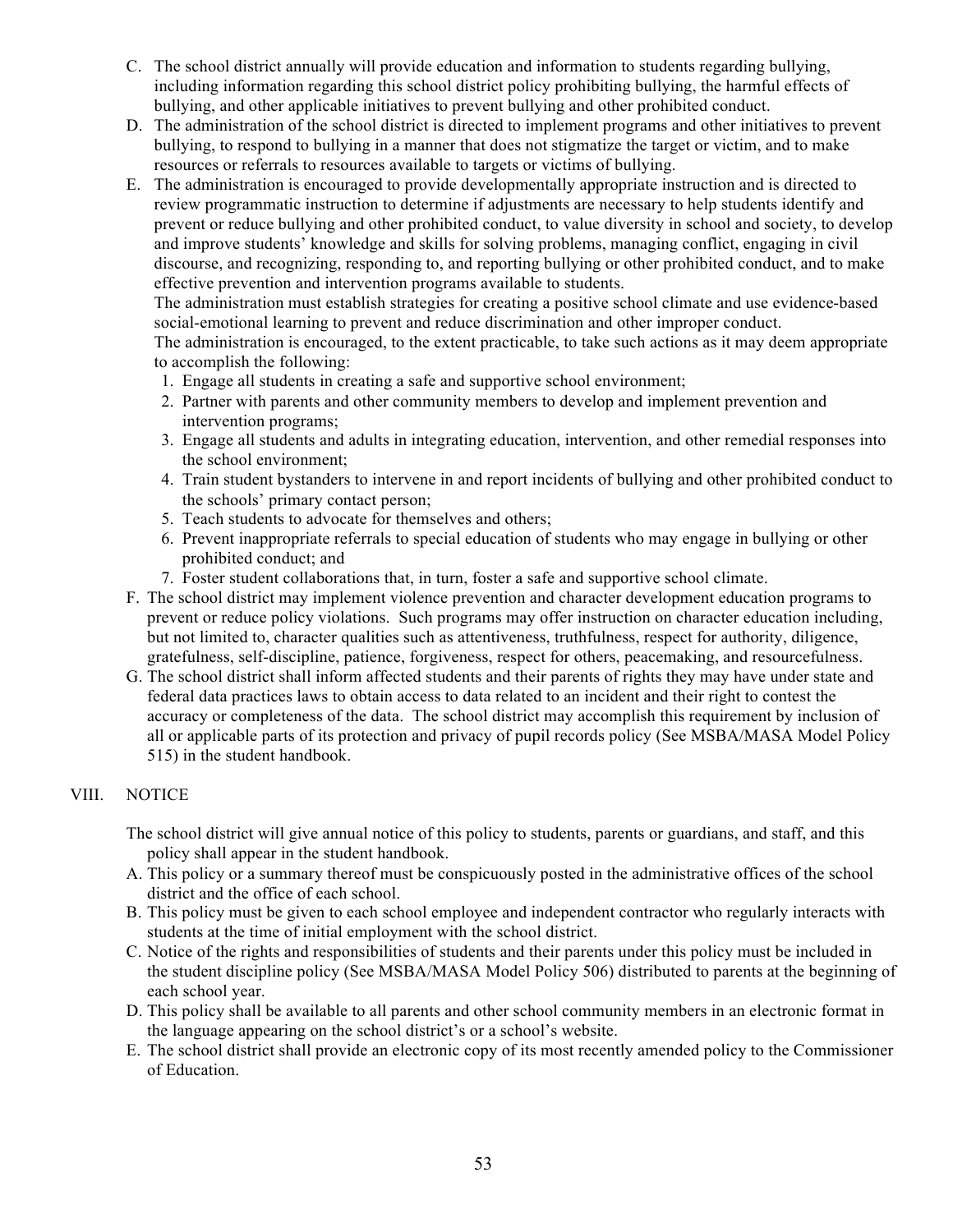# **PEPARTMENT**<br>OF EDUCATION Parent/Guardian Guide to Statewide Testing

This document provides basic information to help parents/guardians make informed decisions that benefit their children, schools and communities.

#### **Why statewide testing?**

Minnesota values its educational system and the professionalism of its educators. Minnesota educators created the academic standards which are rigorous and prepare our students for career and college.

The statewide assessments are how we as a state measure that curriculum and daily instruction in our schools are being aligned to the academics standards, ensuring all students are being provided an equitable education. Statewide assessment results are just one tool to monitor that we are providing our children with the education that will ensure a strong workforce and knowledgeable citizens.

#### **Why does participation matter?**

 A statewide assessment is just one measure of your student's achievement, but your student's participation is important to understand how effectively the education at your student's school is aligned to the academic standards.

- Students who do not participate will receive a score of "not proficient."
- Students who receive a college-ready score on the high school MCA are not required to take a remedial, noncredit course at a Minnesota State college or university in the corresponding subject area.
- Educators and policy makers use information from assessments to make decisions about resources and support provided.
- Parents and the general public use assessment information to compare schools and make decisions about where to purchase a home or to enroll their children.
- School performance results that are publicly released and used by families and communities, are negatively impacted if students do not participate in assessments.

#### **Academic Standards and Assessments**

#### **What are academic standards?**

 determine how students will meet the standards by developing courses and curriculum aligned to the academic standards. The *Minnesota K–12 Academic Standards* are the statewide expectations for student academic achievement. They identify the knowledge and skills that all students must achieve in a content area and are organized by grade level. School districts

#### **What is the relationship between academic statewide assessments and the academic standards?**

 curriculum and teaching the standards. The statewide assessments in mathematics, reading, and science are used to measure whether students, and their school and district, are meeting the academic standards. Statewide assessments are one measure of how well students are doing on the content that is part of their daily instruction. It is also a measure of how well schools and districts are doing in aligning their

| <b>Minnesota Comprehensive Assessment (MCA)</b>       | <b>ACCESS and Alternate ACCESS for English Learners</b> |
|-------------------------------------------------------|---------------------------------------------------------|
| and Minnesota Test of Academic Skills (MTAS)          | Based on the WIDA English Language Development          |
| Based on the Minnesota Academic Standards; given      | Standards.                                              |
| annually in grades 3-8 and in high school in reading  | Given annually to English learners in grades K-12 in    |
| and mathematics; given annually in grades 5, 8 and in | reading, writing, listening and speaking.               |
| high school for science.                              | Majority of English learners take ACCESS for ELLs.      |
| Majority of students take the MCA.                    | Alternate ACCESS for ELLs is an option for English      |
| MTAS is an option for students with the most          | learners with the most significant cognitive            |
| significant cognitive disabilities.                   | disabilities.                                           |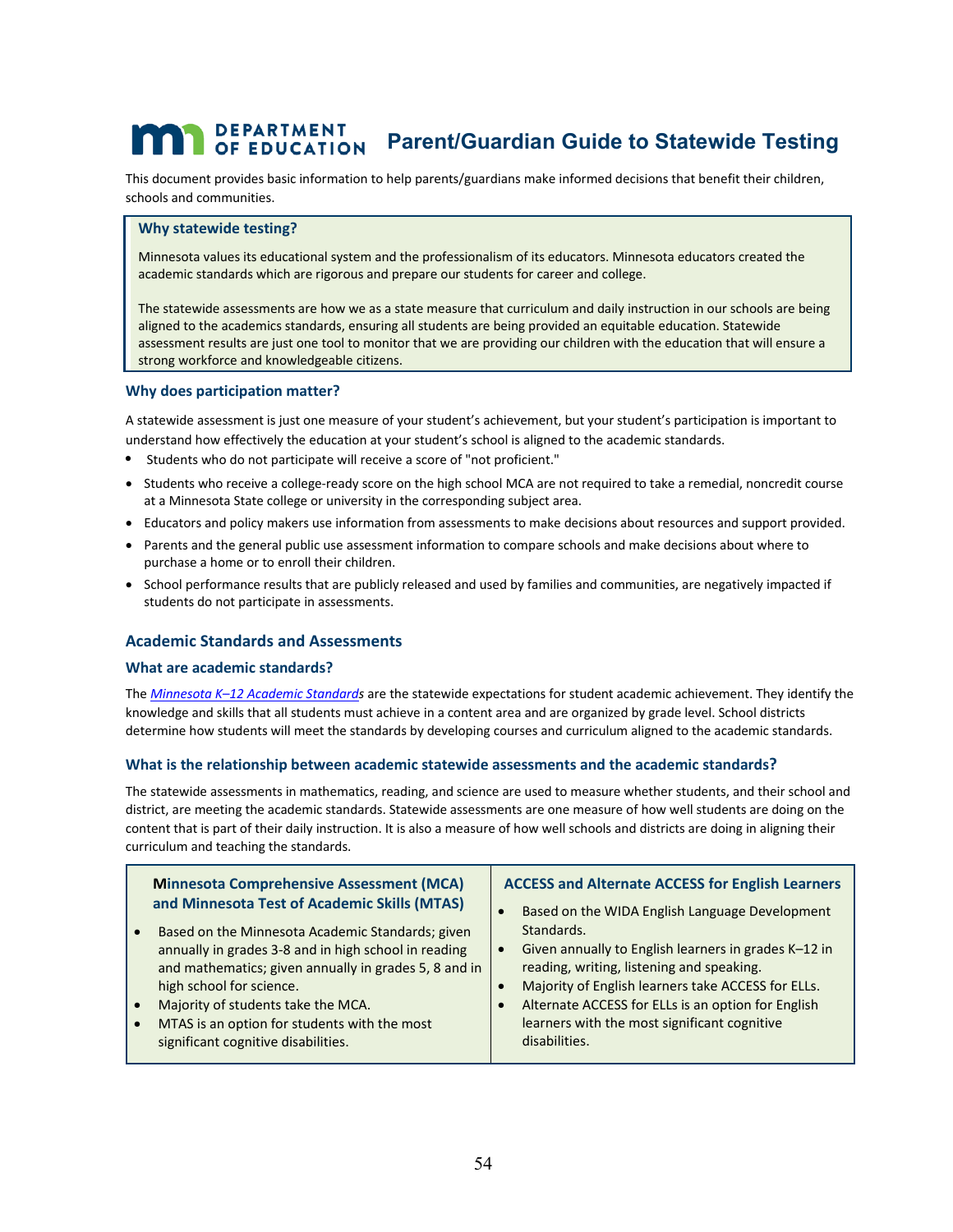#### **Why are these assessments effective?**

Minnesota believes that in order to effectively measure what students are learning, testing needs to be more than answering multiple choice questions.

- To answer questions, students may need to type in answers, drag and drop images and words, or manipulate a graph or information.
- The reading and mathematics MCAs are adaptive, which means the answers a student provides determine the next questions the student will answer.
- The science MCA incorporates simulations, which require students to perform experiments in order to answer questions.

 All of these provide students the opportunity to apply critical thinking needed for success in college and careers and show what they know and can do.

Because test content represents the academic standards as completely as possible, preparing for and taking the assessments uses the very same knowledge, processes and strategies included in the standards.

#### **Are there limits on local testing?**

As stated in 120B.301, for students in grades 1-6, the cumulative total amount of time spent taking locally adopted districtwide or schoolwide assessments must not exceed 10 hours per school year. For students in grades 7-12, the cumulative total amount of time spent taking locally adopted districtwide or schoolwide assessments must not exceed 11 hours per school year.

In an effort to encourage transparency, the statute also requires a district or charter school, before the first day of each school year, to publish on its website a comprehensive calendar of standardized tests to be administered in the district or charter school during that school year. The calendar must provide the rationale for administering each assessment and indicate whether the assessment is a local option or required by state or federal law.

#### **What if I choose not to have my student participate?**

Parents/guardians have a right to not have their student participate in staterequired standardized assessments. Minnesota Statutes require the department to provide information about statewide assessments to parents/guardians and include a form to complete if they refuse to have their student participate. This form follows on the next page and includes an area to note the reason for the refusal to participate. Your student's district may require additional information.

 selected and administered at the local level. Please contact your school for more A school or district may have additional consequences beyond those mentioned in this document for a student not participating in the state-required standardized assessments. There may also be consequences for not participating in assessments information regarding local decisions.

#### **When do students take the assessments?**

Each school sets their testing schedule within the state testing window. Contact your student's school for information on specific testing days.

- The MCA and MTAS testing window begins in March and ends in May.
- The ACCESS and Alternate ACCESS for ELLs testing window begins at the end of January and ends in March.

## **When do I receive my student's results?**

Each summer, individual student reports are sent to school districts and are provided to families no later than fall conferences. The reports can be used to see your child's progress and help guide future instruction.

## **How much time is spent on testing?**

Statewide assessments are taken one time each year; the majority of students test online. On average, the amount of time spent taking statewide assessments is **less than 1 percent of instructional time** in a school year. The assessments are not timed and students can continue working as long as they need.

#### **Why does it seem like my student is taking more tests?**

 The statewide required tests are limited to those outlined in this document. Many districts make local decisions to administer additional tests that the state does not require. Contact your district for more information.

#### **Where do I get more information?**

Students and families can find out more on our Statewide Testing page (education.state.mn.us > Students and Families > Statewide Testing).